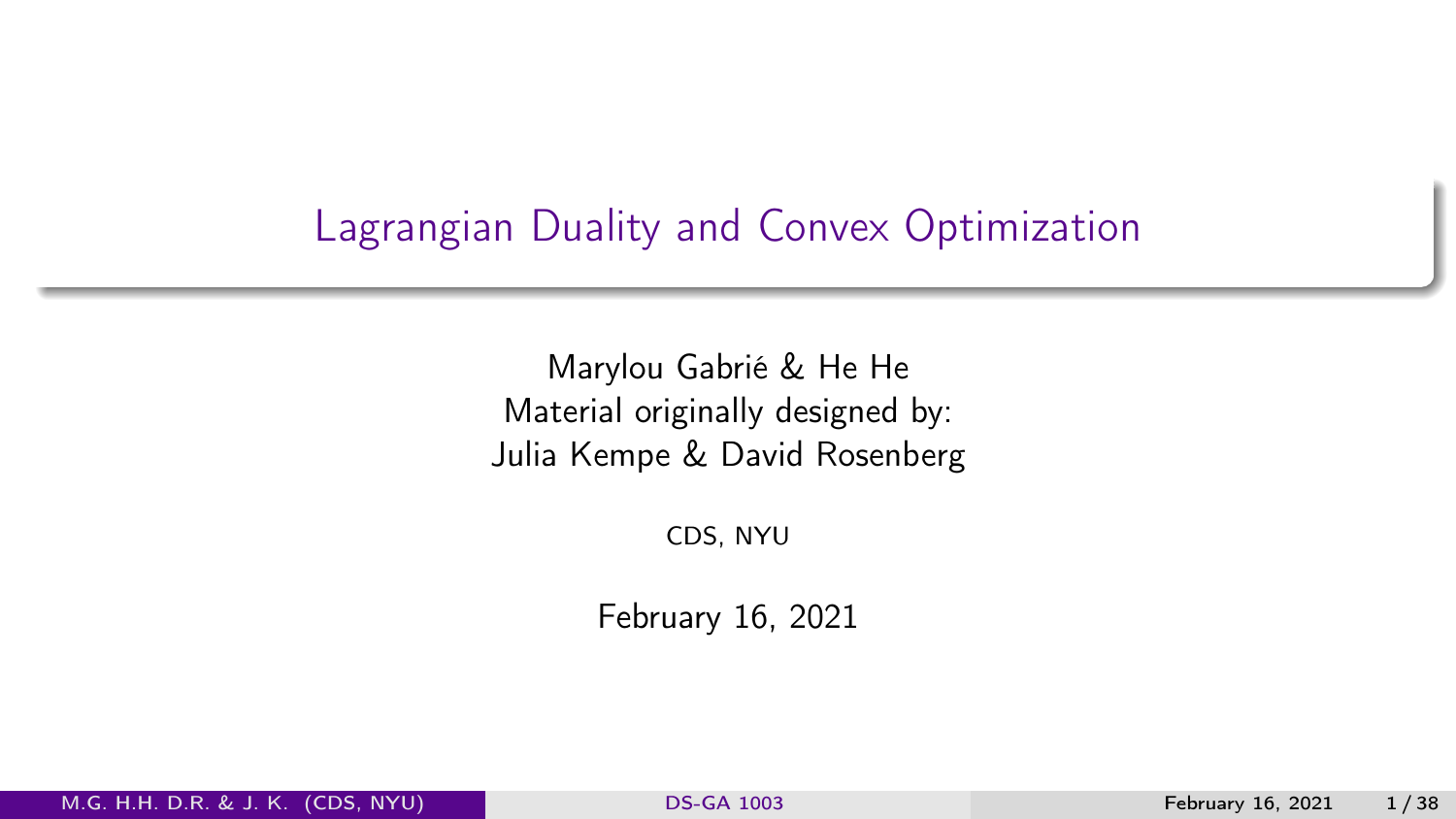

 $x \in \mathsf{R}^n$  are the optimization variables and  $f_0$  is the objective function.

minimize  $f_0(x)$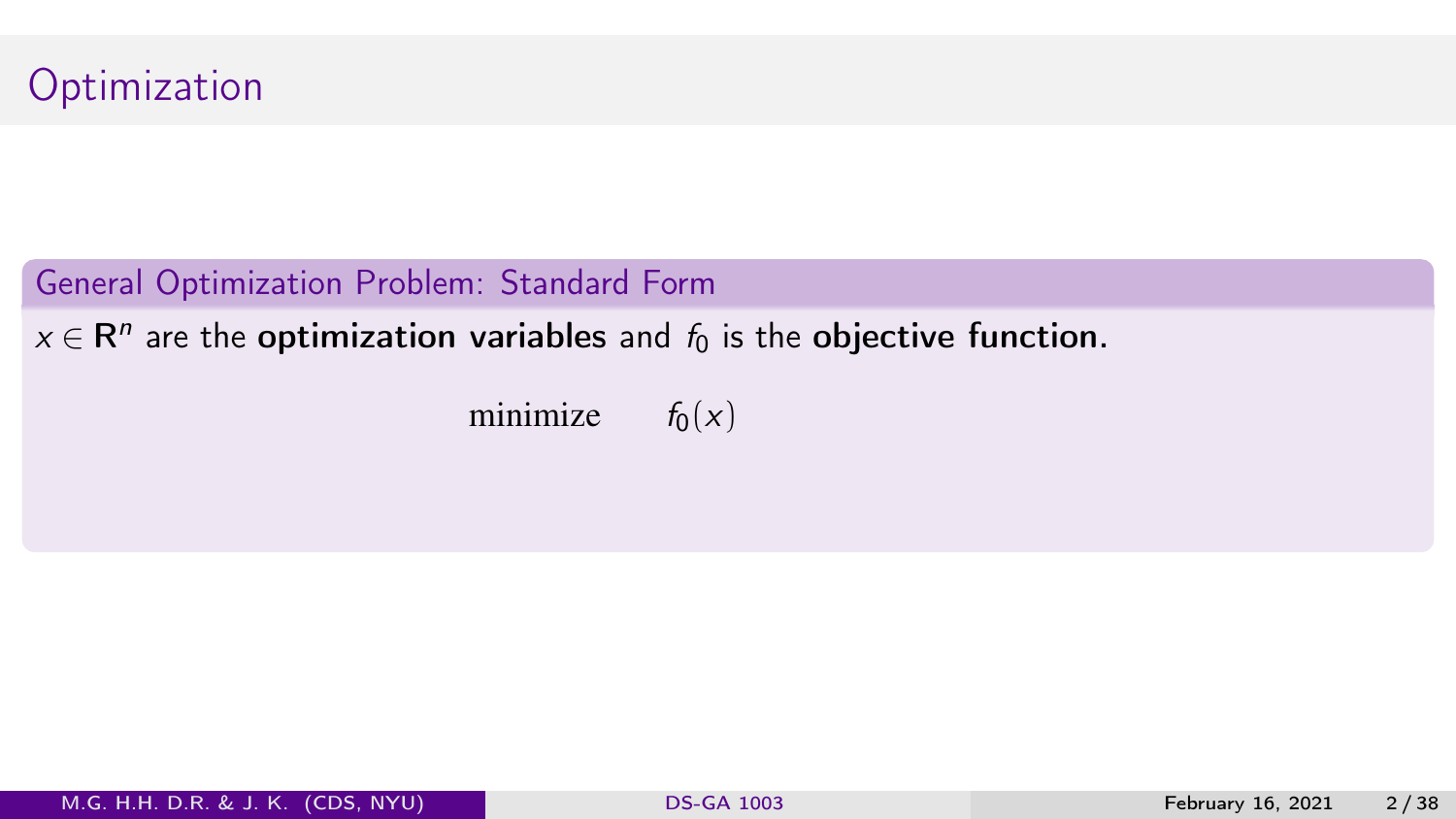$x \in \mathsf{R}^n$  are the optimization variables and  $f_0$  is the objective function.

minimize  $f_0(x)$ subject to  $f_i(x) \leq 0$ ,  $i = 1, \ldots, m$  $h_i(x) = 0, i = 1,..., p$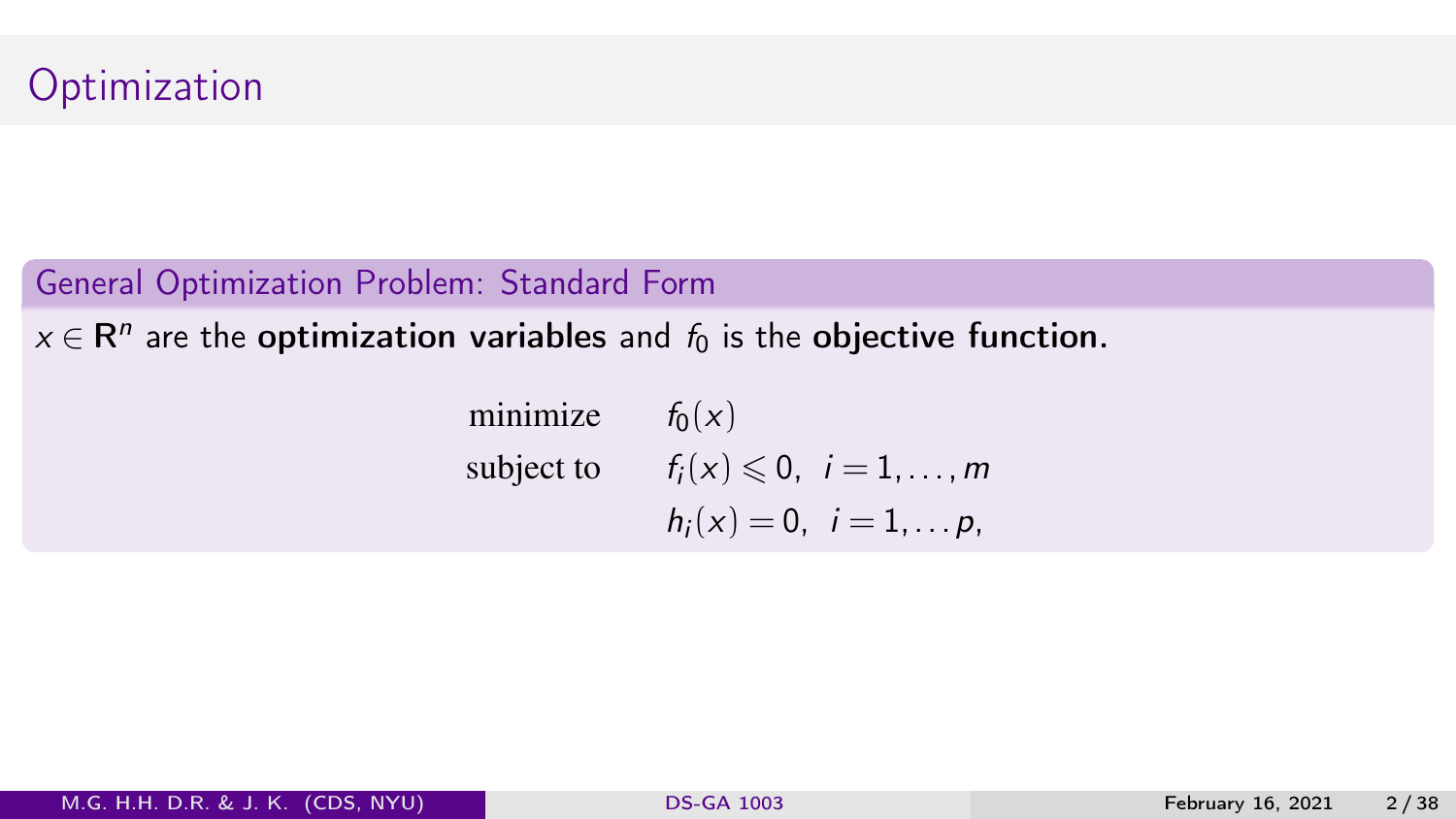$x \in \mathsf{R}^n$  are the optimization variables and  $f_0$  is the objective function.

minimize  $f_0(x)$ subject to  $f_i(x) \leq 0$ ,  $i = 1, \ldots, m$  $h_i(x) = 0, i = 1,..., p$ 

• Can you think of examples?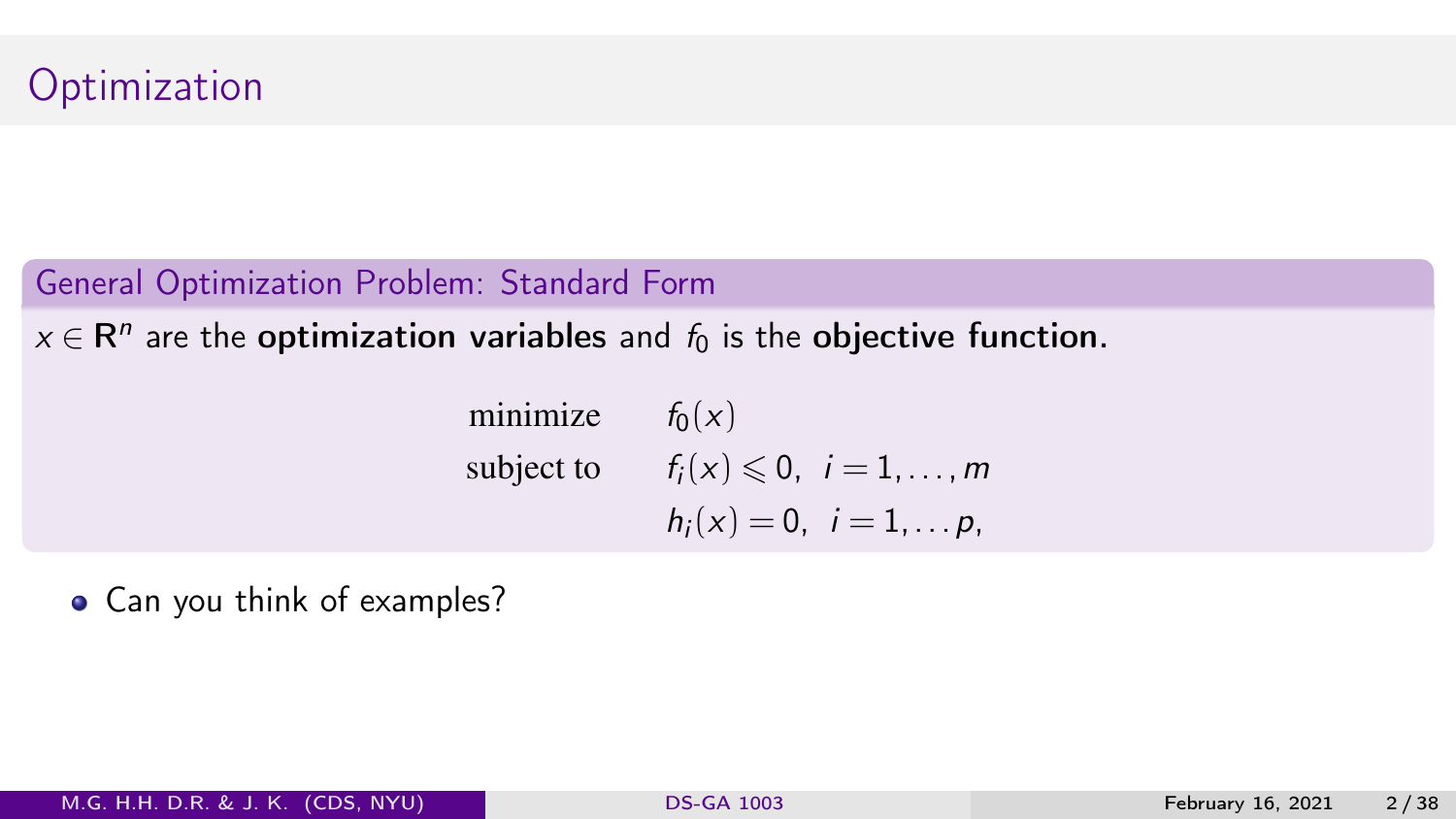- **•** Historically:
	- Linear programs (linear objectives & constraints) were the focus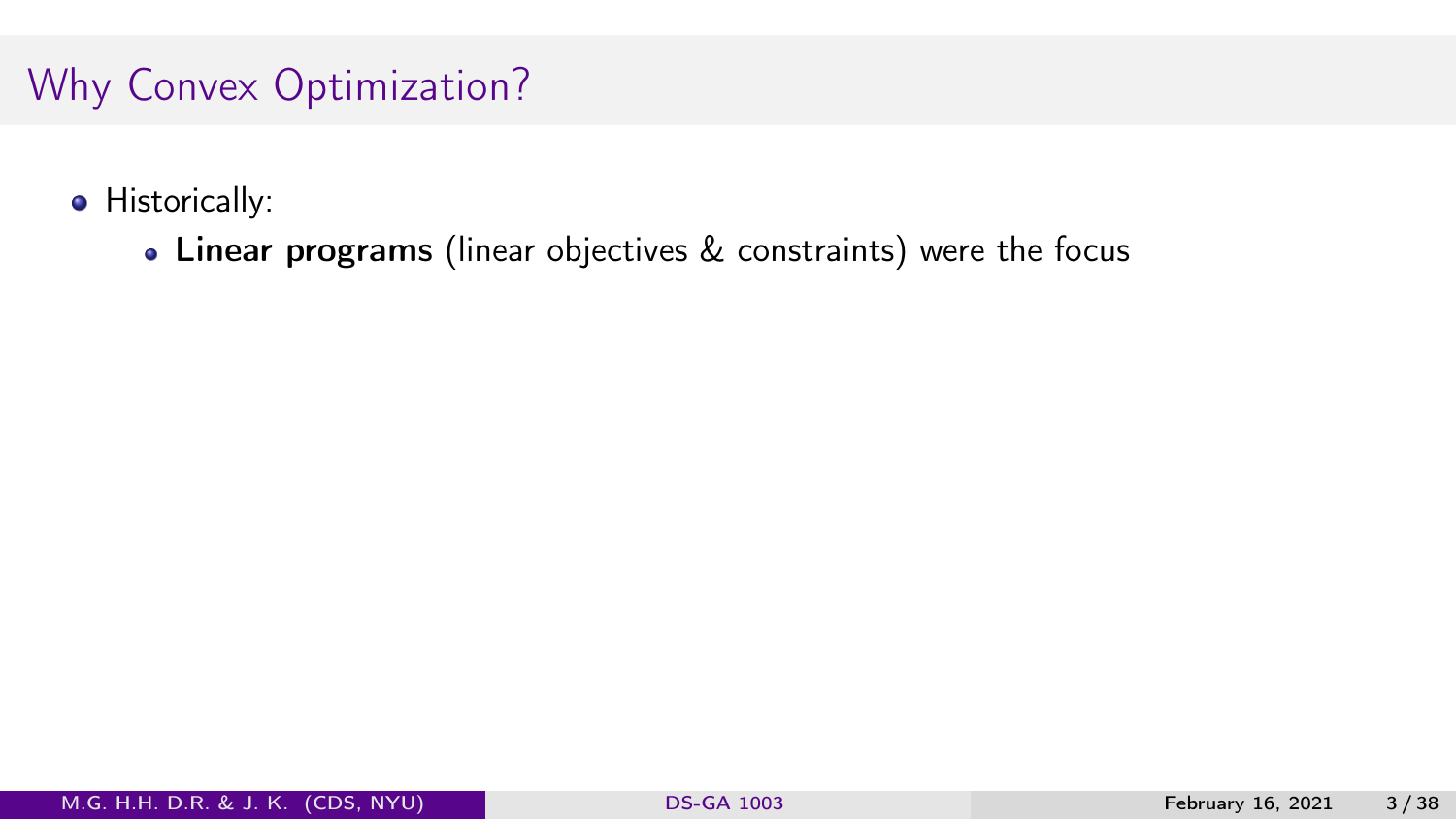- **o** Historically:
	- Linear programs (linear objectives & constraints) were the focus
	- Nonlinear programs: some easy, some hard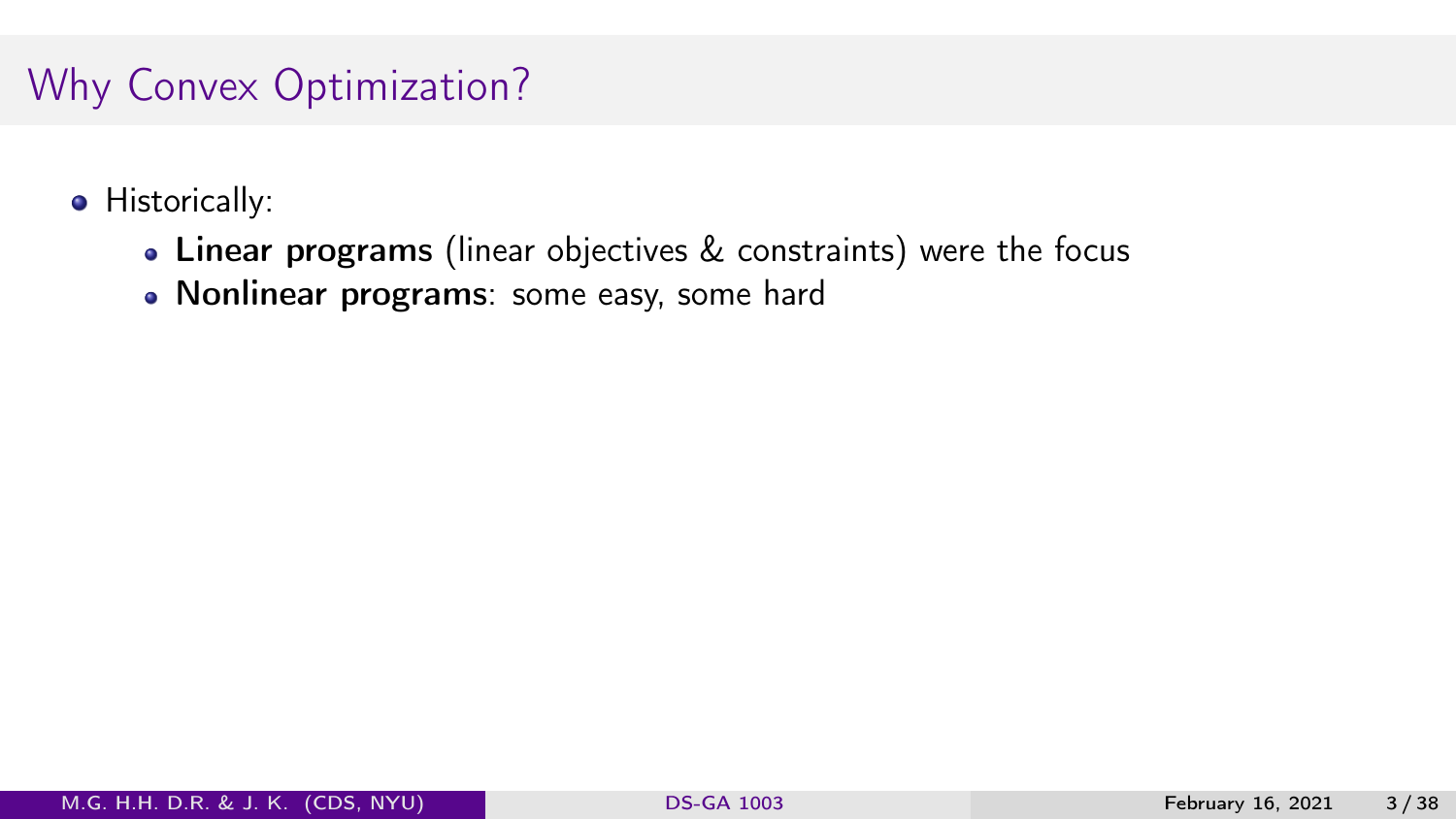- **o** Historically:
	- Linear programs (linear objectives & constraints) were the focus
	- Nonlinear programs: some easy, some hard
- By early 2000s:
	- Main distinction is between convex and non-convex problems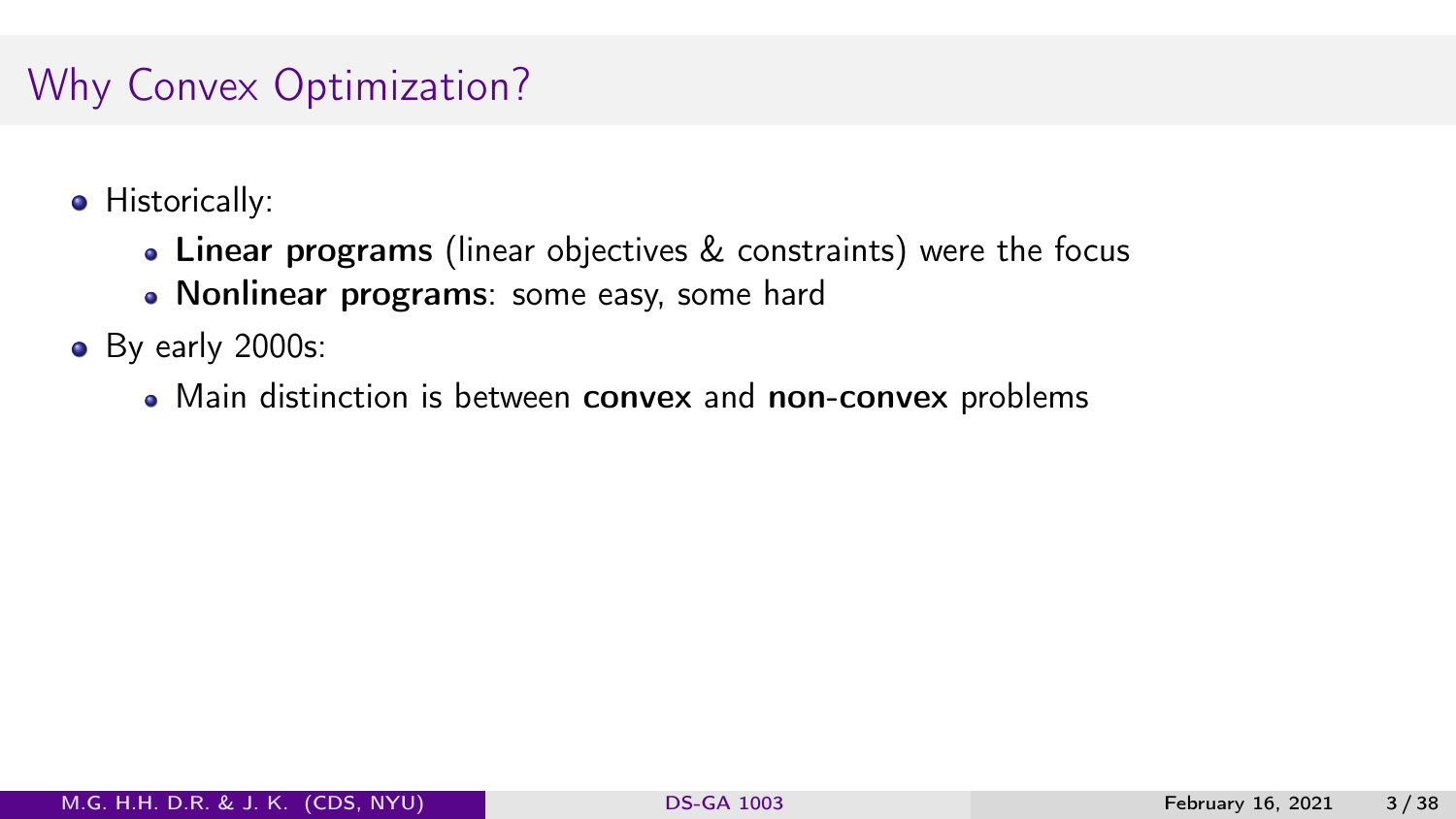- **•** Historically:
	- Linear programs (linear objectives & constraints) were the focus
	- Nonlinear programs: some easy, some hard
- By early 2000s:
	- Main distinction is between convex and non-convex problems
	- Convex problems are the ones we know how to solve efficiently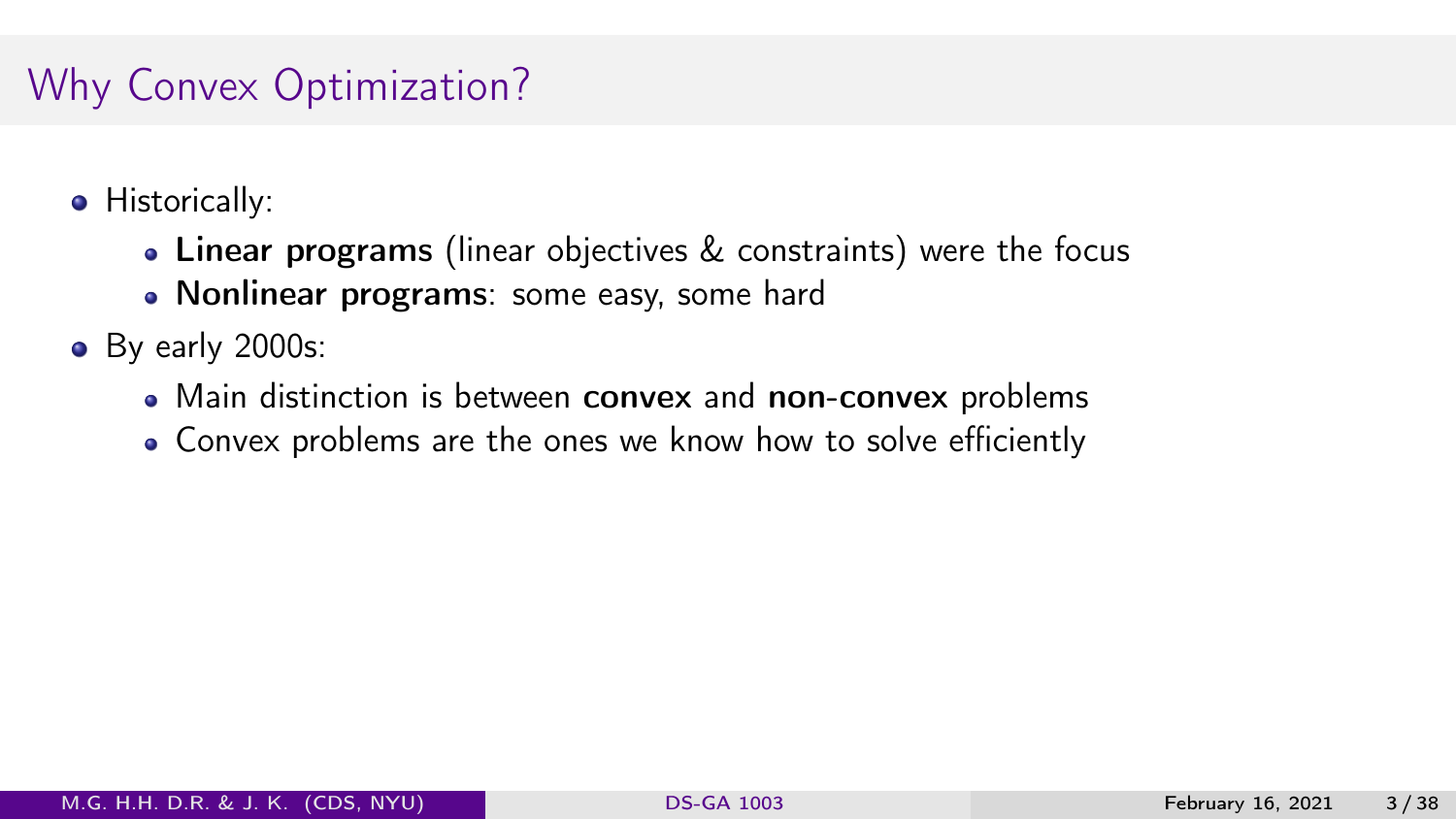- **•** Historically:
	- Linear programs (linear objectives & constraints) were the focus
	- Nonlinear programs: some easy, some hard
- By early 2000s:
	- Main distinction is between convex and non-convex problems
	- Convex problems are the ones we know how to solve efficiently
	- Mostly batch methods until... around 2010? (earlier if you were into neural nets)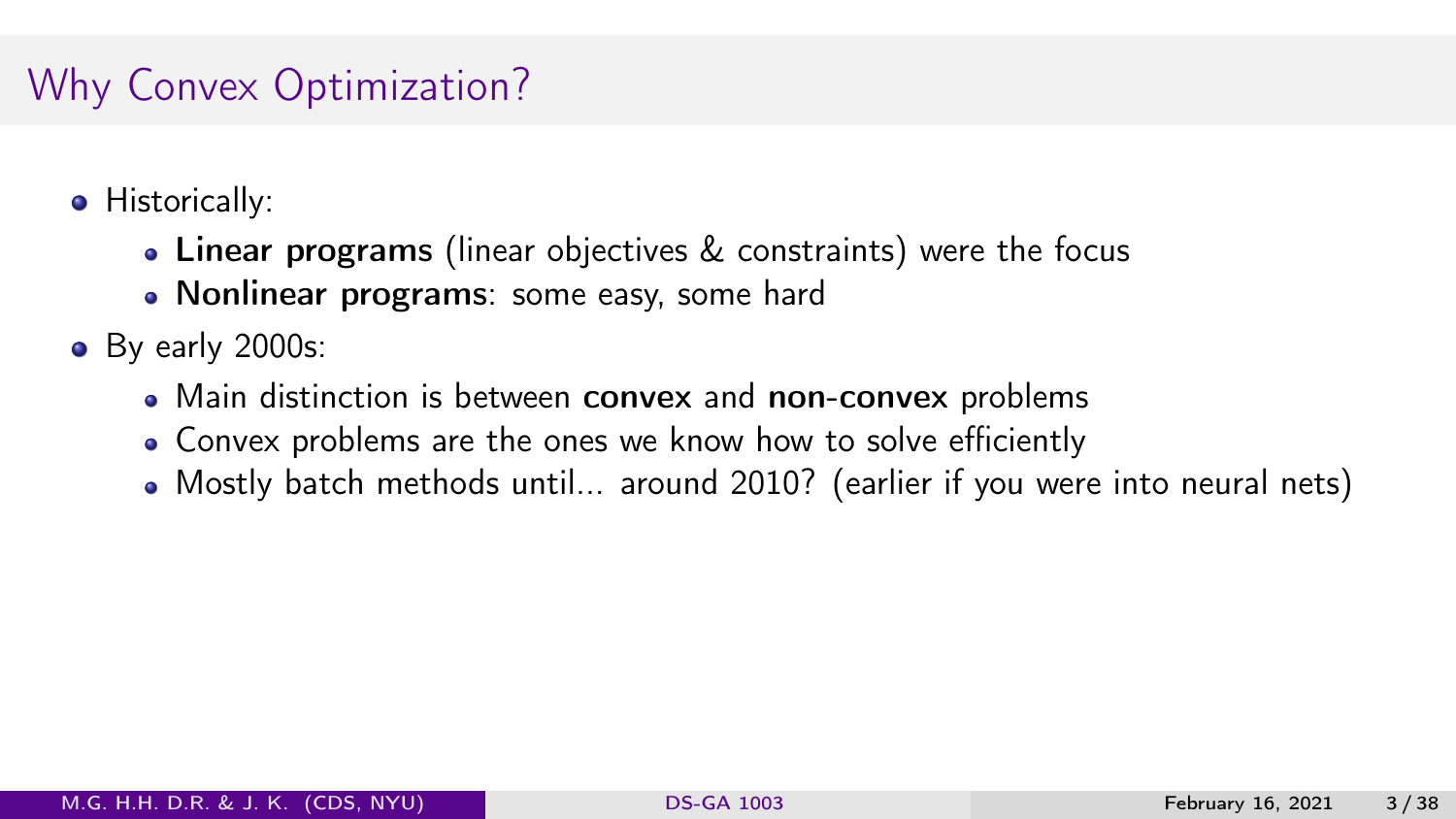- **•** Historically:
	- Linear programs (linear objectives & constraints) were the focus
	- Nonlinear programs: some easy, some hard
- By early 2000s:
	- Main distinction is between convex and non-convex problems
	- Convex problems are the ones we know how to solve efficiently
	- Mostly batch methods until... around 2010? (earlier if you were into neural nets)
- $\bullet$  By 2010 +- few years, most people understood the
	- optimization / estimation / approximation error tradeoffs
	- accepted that stochatic methods were often faster to get good results
		- (especially on big data sets)
	- now nobody's scared to try convex optimization machinery on non-convex problems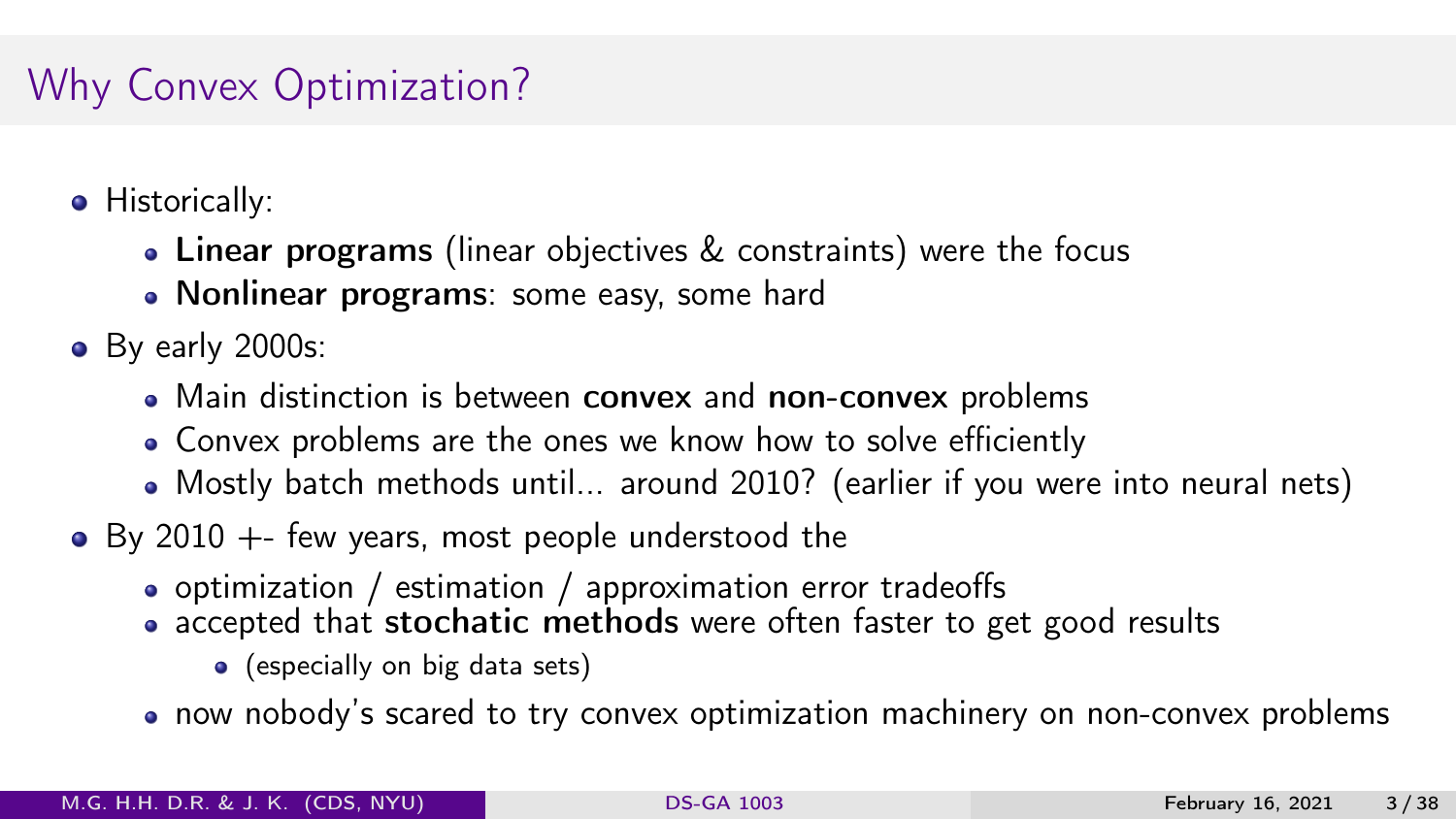# Your Reference for Convex Optimization

- Boyd and Vandenberghe (2004)
	- Very clearly written, but has a ton of detail for a first pass.
	- See the [Extreme Abridgement of Boyd and Vandenberghe.](https://davidrosenberg.github.io/mlcourse/Notes/convex-optimization.pdf)

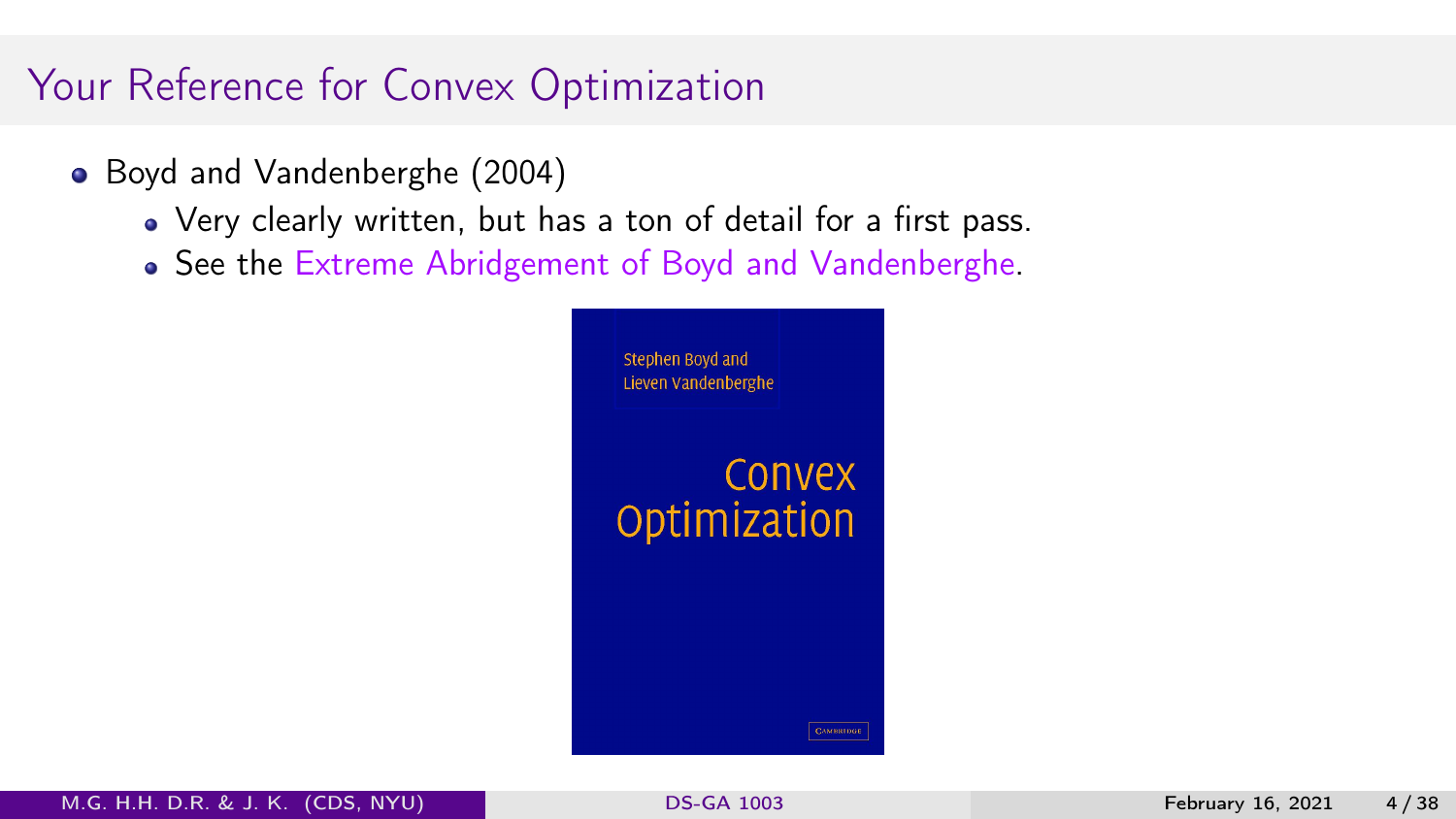# What we will quickly review today

- [Convex Sets and Functions](#page-12-0)
- [The General Optimization Problem](#page-24-0)
- [Lagrangian Duality: Convexity not required](#page-37-0)
- [Convex Optimization](#page-68-0)
- [Complementary Slackness](#page-76-0)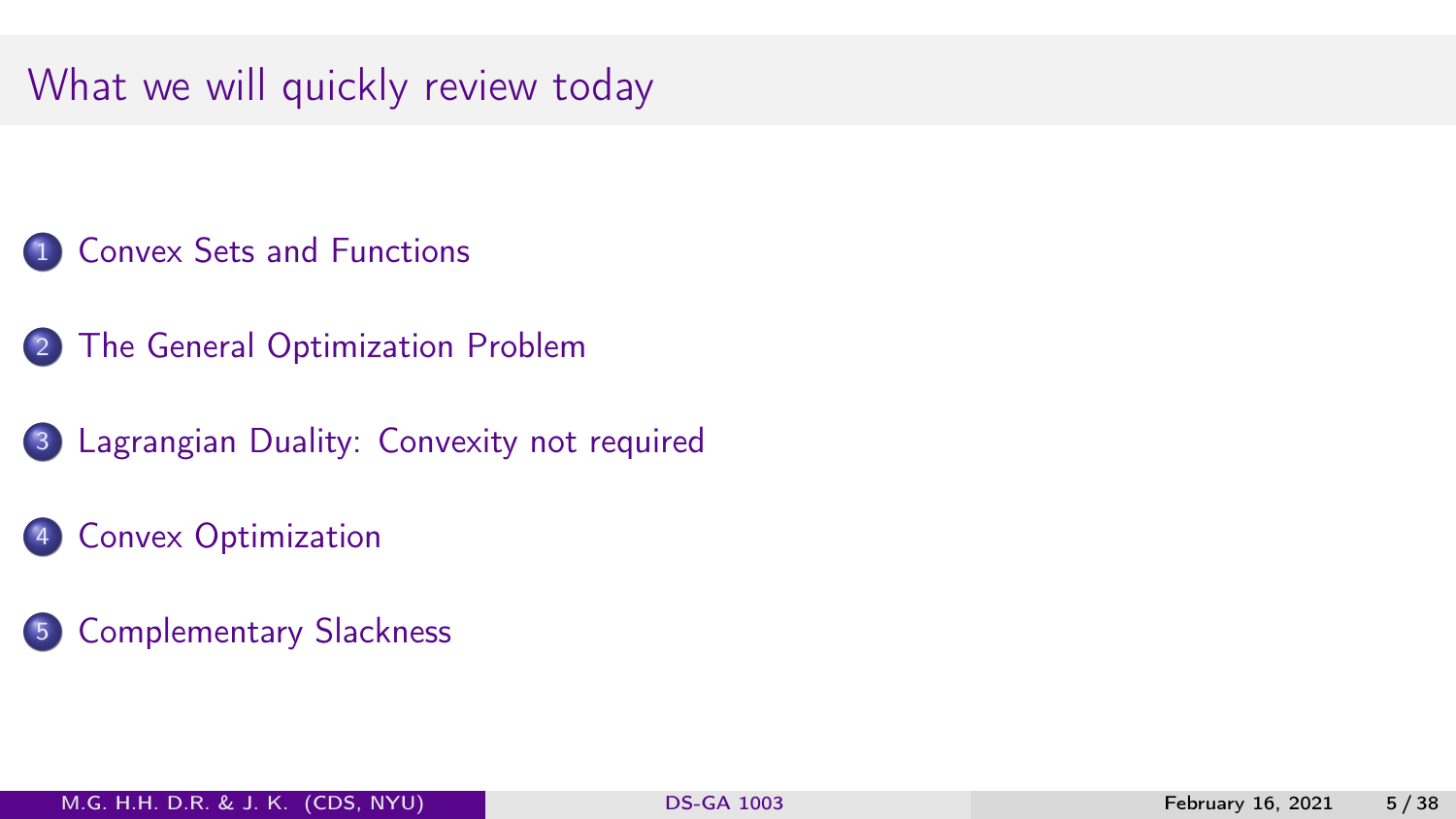# <span id="page-12-0"></span>Table of Contents

### 1 [Convex Sets and Functions](#page-12-0)

- **[The General Optimization Problem](#page-24-0)**
- **3** [Lagrangian Duality: Convexity not required](#page-37-0)
- **[Convex Optimization](#page-68-0)**
- **[Complementary Slackness](#page-76-0)**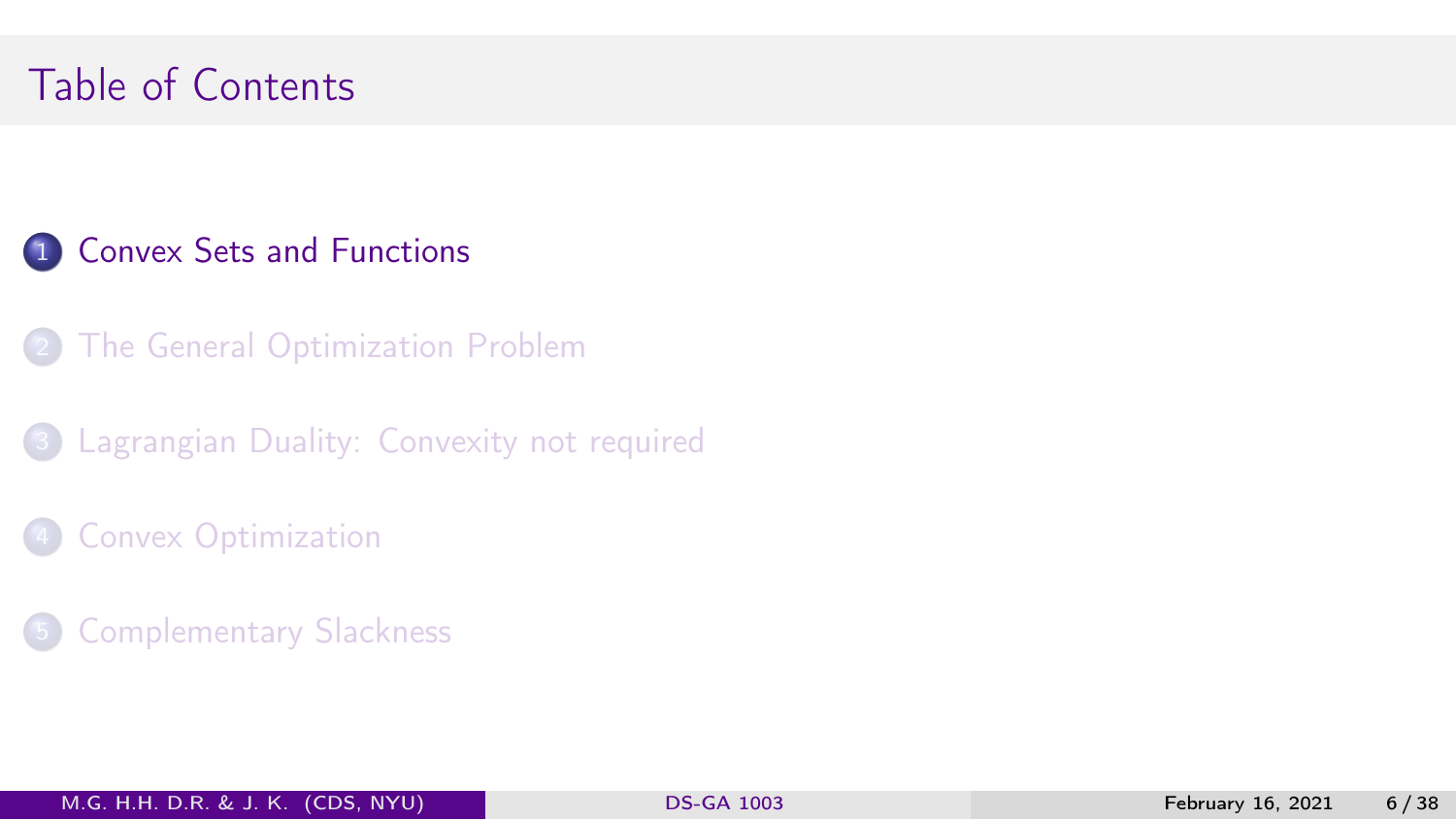### [Convex Sets and Functions](#page-12-0)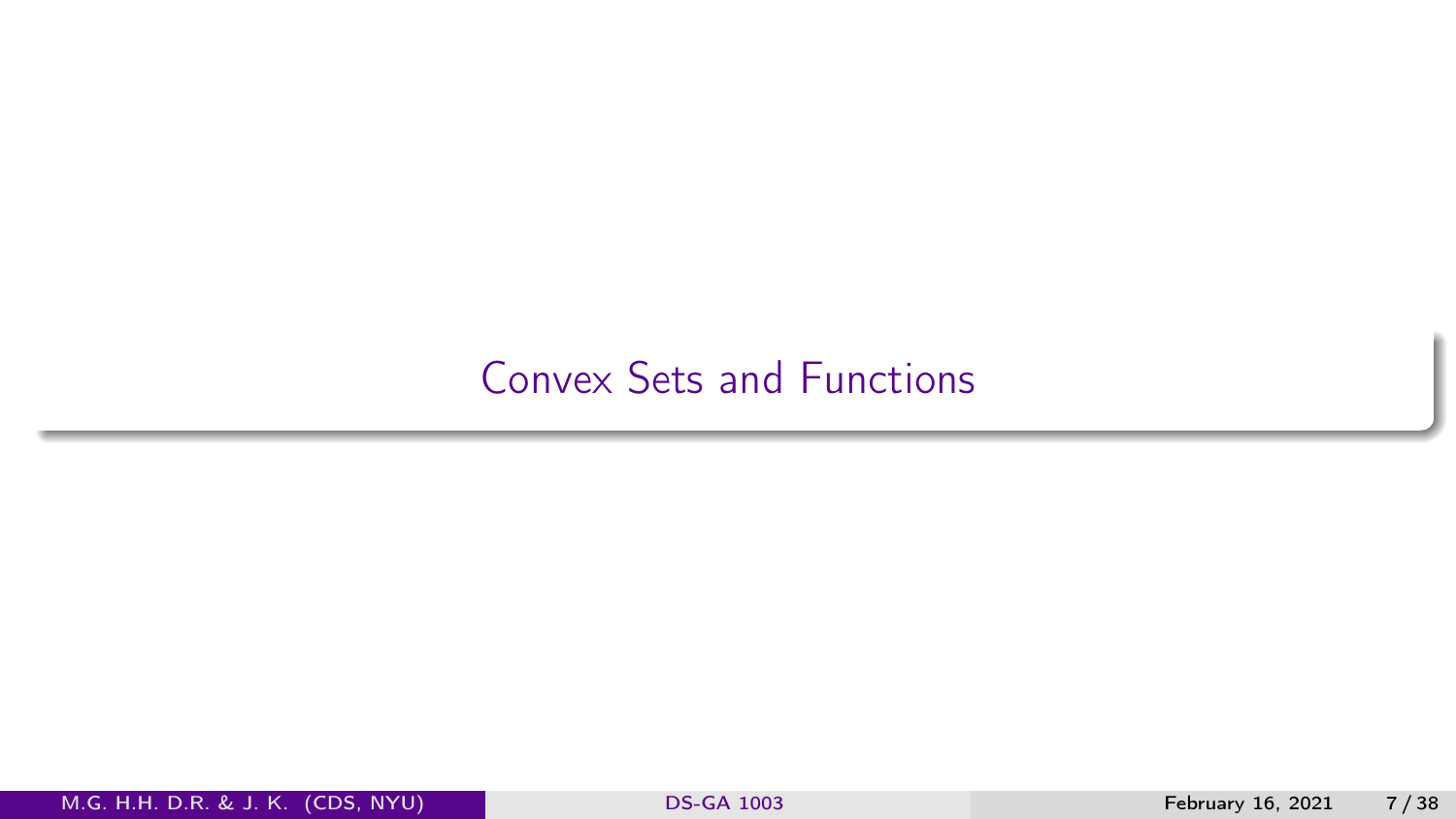### Notation from Boyd and Vandenberghe

 $f: \mathsf{R}^p \rightarrow \mathsf{R}^q$  to mean that  $f$  maps from some *subset* of  $\mathsf{R}^p$ namely  $\textbf{dom} f \subset \mathsf{R}^p$ , where  $\textbf{dom} f$  is the domain of  $f$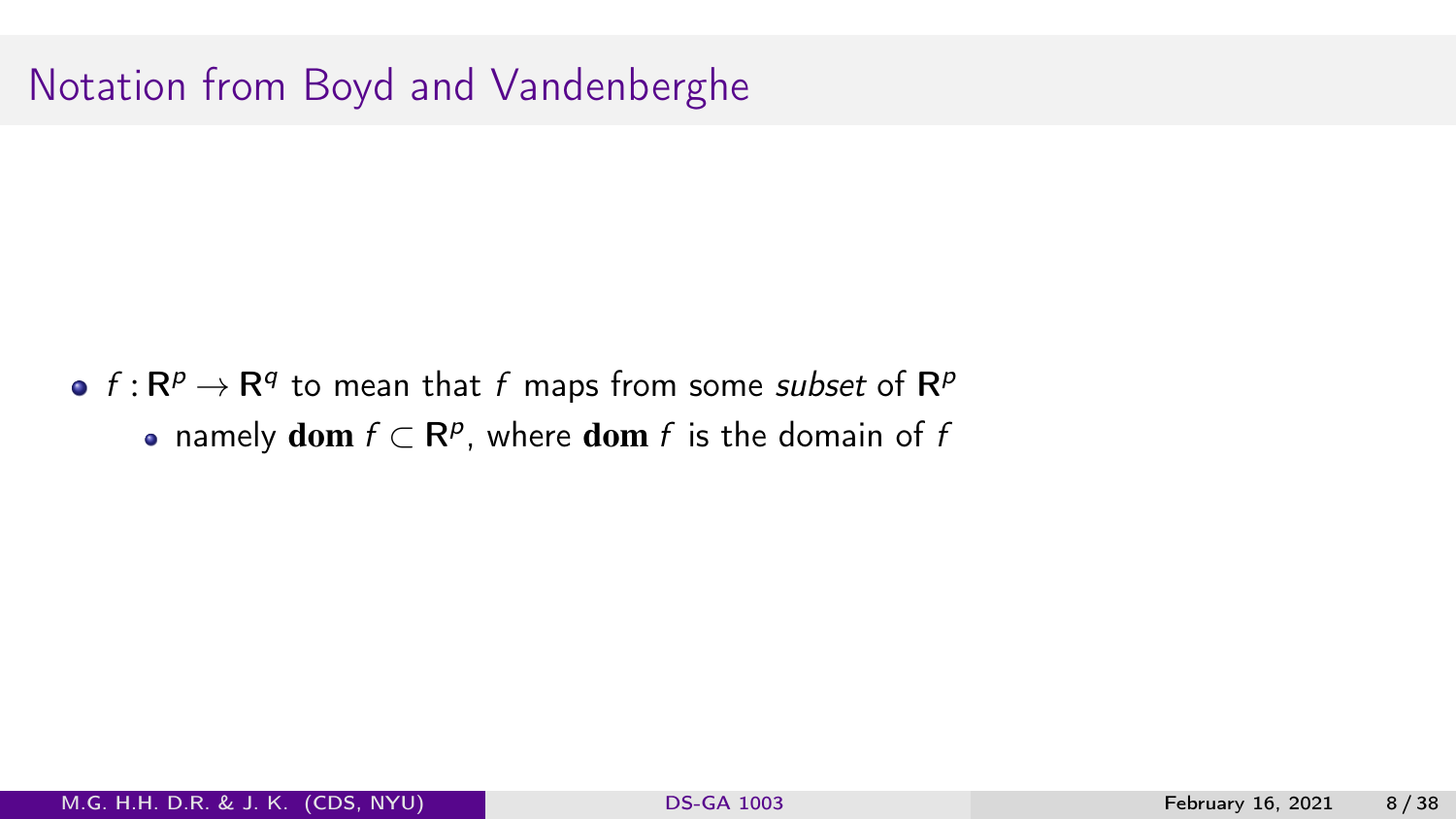### Convex Sets

### Definition

#### A set C is convex if for any  $x_1, x_2 \in C$  and any  $\theta$  with  $0 \le \theta \le 1$  we have

 $\theta x_1 + (1-\theta)x_2 \in \mathcal{C}$ .



KPM Fig. 7.4

M.G. H.H. D.R. & J. K. (CDS, NYU) [DS-GA 1003](#page-0-0) February 16, 2021 9 / 38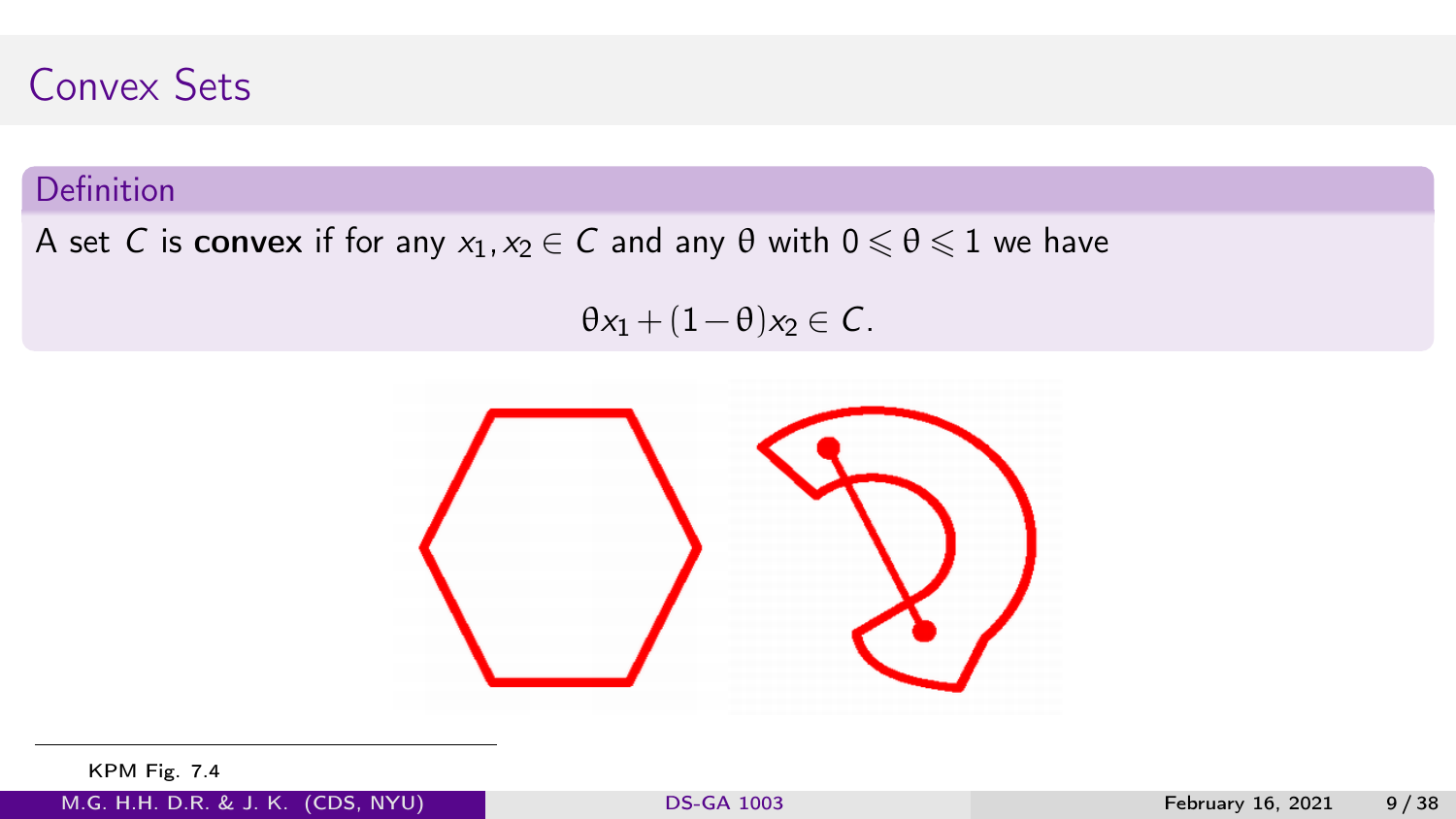### Convex and Concave Functions

#### Definition

A function  $f: \mathbf{R}^n \to \mathbf{R}$  is convex if  $\mathbf{dom}\ f$  is a convex set and if for all  $x, y \in \mathbf{dom}\ f$ , and  $0 \le \theta \le 1$ , we have

$$
f(\theta x + (1-\theta)y) \leq \theta f(x) + (1-\theta)f(y).
$$



KPM Fig. 7.5

M.G. H.H. D.R. & J. K. (CDS, NYU) [DS-GA 1003](#page-0-0) February 16, 2021 10 / 38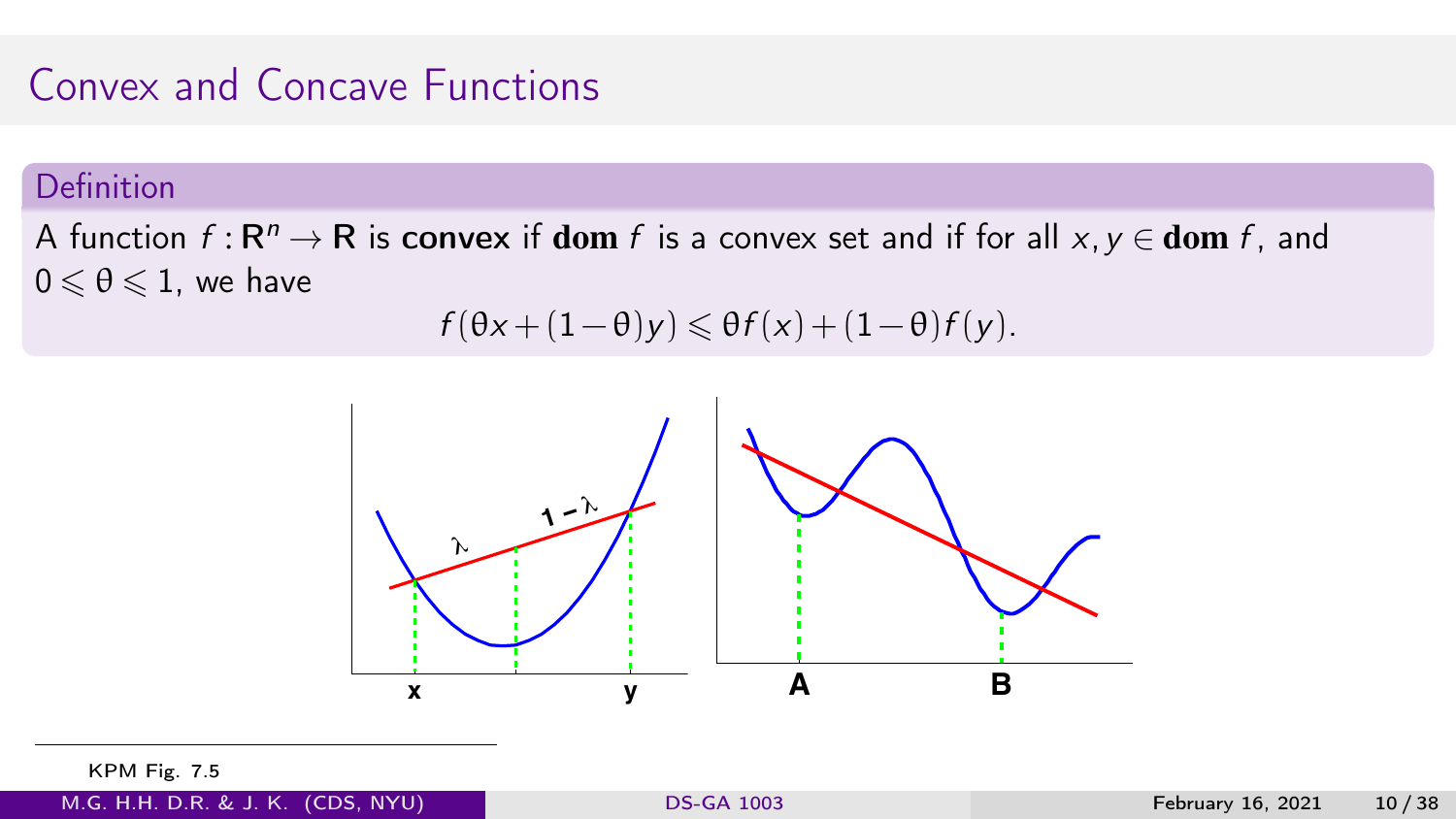**Examples** 

•  $x \mapsto ax + b$  is both convex and concave on R for all  $a, b \in \mathbb{R}$ .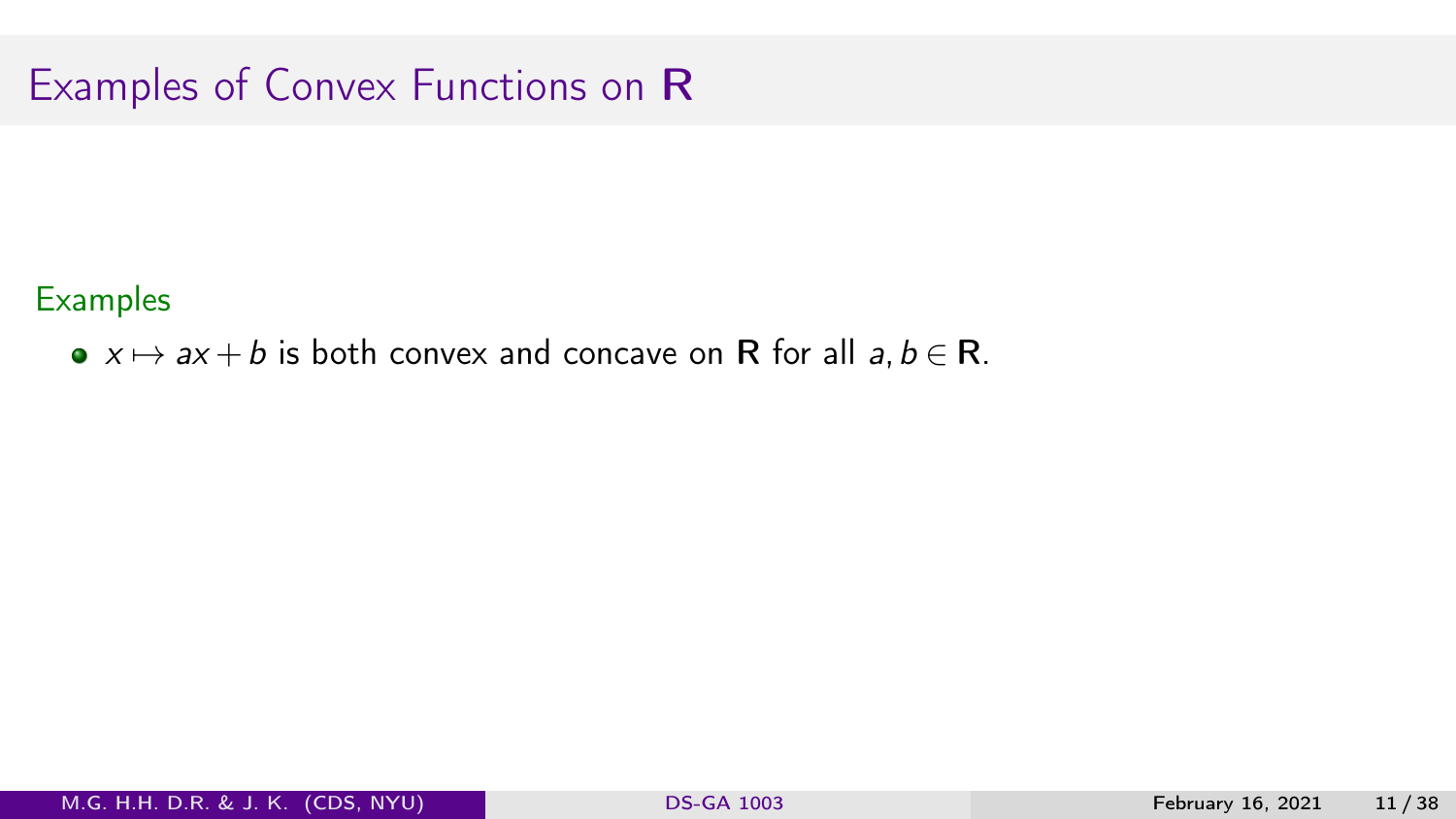- $x \mapsto ax + b$  is both convex and concave on R for all  $a, b \in \mathbb{R}$ .
- $x \mapsto |x|^p$  for  $p \geqslant 1$  is convex on  ${\sf R}$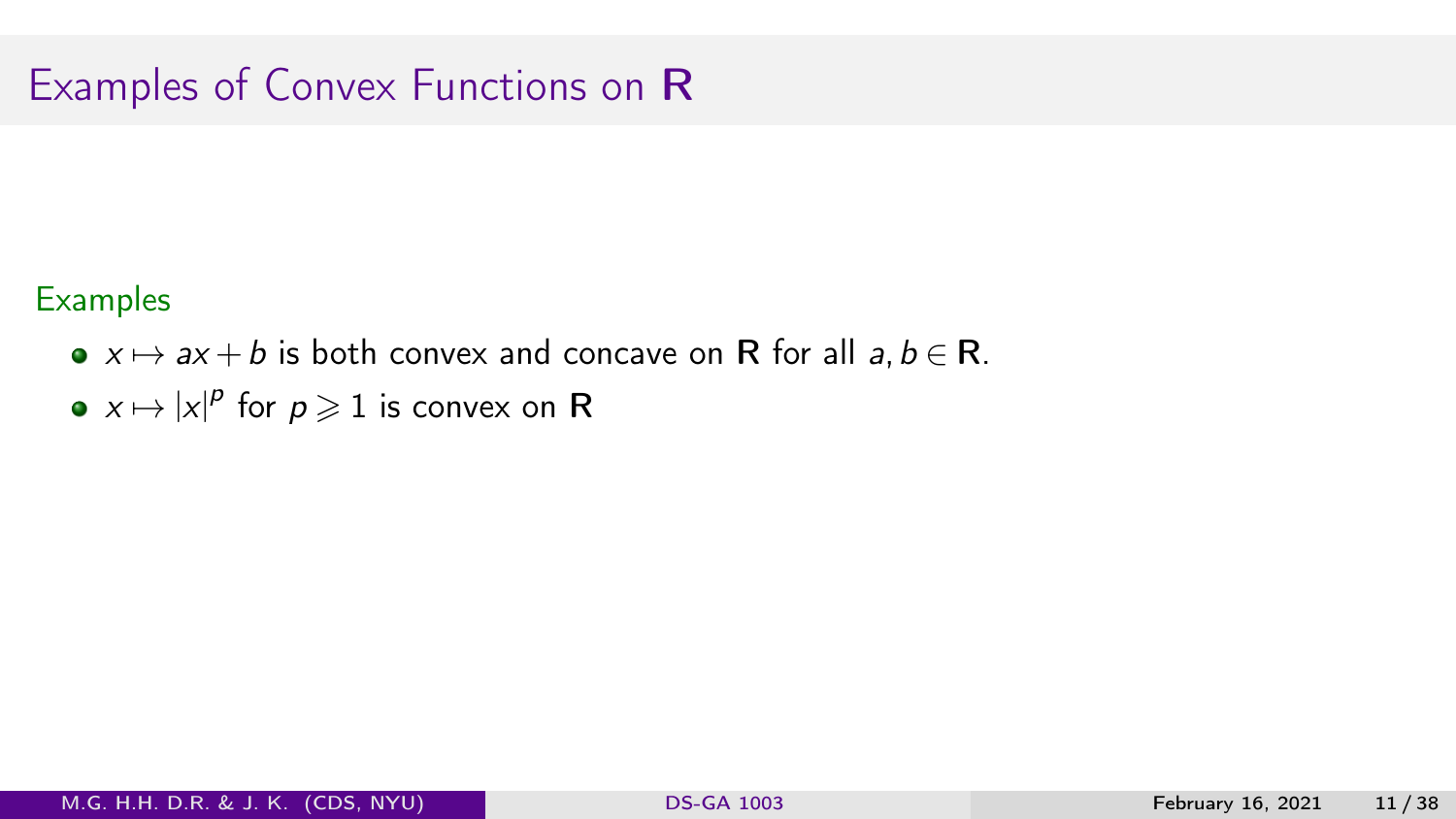- $x \mapsto ax + b$  is both convex and concave on R for all  $a, b \in \mathbb{R}$ .
- $x \mapsto |x|^p$  for  $p \geqslant 1$  is convex on  ${\sf R}$
- $x \mapsto e^{ax}$  is convex on R for all  $a \in \mathbb{R}$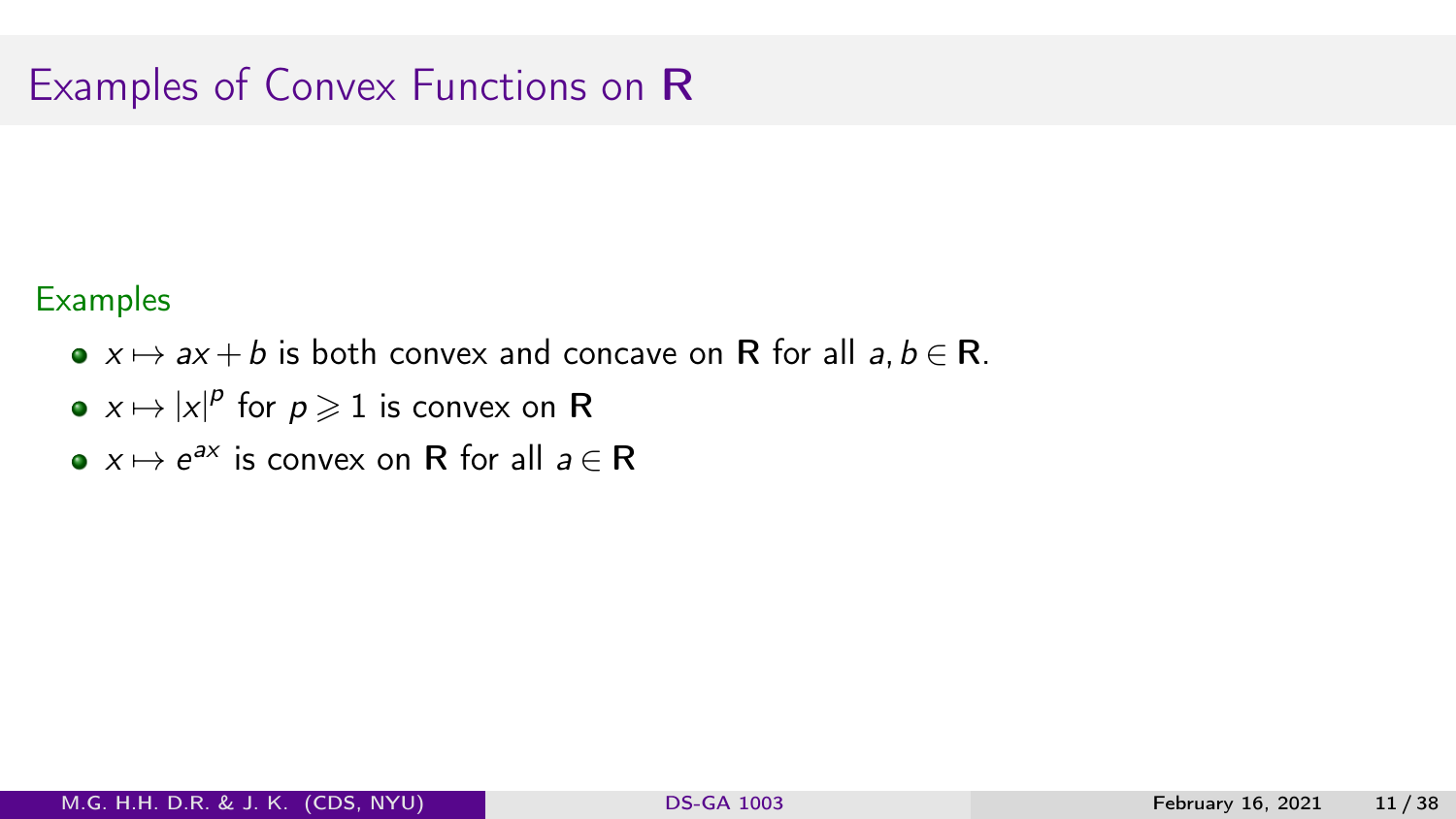- $x \mapsto ax + b$  is both convex and concave on R for all  $a, b \in \mathbb{R}$ .
- $x \mapsto |x|^p$  for  $p \geqslant 1$  is convex on  ${\sf R}$
- $x \mapsto e^{ax}$  is convex on R for all  $a \in \mathbb{R}$
- Every norm on  $\mathsf{R}^n$  is convex (e.g.  $||x||_1$  and  $||x||_2$ )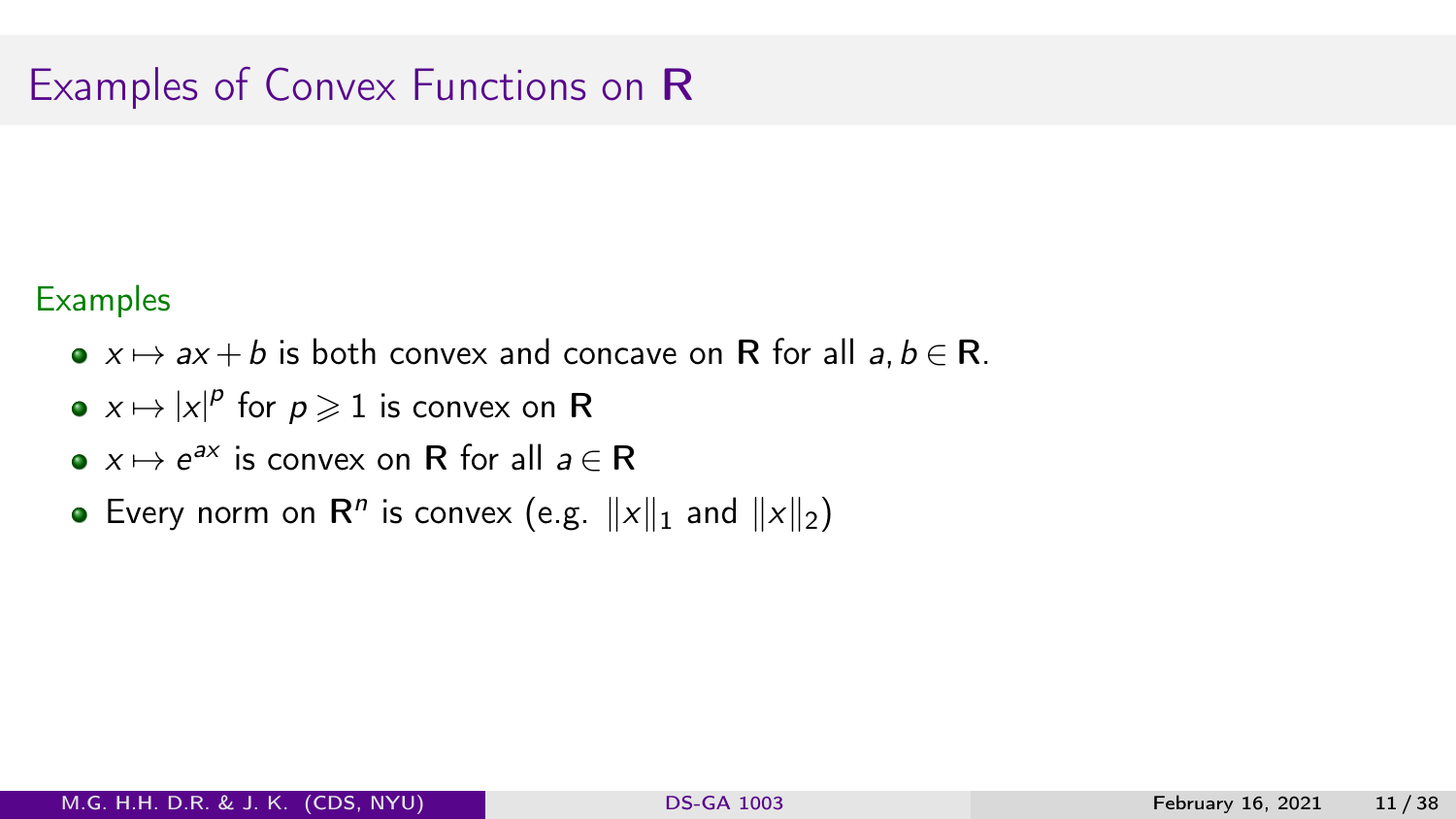- $x \mapsto ax + b$  is both convex and concave on R for all  $a, b \in \mathbb{R}$ .
- $x \mapsto |x|^p$  for  $p \geqslant 1$  is convex on  ${\sf R}$
- $x \mapsto e^{ax}$  is convex on R for all  $a \in \mathbb{R}$
- Every norm on  $\mathsf{R}^n$  is convex (e.g.  $||x||_1$  and  $||x||_2$ )
- Max:  $(x_1, \ldots, x_n) \mapsto \max\{x_1 \ldots, x_n\}$  is convex on  $\mathbb{R}^n$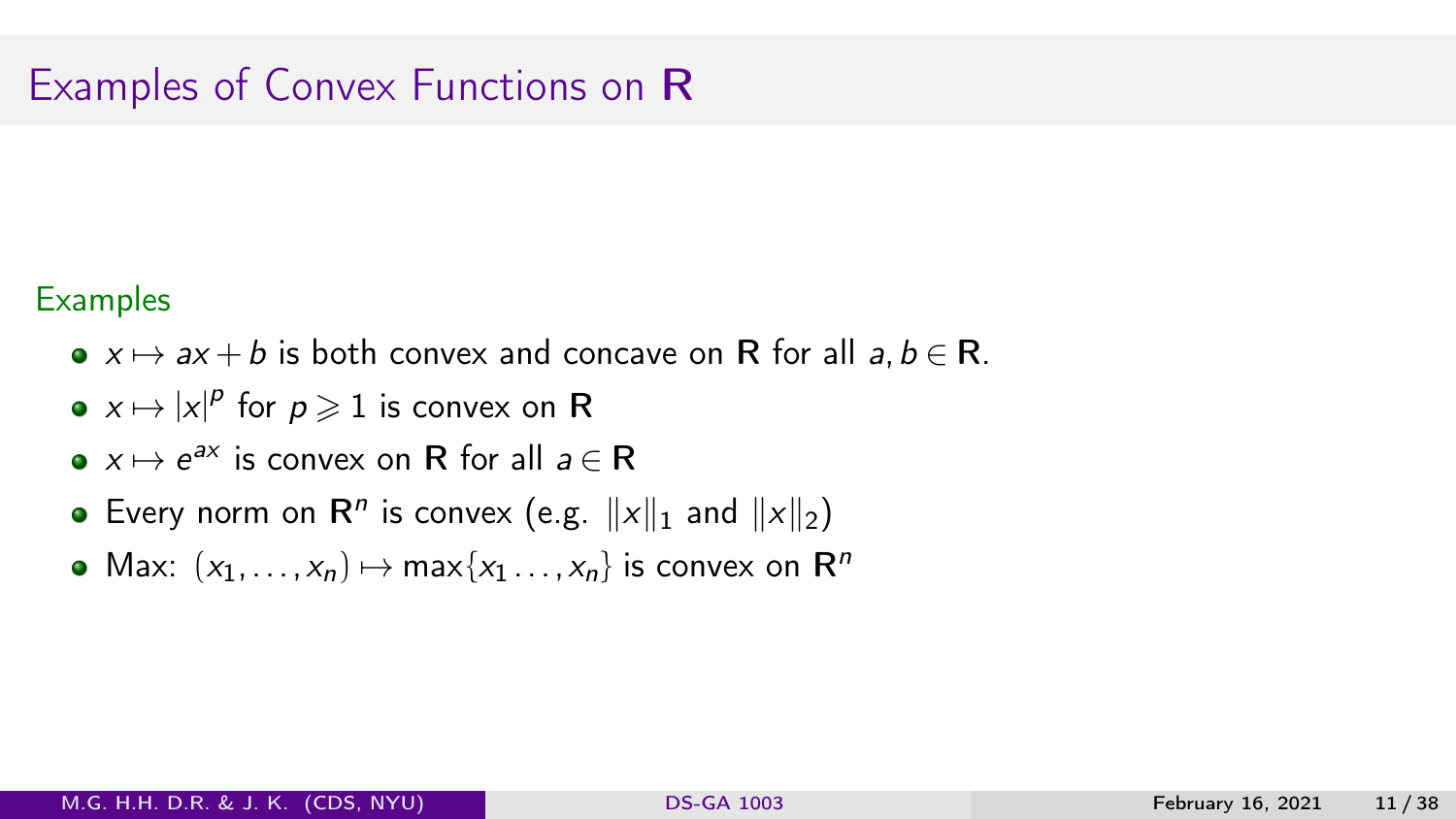### Convex Functions and Optimization

#### Definition

A function f is strictly convex if the line segment connecting any two points on the graph of f lies strictly above the graph (excluding the endpoints).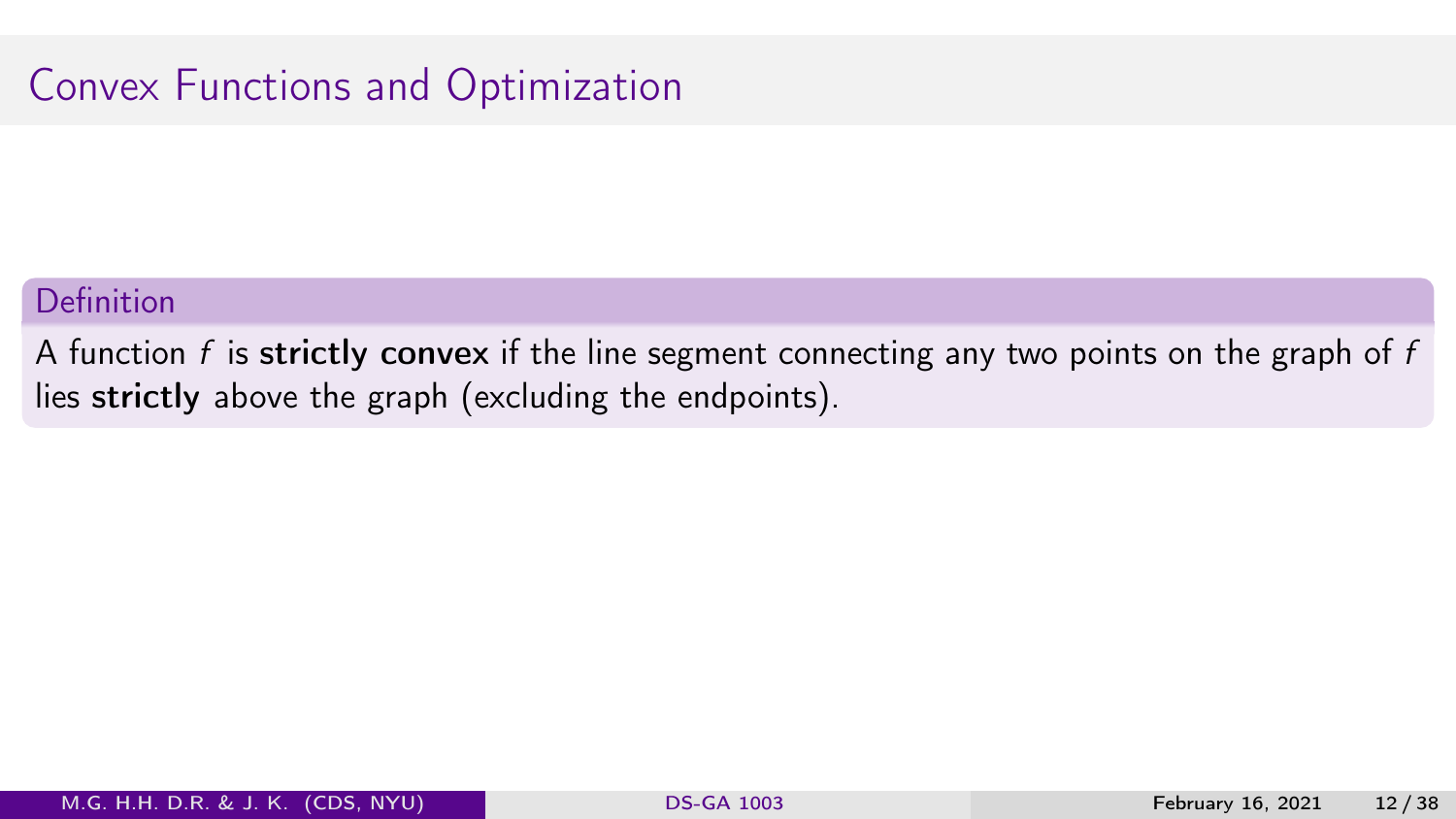### Convex Functions and Optimization

#### Definition

A function f is strictly convex if the line segment connecting any two points on the graph of f lies strictly above the graph (excluding the endpoints).

Consequences for optimization:

- convex: if there is a local minimum, then it is a global minimum
- strictly convex: if there is a local minimum, then it is the unique global minumum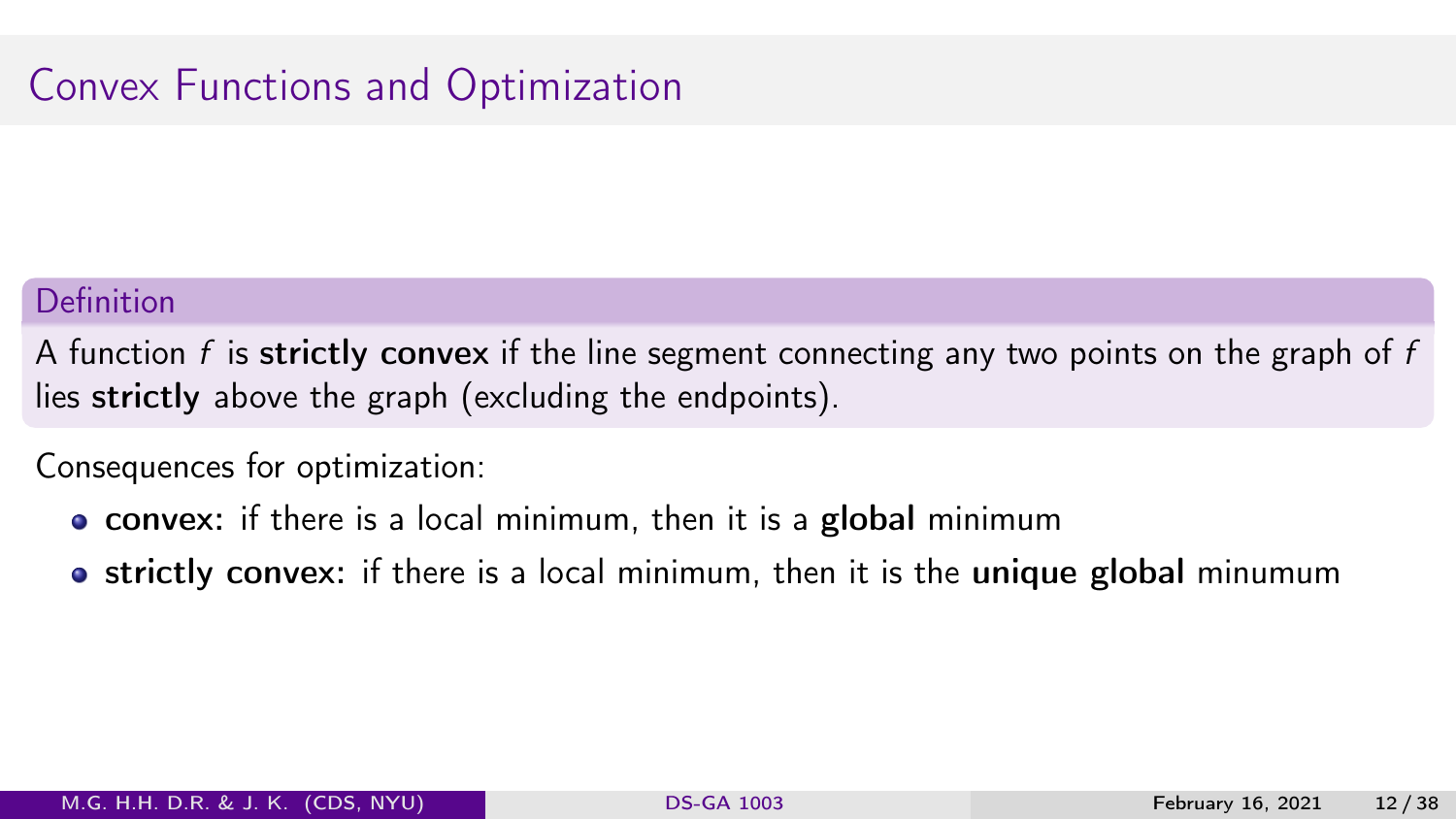# <span id="page-24-0"></span>Table of Contents

- **1 [Convex Sets and Functions](#page-12-0)**
- 2 [The General Optimization Problem](#page-24-0)
- 3 [Lagrangian Duality: Convexity not required](#page-37-0)
- **[Convex Optimization](#page-68-0)**
- **[Complementary Slackness](#page-76-0)**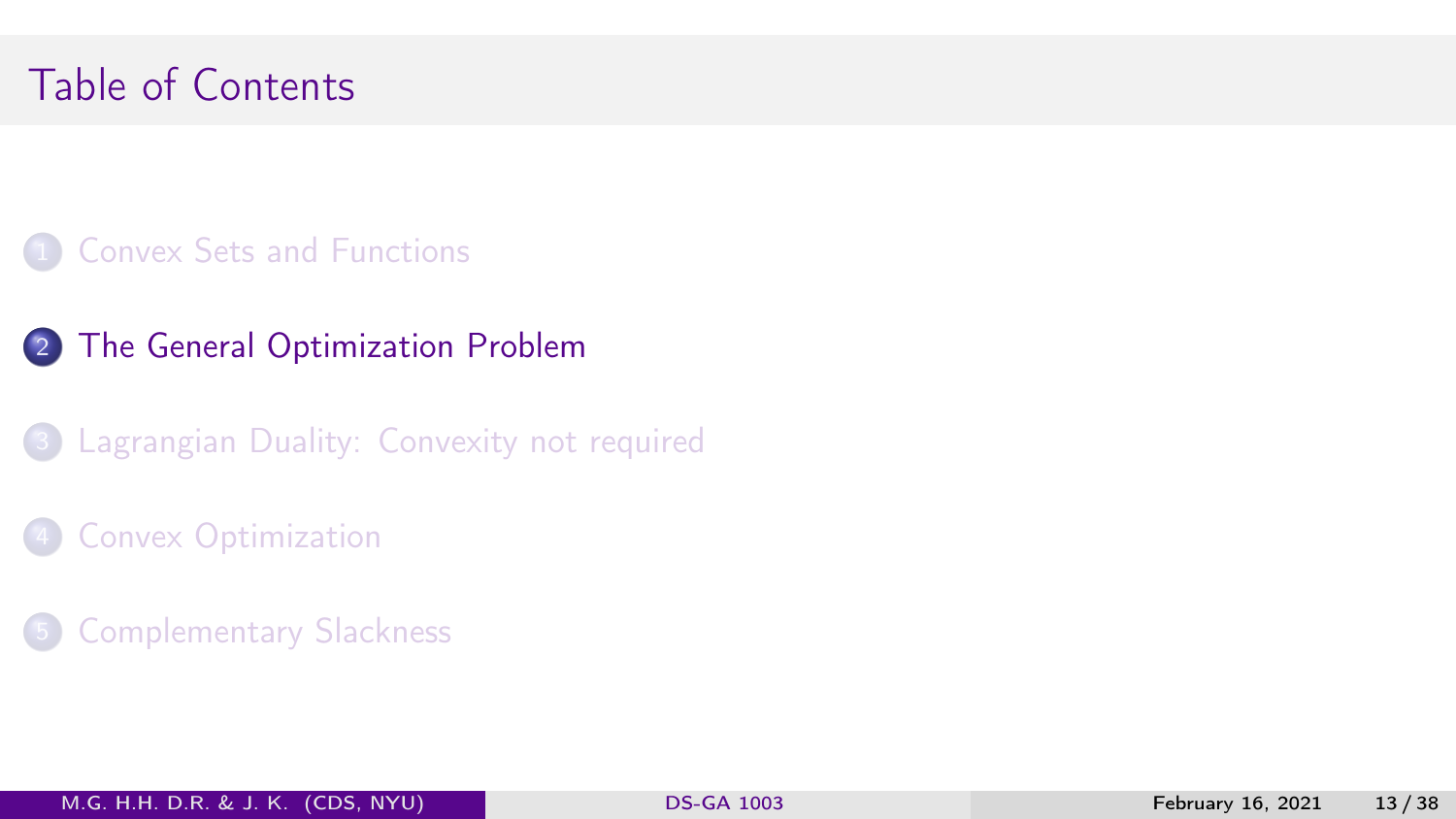# [The General Optimization Problem](#page-24-0)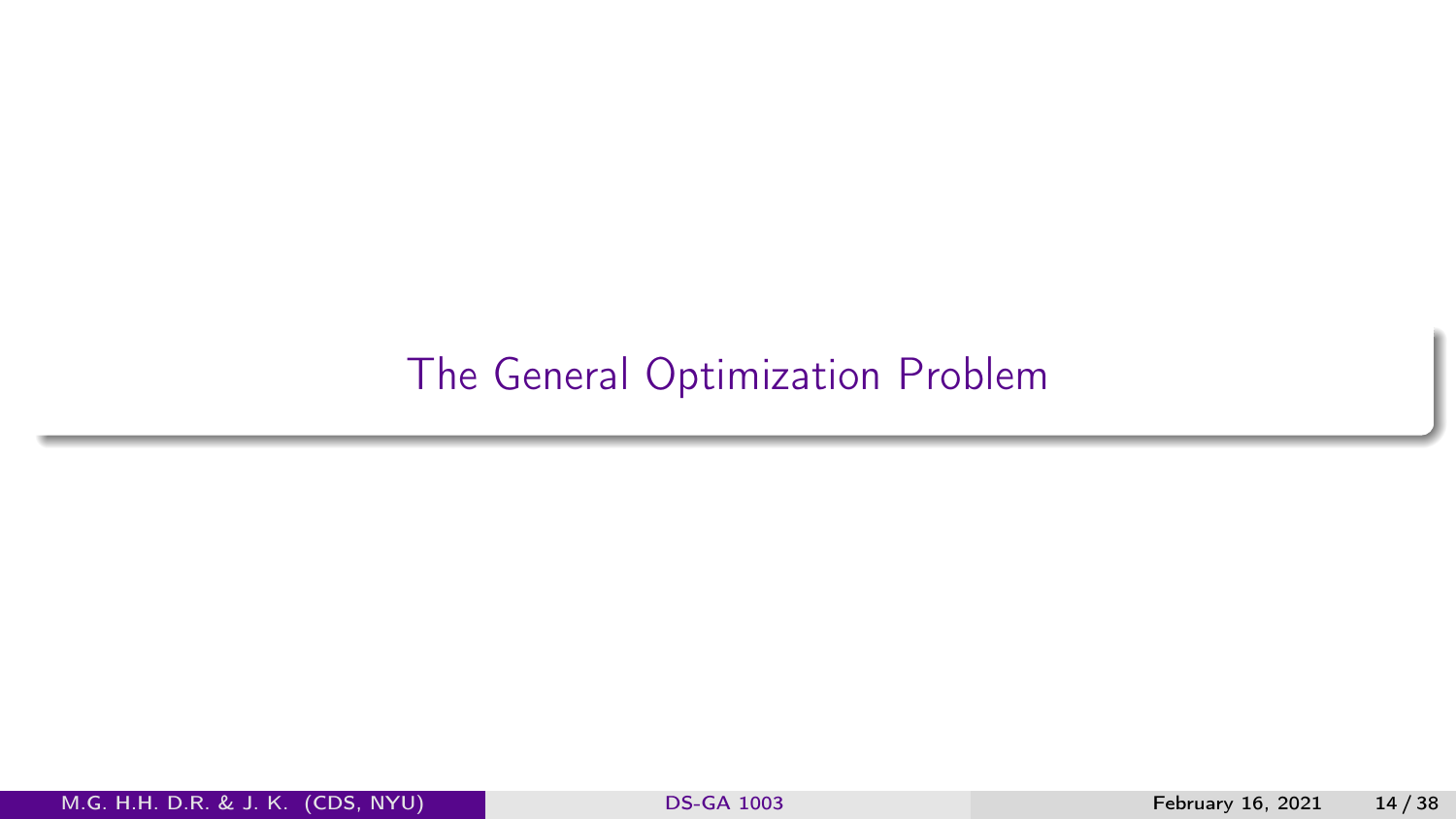General Optimization Problem: Standard Form

minimize 
$$
f_0(x)
$$
  
subject to  $f_i(x) \le 0, i = 1,..., m$   
 $h_i(x) = 0, i = 1,..., p,$ 

where  $x \in \mathsf{R}^n$  are the <mark>optimization variables</mark> and  $f_0$  is the <mark>objective function.</mark>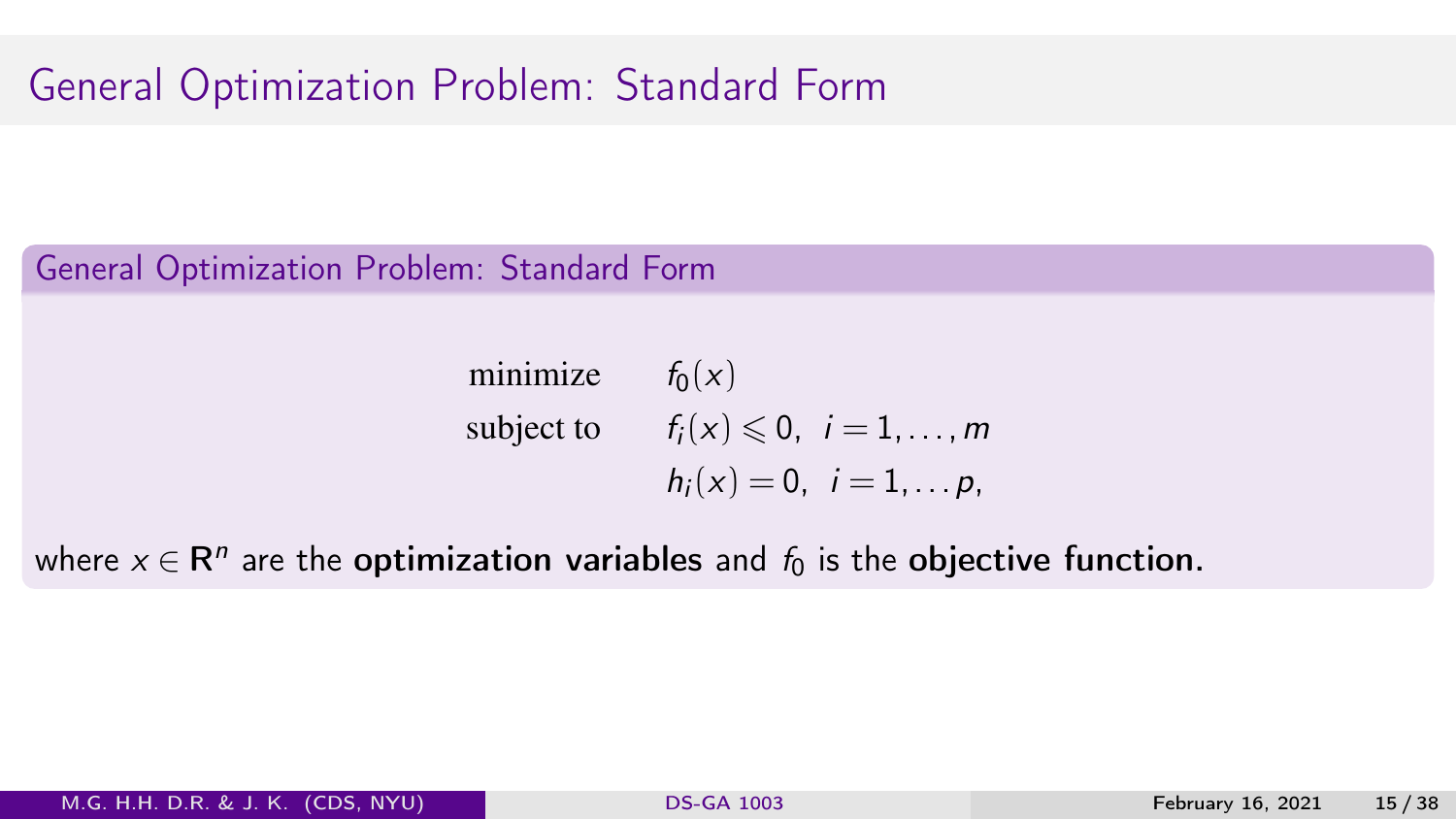General Optimization Problem: Standard Form

minimize 
$$
f_0(x)
$$
  
subject to  $f_i(x) \le 0, i = 1,..., m$   
 $h_i(x) = 0, i = 1,..., p$ ,

where  $x \in \mathsf{R}^n$  are the <mark>optimization variables</mark> and  $f_0$  is the <mark>objective function.</mark>

Assume domain  $\mathcal{D} = \bigcap_{i=0}^m \textbf{dom} \; f_i \cap \bigcap_{i=1}^p \textbf{dom} \; h_i$  is nonempty.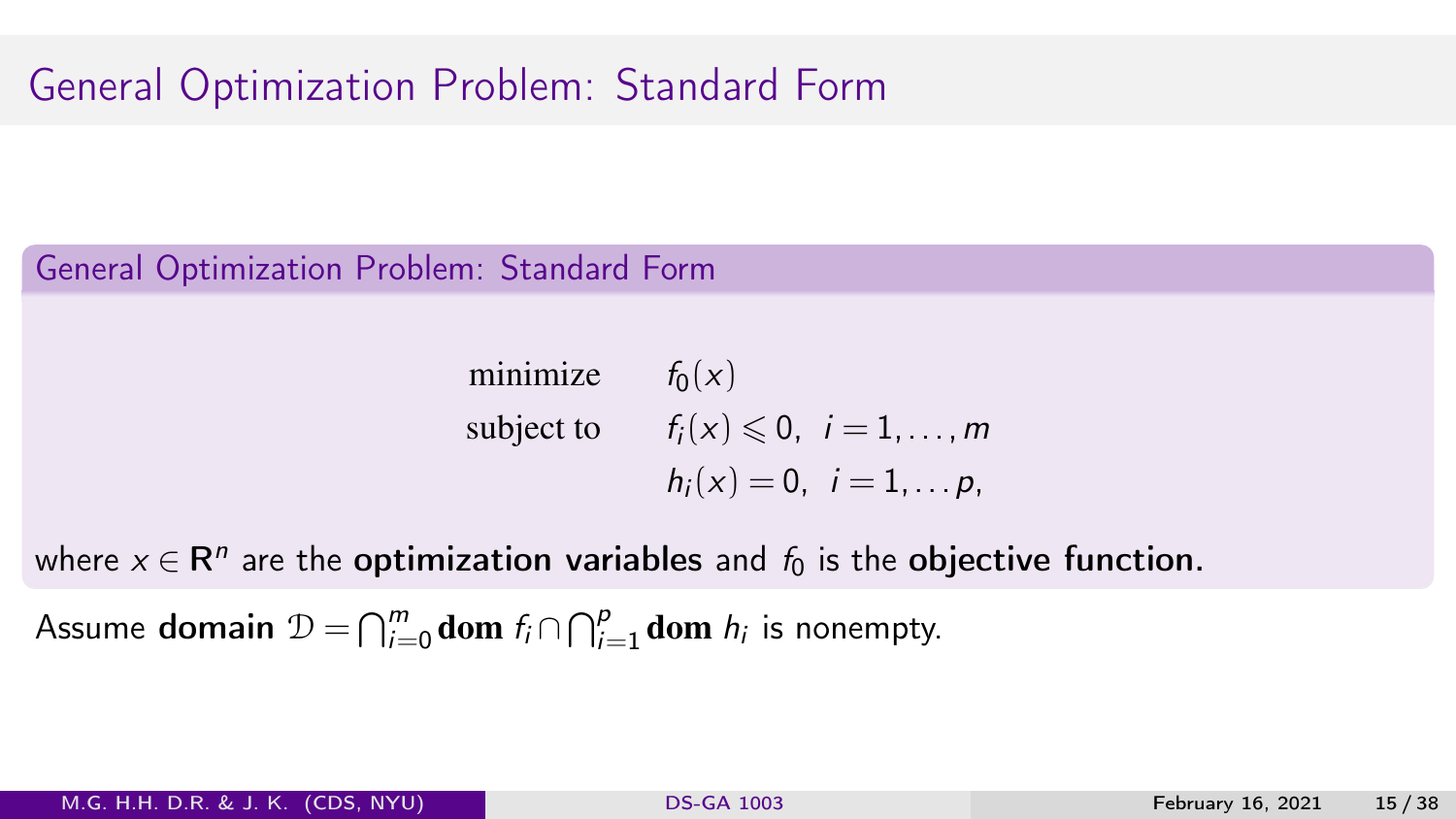- The set of points satisfying the constraints is called the feasible set.
- $\bullet$  A point x in the feasible set is called a feasible point.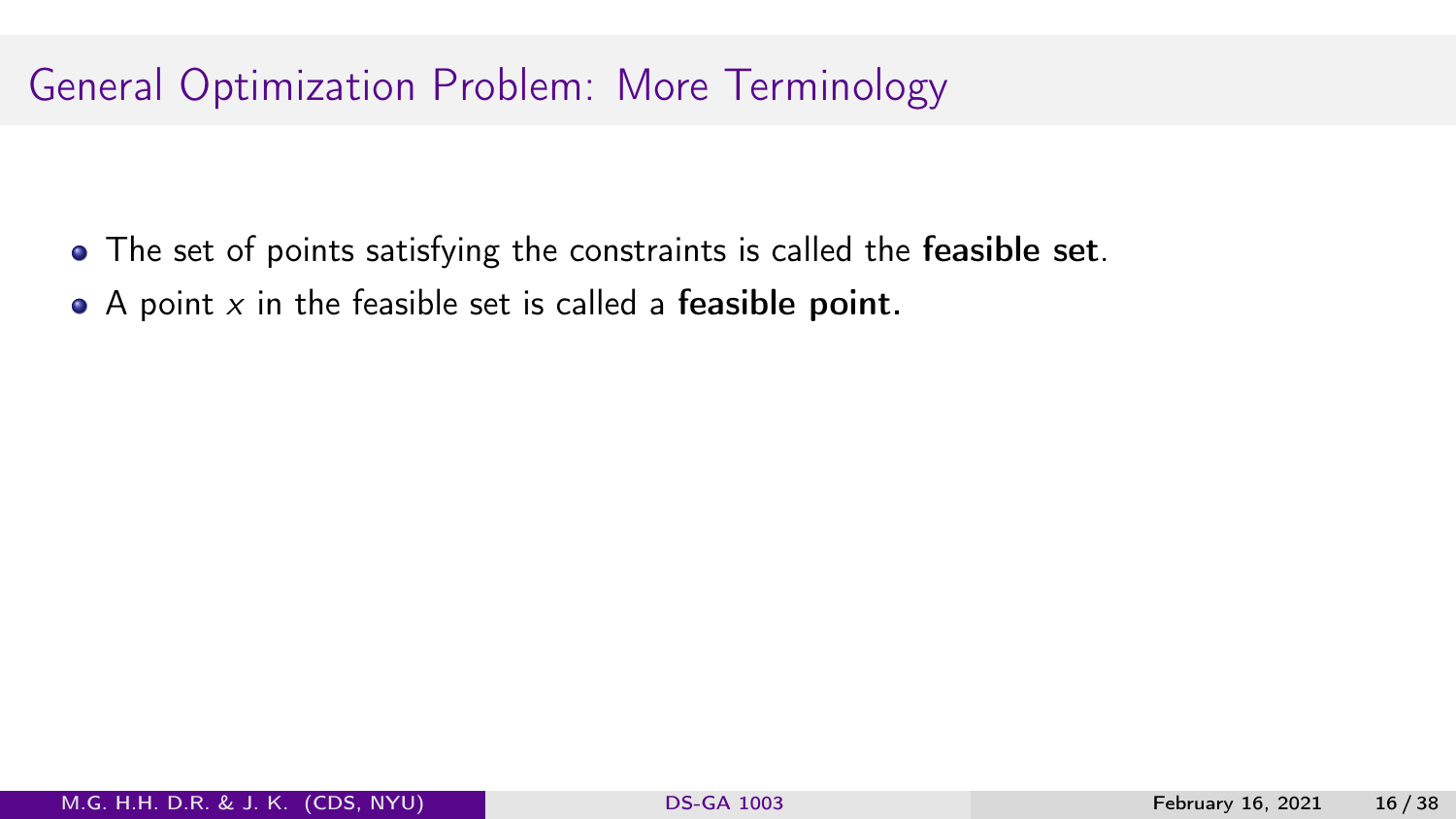- The set of points satisfying the constraints is called the feasible set.
- $\bullet$  A point x in the feasible set is called a feasible point.
- If x is feasible and  $f_i(x) = 0$ ,
	- then we say the inequality constraint  $f_i(x) \leq 0$  is active at x.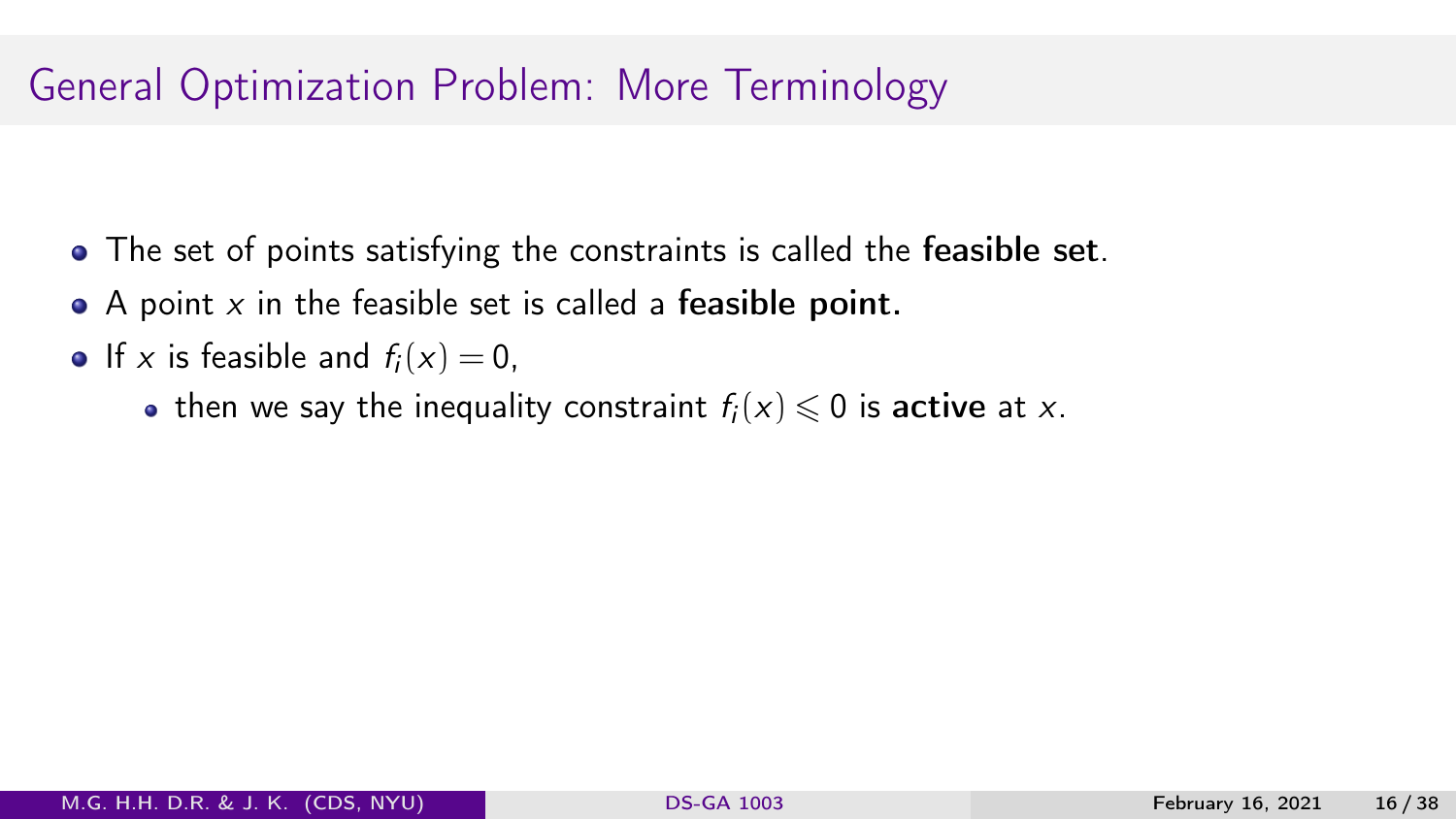- The set of points satisfying the constraints is called the **feasible set**.
- $\bullet$  A point x in the feasible set is called a feasible point.
- If x is feasible and  $f_i(x) = 0$ ,
	- then we say the inequality constraint  $f_i(x) \leq 0$  is active at x.
- The  $optimal$  value  $p^*$  of the problem is defined as

 $p^* = \inf \{ f_0(x) \mid x \text{ satisfies all constraints} \}.$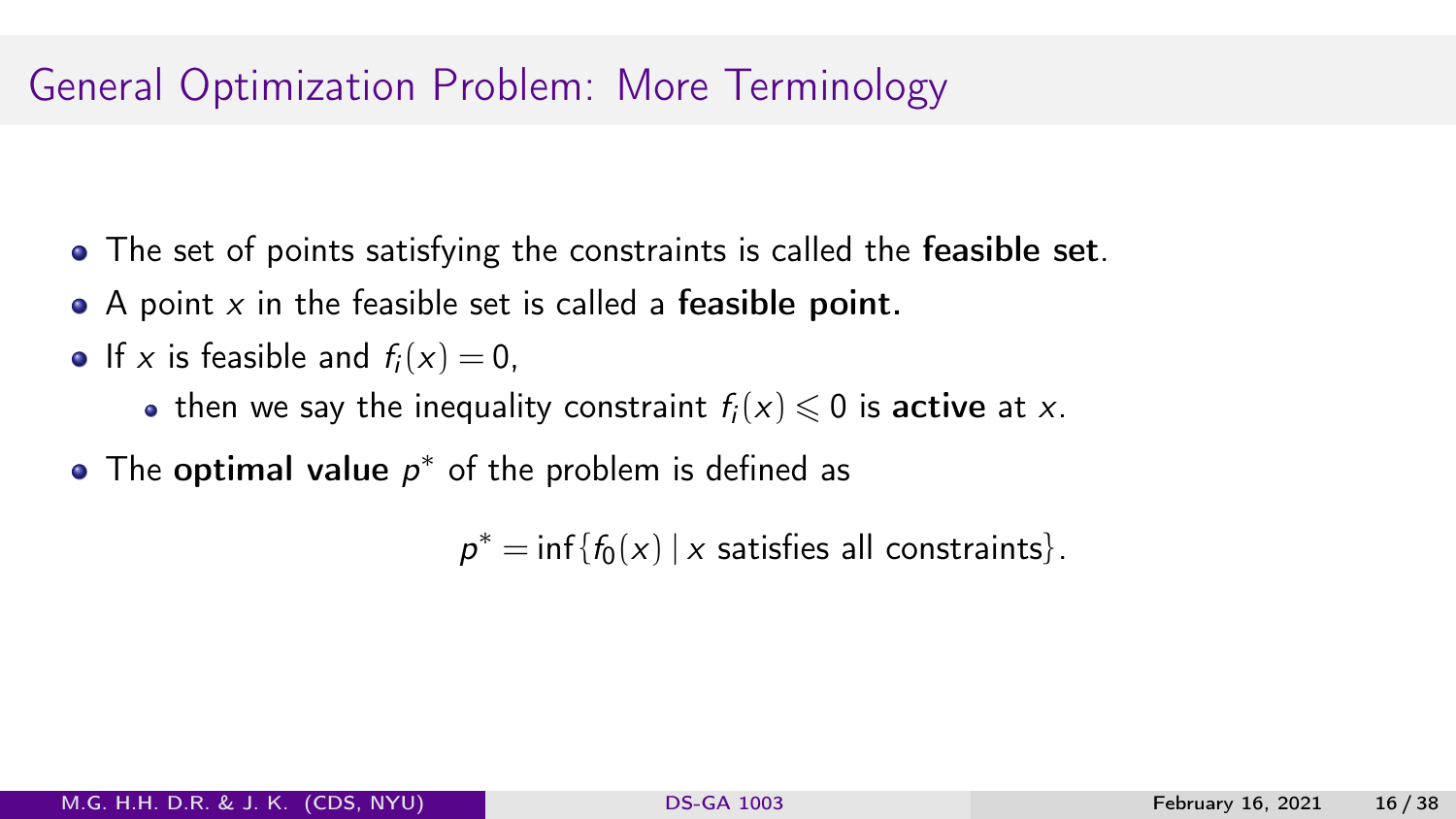- The set of points satisfying the constraints is called the **feasible set**.
- $\bullet$  A point x in the feasible set is called a feasible point.
- If x is feasible and  $f_i(x) = 0$ ,
	- then we say the inequality constraint  $f_i(x) \leq 0$  is active at x.
- The  $optimal$  value  $p^*$  of the problem is defined as

 $p^* = \inf \{ f_0(x) \mid x \text{ satisfies all constraints} \}.$ 

x\* is an optimal point (or a solution to the problem) if  $x^*$  is feasible and  $f(x^*) = p^*$ .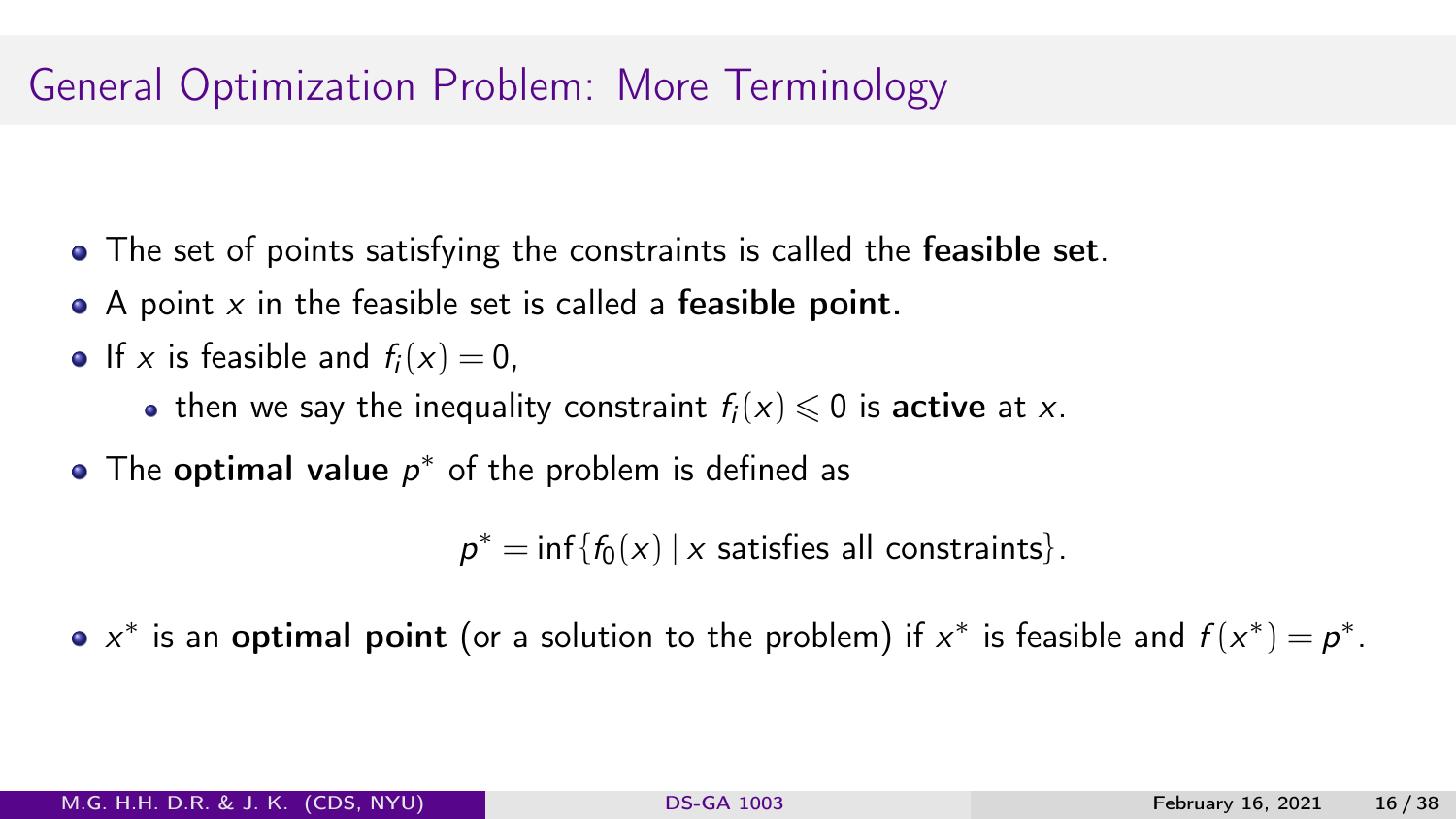Consider an equality-constrained problem:

minimize  $f_0(x)$ subject to  $h(x) = 0$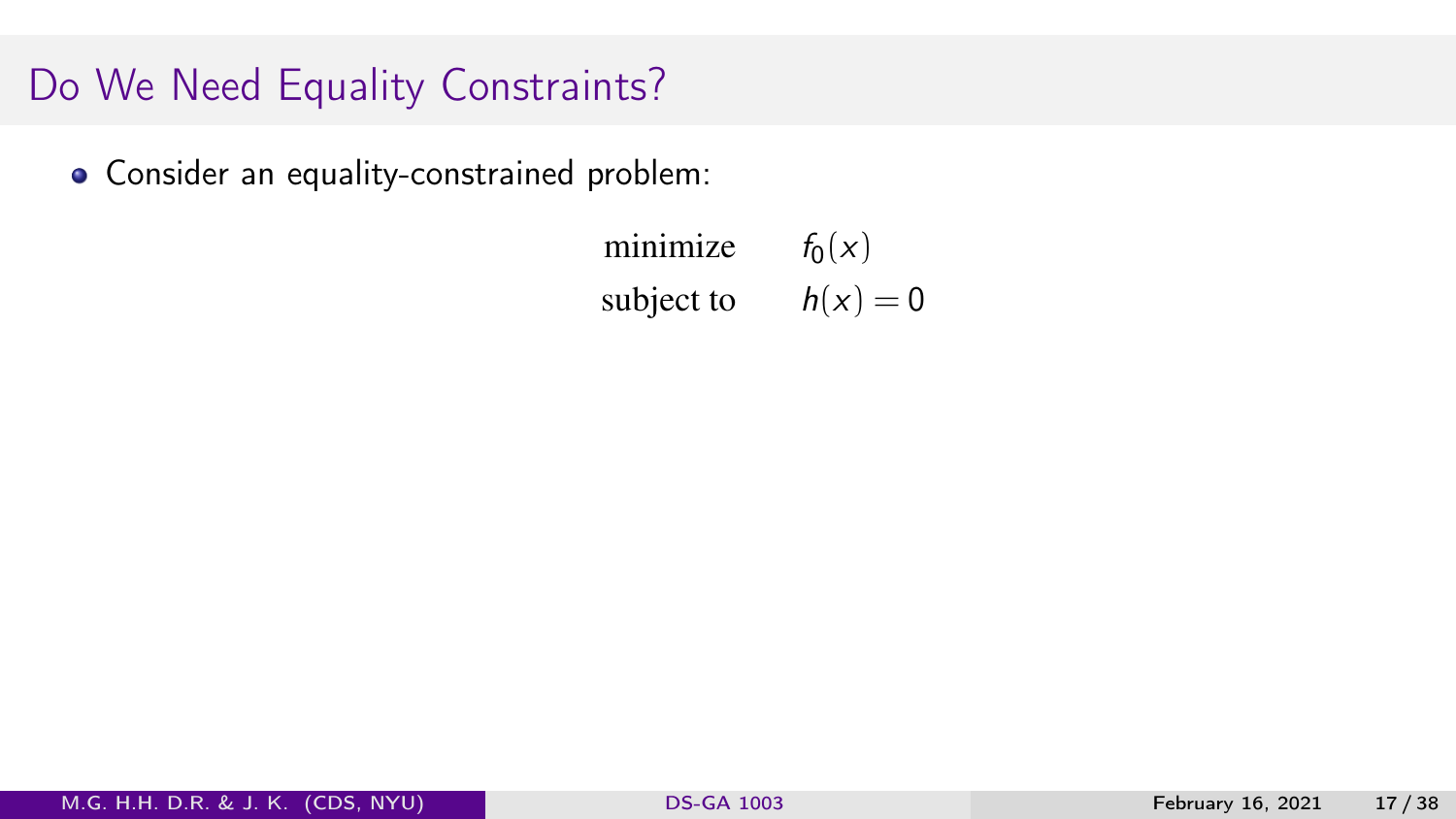Consider an equality-constrained problem:

minimize  $f_0(x)$ subject to  $h(x) = 0$ 

**o** Note that

 $h(x) = 0 \iff (h(x) \geq 0 \text{ AND } h(x) \leq 0)$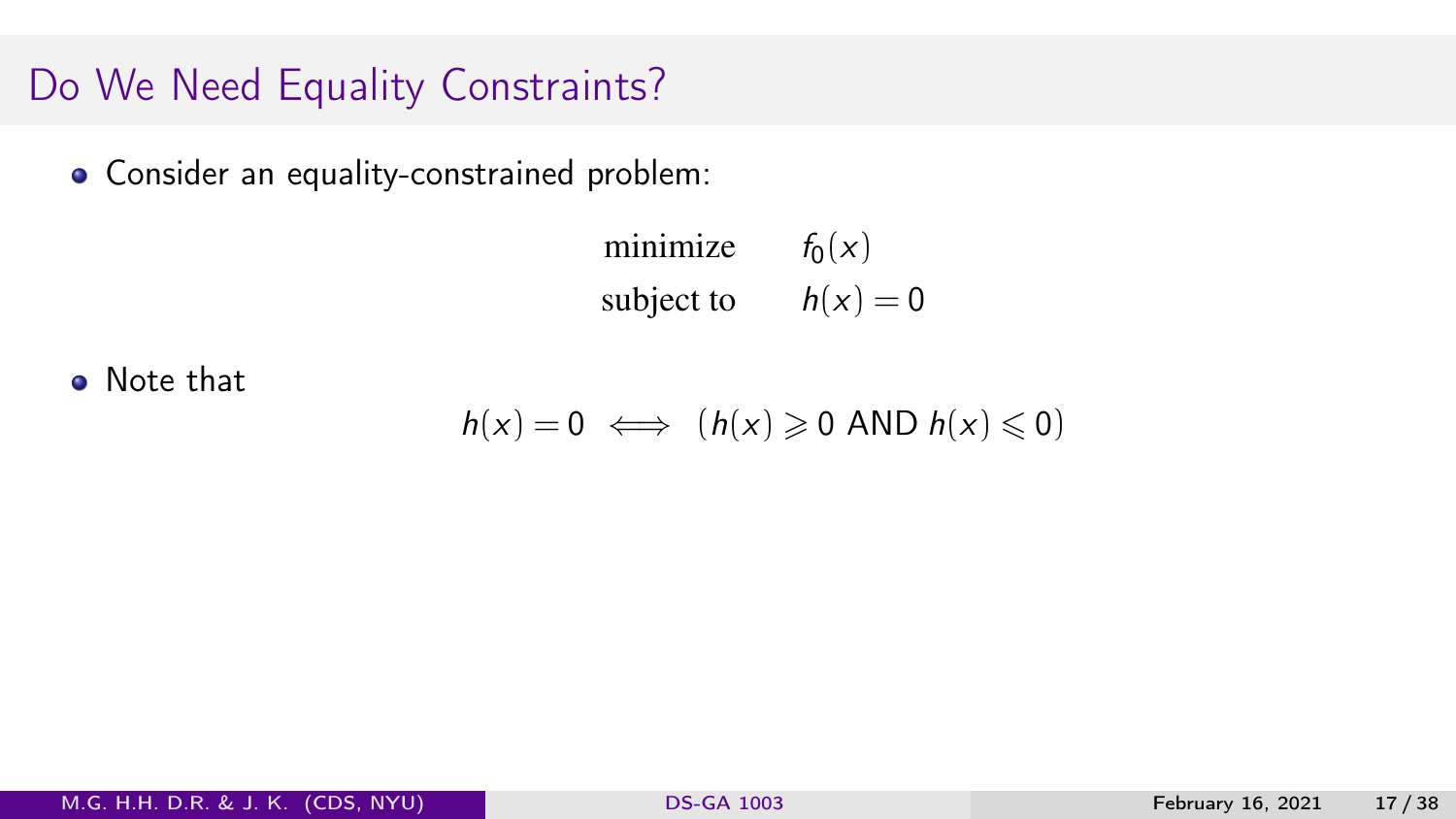Consider an equality-constrained problem:

minimize  $f_0(x)$ subject to  $h(x) = 0$ 

**o** Note that

$$
h(x) = 0 \iff (h(x) \geq 0 \text{ AND } h(x) \leq 0)
$$

**• Can be rewritten as**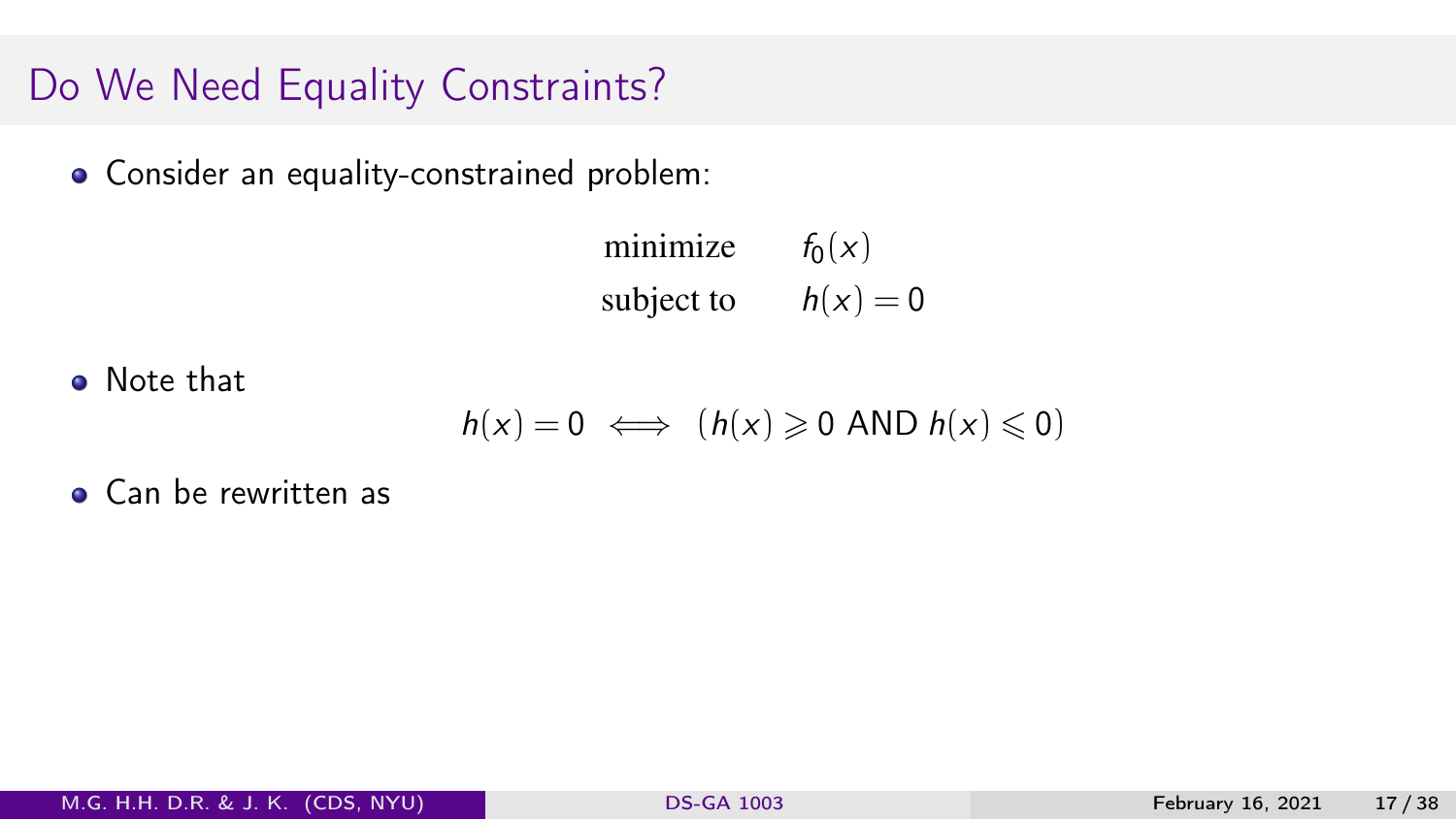Consider an equality-constrained problem:

minimize  $f_0(x)$ subject to  $h(x) = 0$ 

**o** Note that

$$
h(x) = 0 \iff (h(x) \geq 0 \text{ AND } h(x) \leq 0)
$$

**• Can be rewritten as** 

minimize 
$$
f_0(x)
$$
  
subject to  $h(x) \le 0$   
 $-h(x) \le 0$ .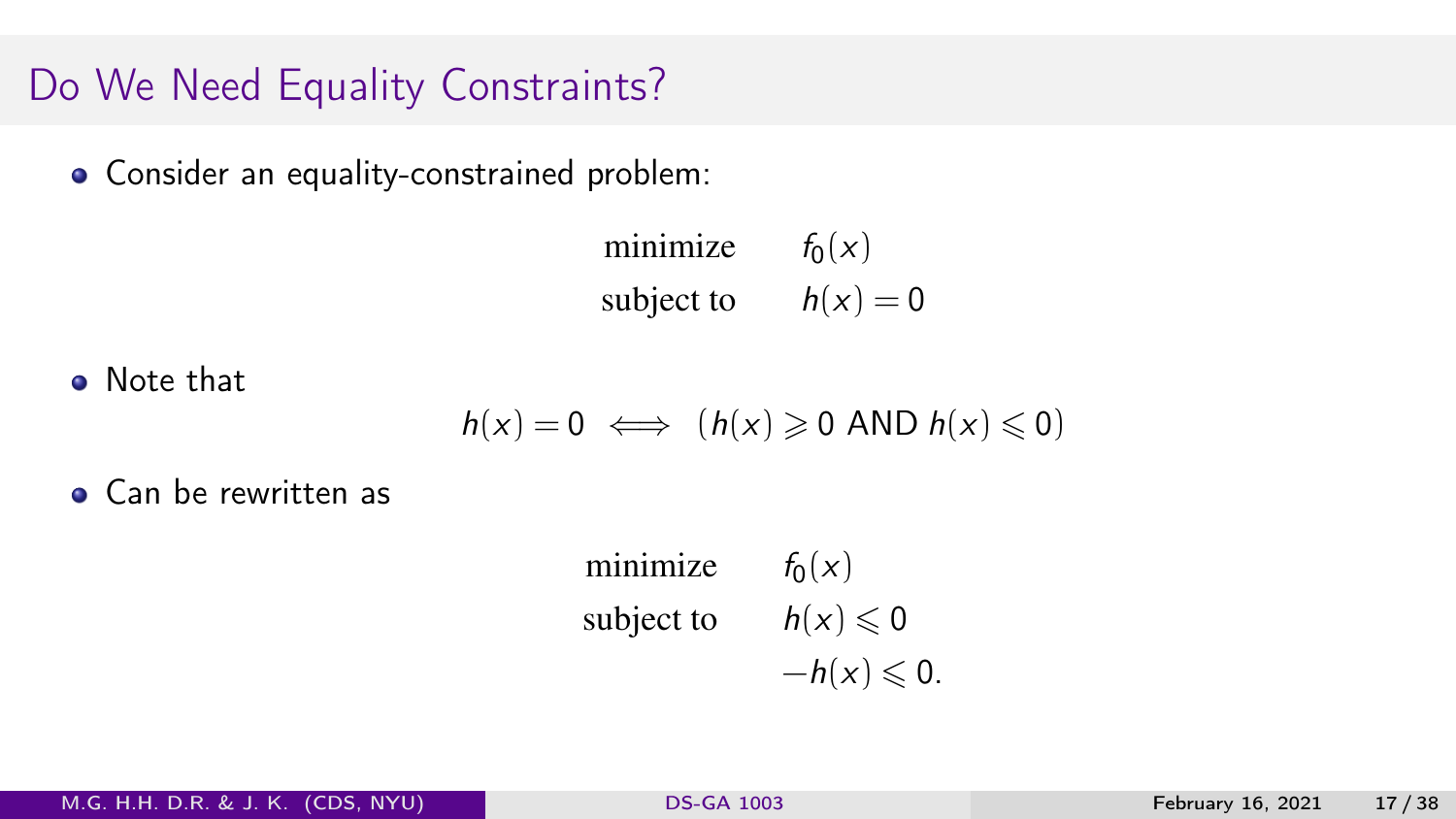# Do We Need Equality Constraints?

Consider an equality-constrained problem:

minimize  $f_0(x)$ subject to  $h(x) = 0$ 

Note that

$$
h(x) = 0 \iff (h(x) \geq 0 \text{ AND } h(x) \leq 0)
$$

• Can be rewritten as

minimize  $f_0(x)$ subject to  $h(x) \le 0$  $-h(x) \leqslant 0.$ 

For simplicity, we'll drop equality contraints from this presentation.

M.G. H.H. D.R. & J. K. (CDS, NYU) [DS-GA 1003](#page-0-0) February 16, 2021 17 / 38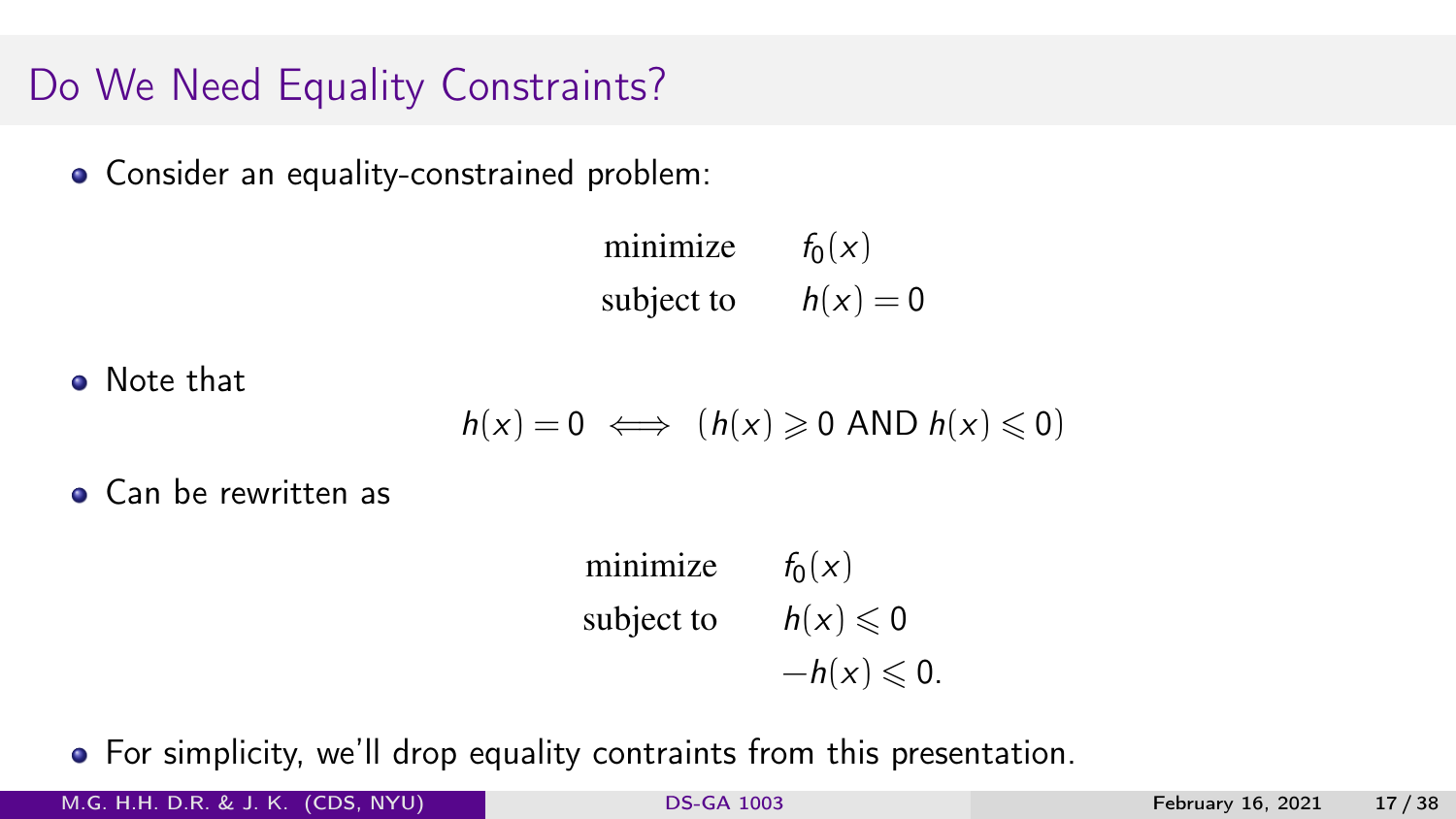# <span id="page-37-0"></span>Table of Contents

- **1 [Convex Sets and Functions](#page-12-0)**
- **[The General Optimization Problem](#page-24-0)**
- 3 [Lagrangian Duality: Convexity not required](#page-37-0)
- **[Convex Optimization](#page-68-0)**
- 5 [Complementary Slackness](#page-76-0)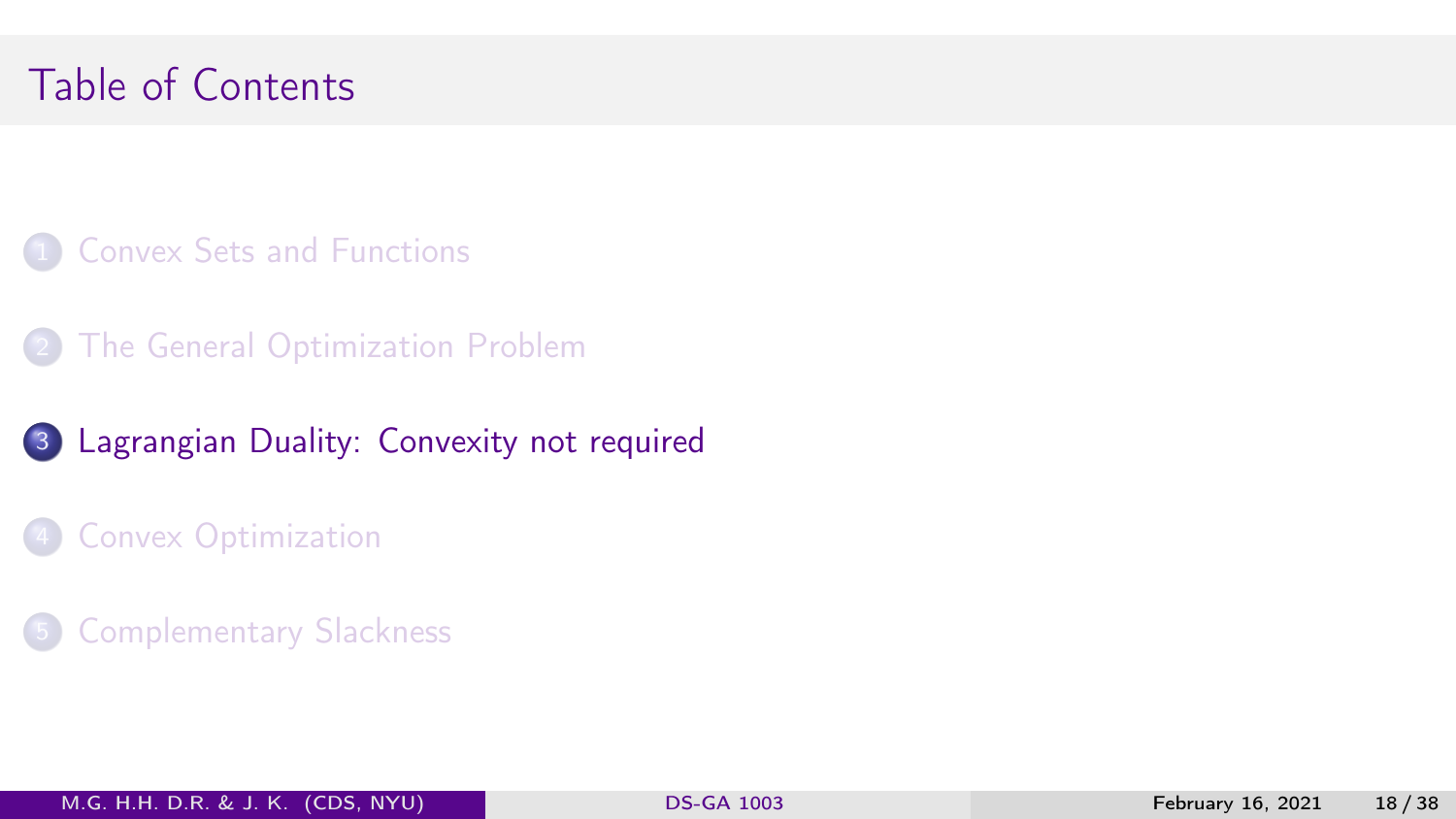# [Lagrangian Duality: Convexity not required](#page-37-0)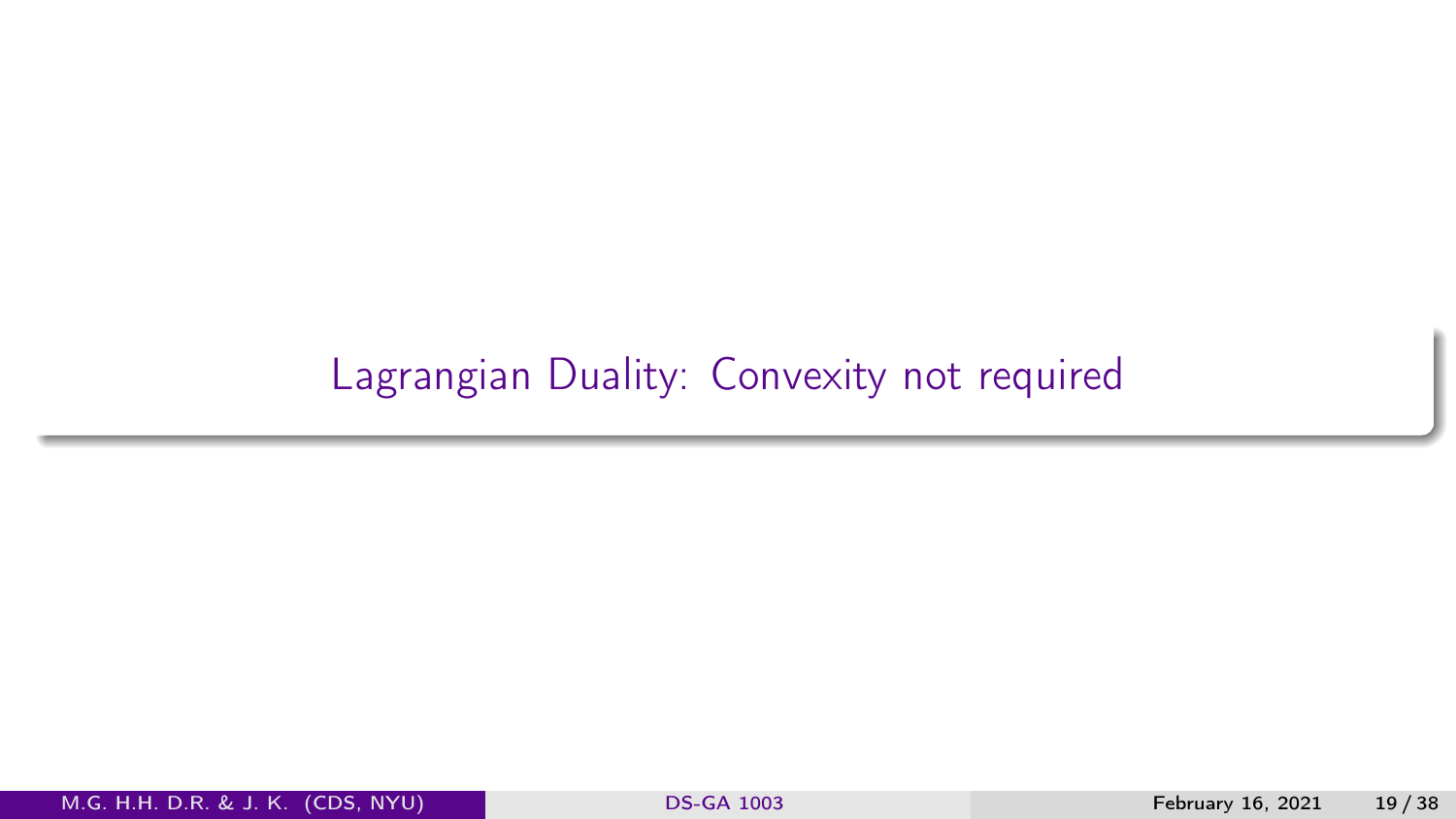# The Lagrangian

The general [inequality-constrained] optimization problem is:

minimize 
$$
f_0(x)
$$
  
subject to  $f_i(x) \le 0, i = 1,...,m$ 

### Definition

The Lagrangian for this optimization problem is

$$
L(x,\lambda) = f_0(x) + \sum_{i=1}^m \lambda_i f_i(x).
$$

 $\lambda_i$ 's are called  $\sf Lagrange$  multipliers (also called the  $\sf dual$  variables).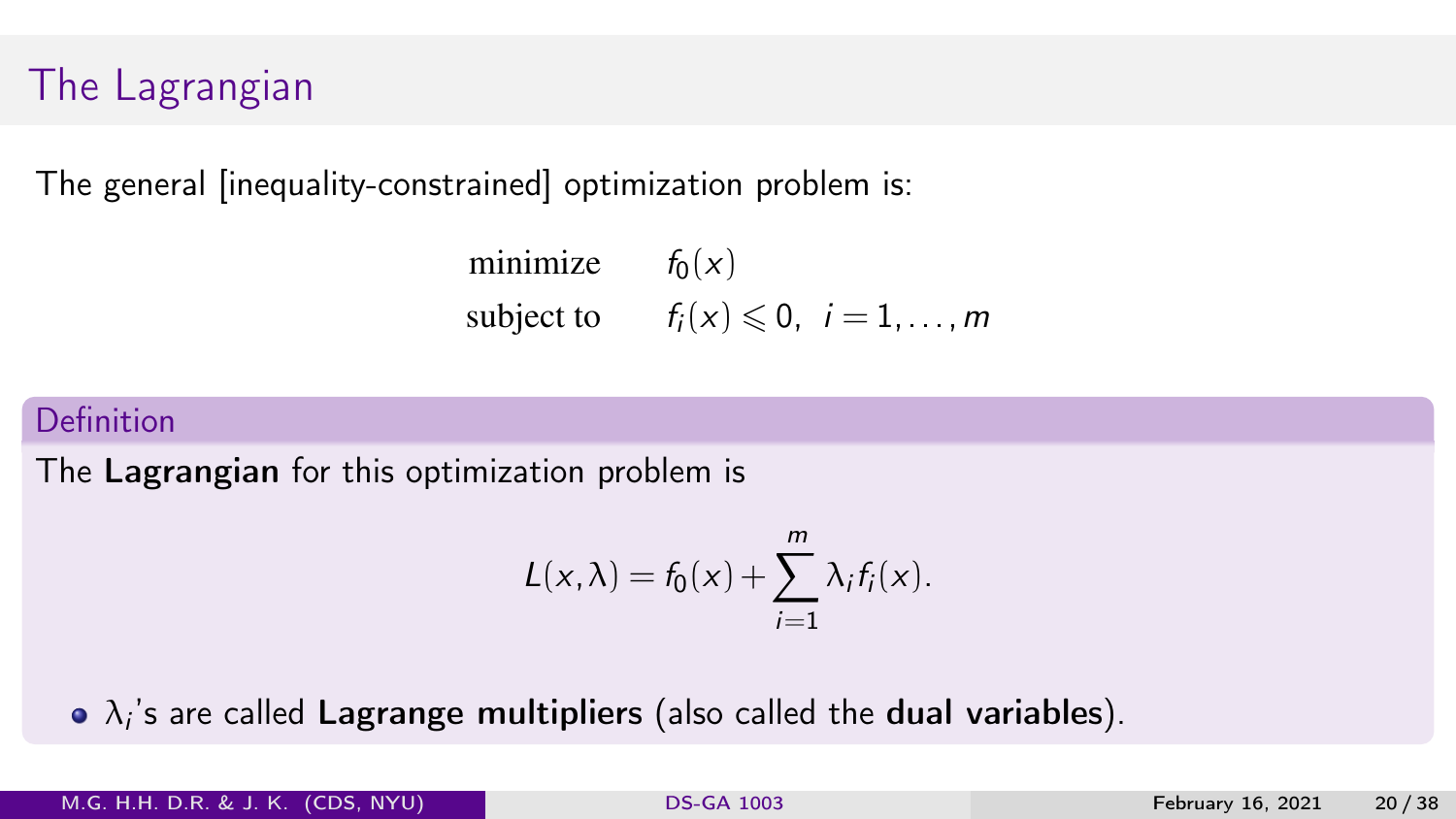### The Lagrangian Encodes the Objective and Constraints

Supremum over Lagrangian gives back encoding of objective and constraints:

$$
\sup_{\lambda \succeq 0} L(x, \lambda) = \sup_{\lambda \succeq 0} \left( f_0(x) + \sum_{i=1}^m \lambda_i f_i(x) \right)
$$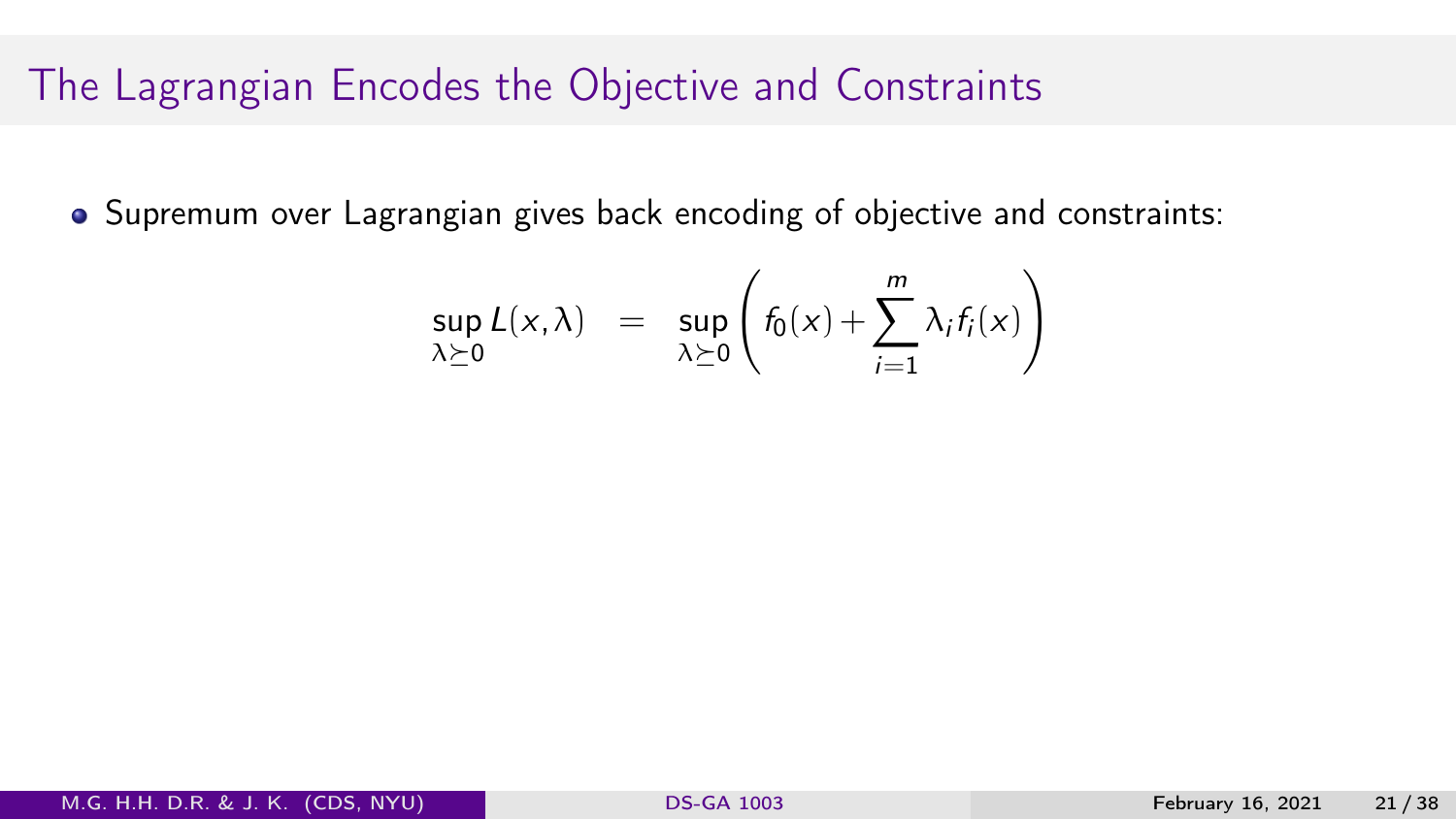### The Lagrangian Encodes the Objective and Constraints

Supremum over Lagrangian gives back encoding of objective and constraints:

$$
\sup_{\lambda \succeq 0} L(x, \lambda) = \sup_{\lambda \succeq 0} \left( f_0(x) + \sum_{i=1}^m \lambda_i f_i(x) \right)
$$
  
= 
$$
\begin{cases} f_0(x) & \text{when } f_i(x) \le 0 \text{ all } i \\ \infty & \text{otherwise.} \end{cases}
$$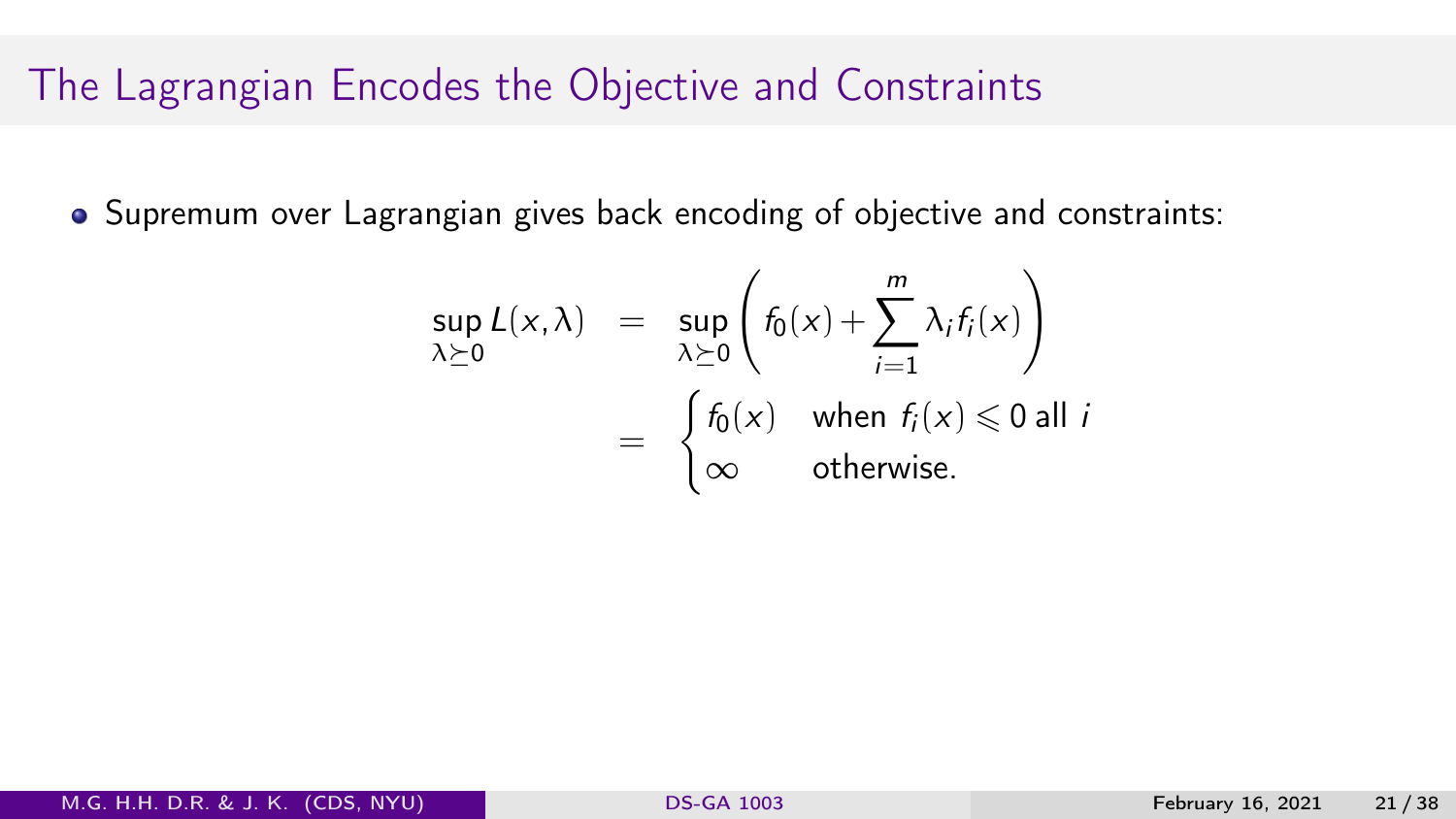### The Lagrangian Encodes the Objective and Constraints

• Supremum over Lagrangian gives back encoding of objective and constraints:

$$
\sup_{\lambda \succeq 0} L(x, \lambda) = \sup_{\lambda \succeq 0} \left( f_0(x) + \sum_{i=1}^m \lambda_i f_i(x) \right)
$$
  
= 
$$
\begin{cases} f_0(x) & \text{when } f_i(x) \le 0 \text{ all } i \\ \infty & \text{otherwise.} \end{cases}
$$

Equivalent primal form of optimization problem:

$$
p^* = \inf_{x} \sup_{\lambda \succeq 0} L(x, \lambda)
$$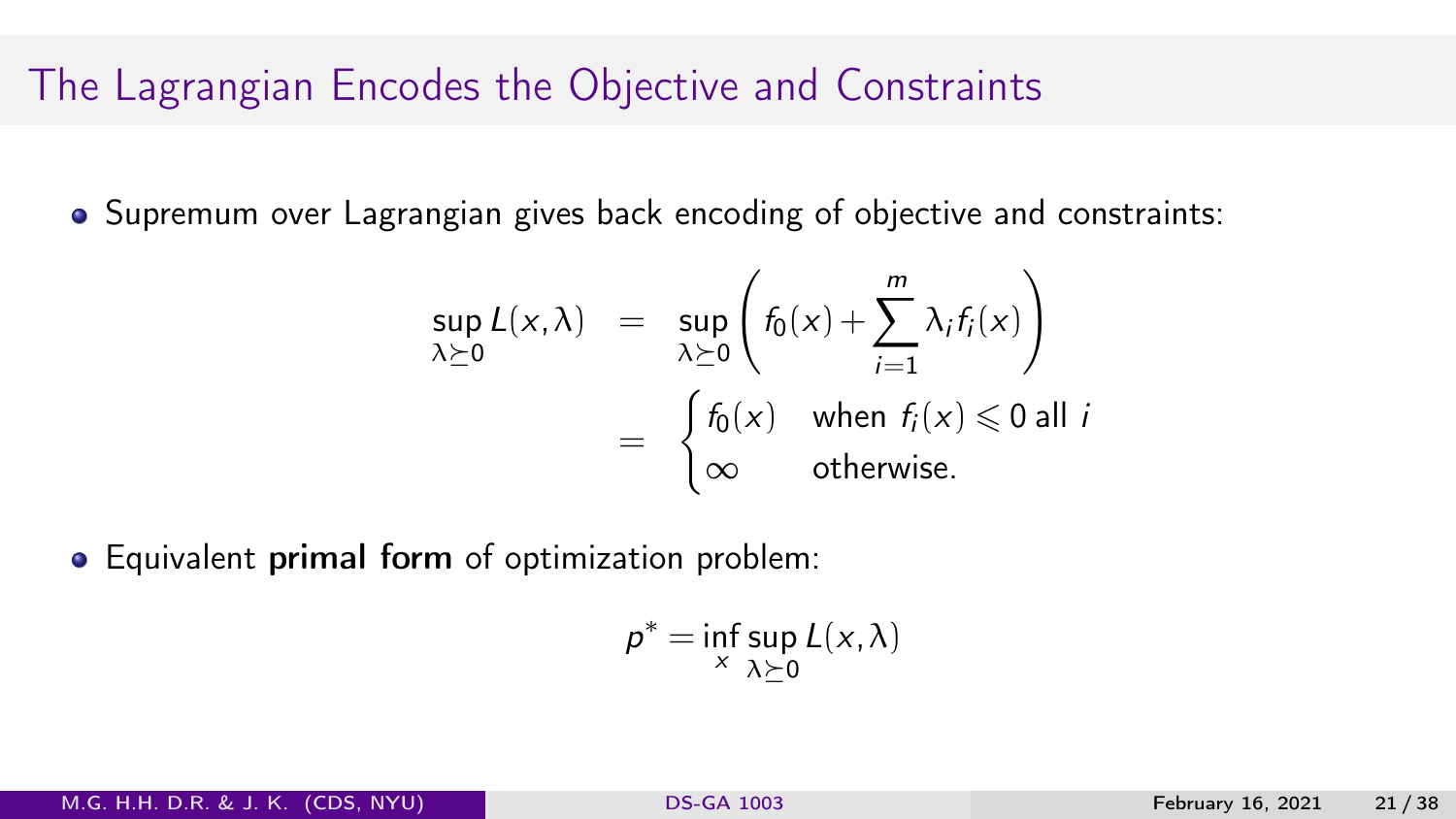# The Primal and the Dual

Original optimization problem in primal form:

$$
p^* = \inf_{x} \sup_{\lambda \succeq 0} L(x, \lambda)
$$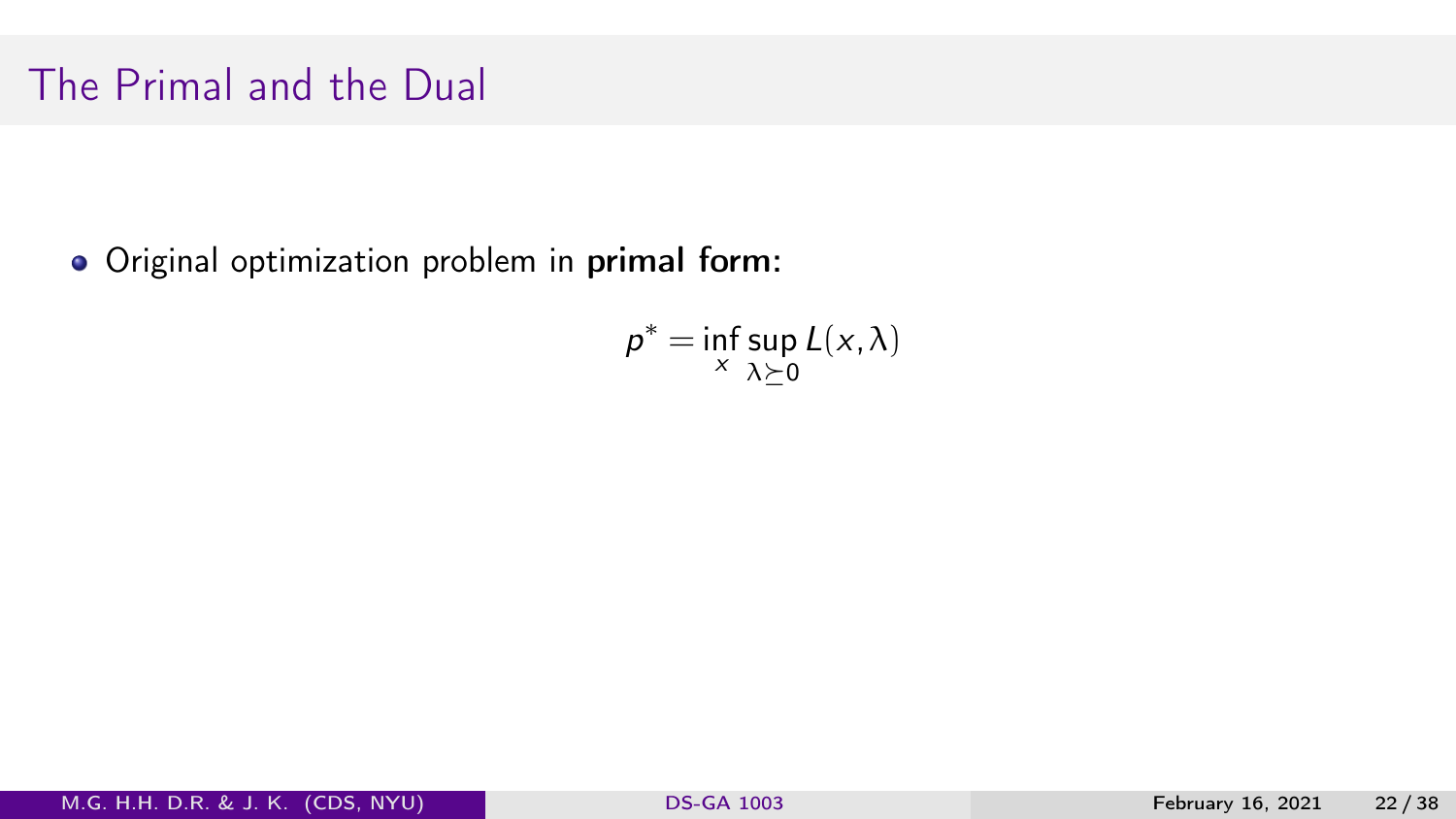# The Primal and the Dual

Original optimization problem in primal form:

$$
p^* = \inf_{x} \sup_{\lambda \succeq 0} L(x, \lambda)
$$

Get the Lagrangian dual problem by "swapping the inf and the sup":

$$
d^* = \sup_{\lambda \succeq 0} \inf_{x} L(x, \lambda)
$$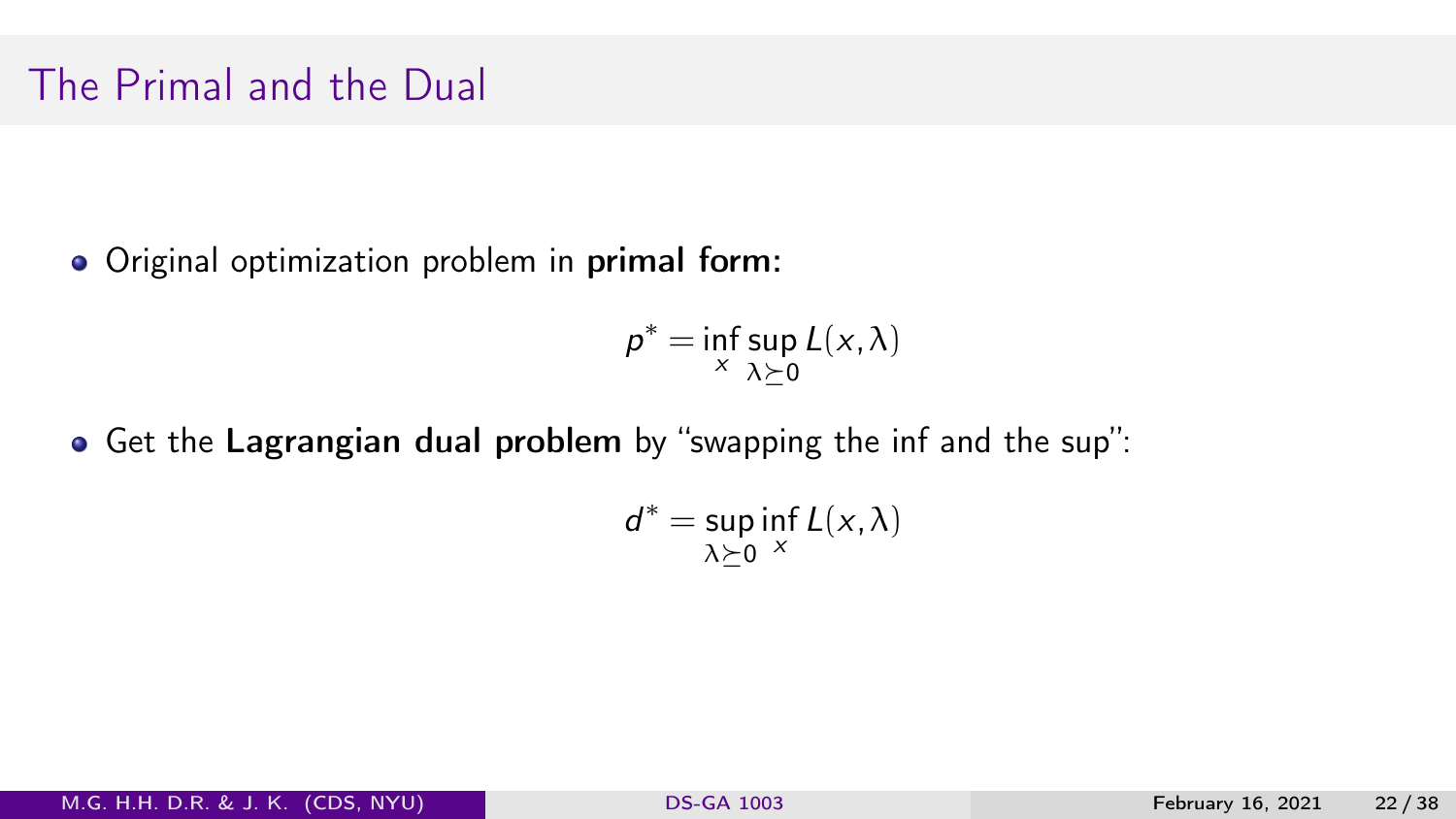# The Primal and the Dual

Original optimization problem in primal form:

$$
p^* = \inf_{x} \sup_{\lambda \succeq 0} L(x, \lambda)
$$

Get the Lagrangian dual problem by "swapping the inf and the sup":

$$
d^* = \sup_{\lambda \succeq 0} \inf_{x} L(x, \lambda)
$$

We will show <mark>weak duality</mark>:  $p^* \geqslant d^*$  for any optimization problem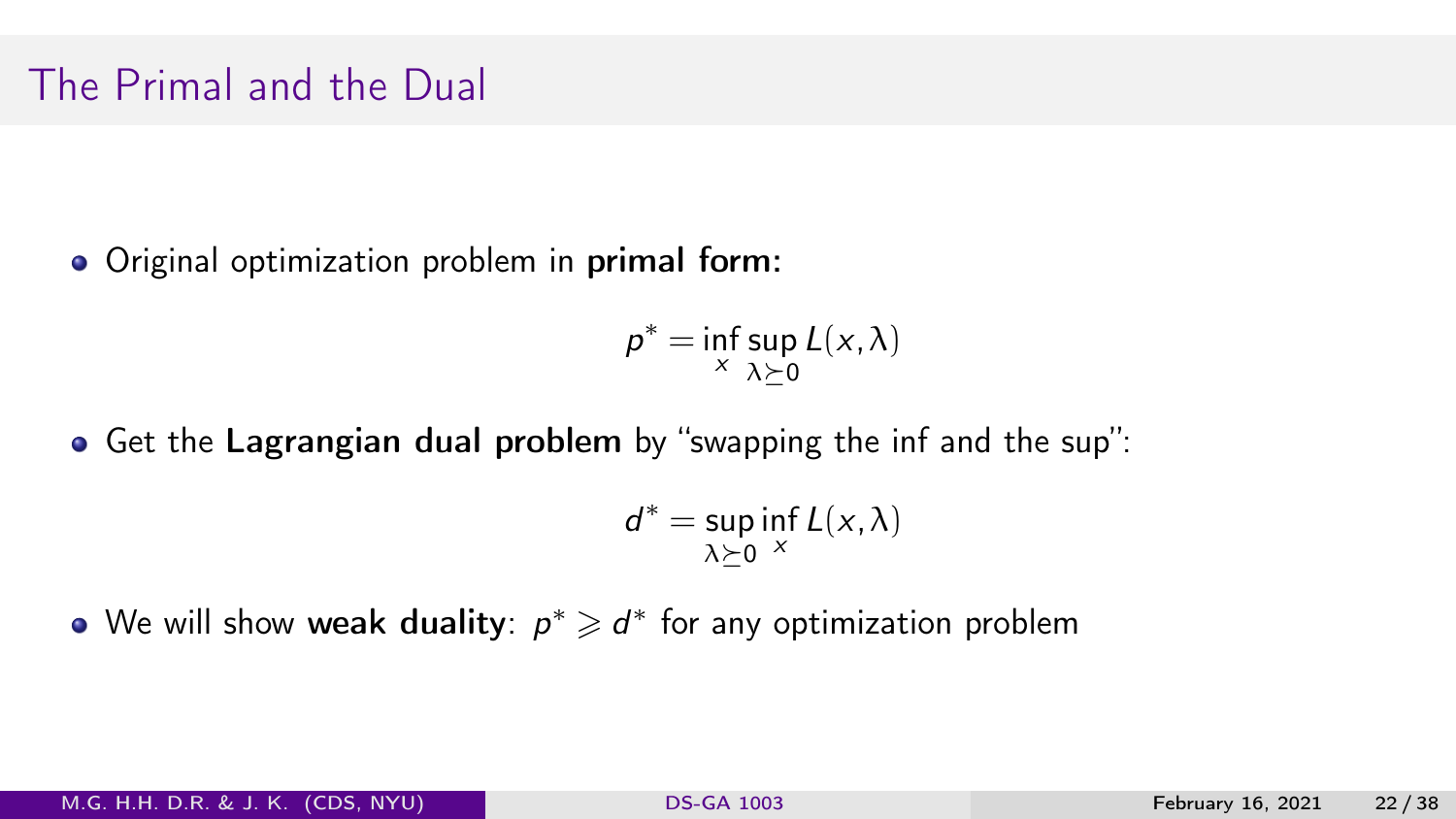### Weak Max-Min Inequality

#### Theorem

For any  $f: W \times Z \rightarrow \mathbb{R}$ , we have

$$
\sup_{z\in Z}\inf_{w\in W}f(w,z)\leqslant \inf_{w\in W}\sup_{z\in Z}f(w,z).
$$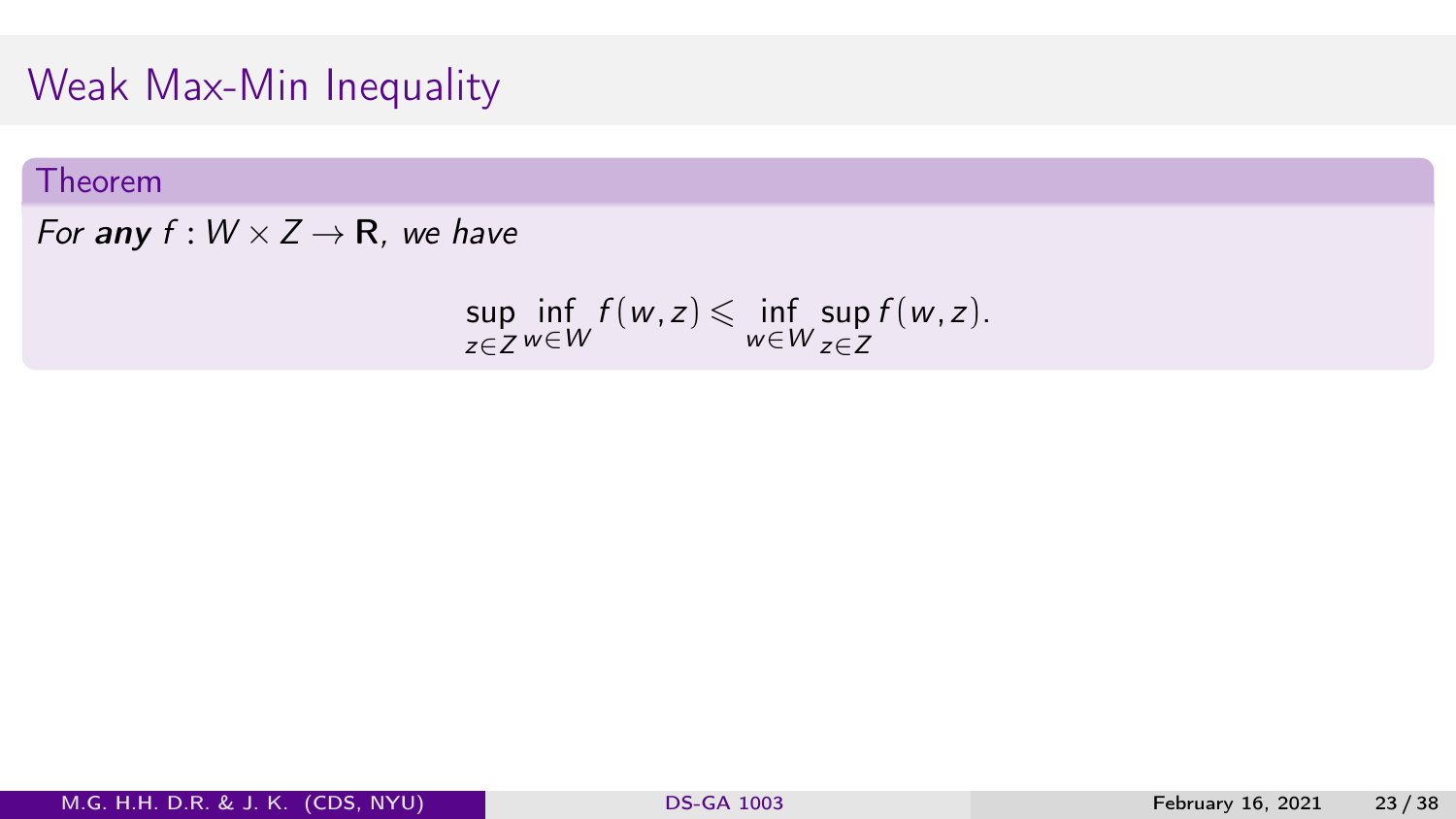# Weak Max-Min Inequality

#### Theorem

For any  $f: W \times Z \rightarrow \mathbb{R}$ , we have

$$
\sup_{z\in Z}\inf_{w\in W}f(w,z)\leqslant \inf_{w\in W}\sup_{z\in Z}f(w,z).
$$

### Proof

For any  $w_0 \in W$  and  $z_0 \in Z$ , we clearly have

$$
\inf_{w\in W} f(w,z_0)\leqslant f(w_0,z_0)\leqslant \sup_{z\in Z} f(w_0,z).
$$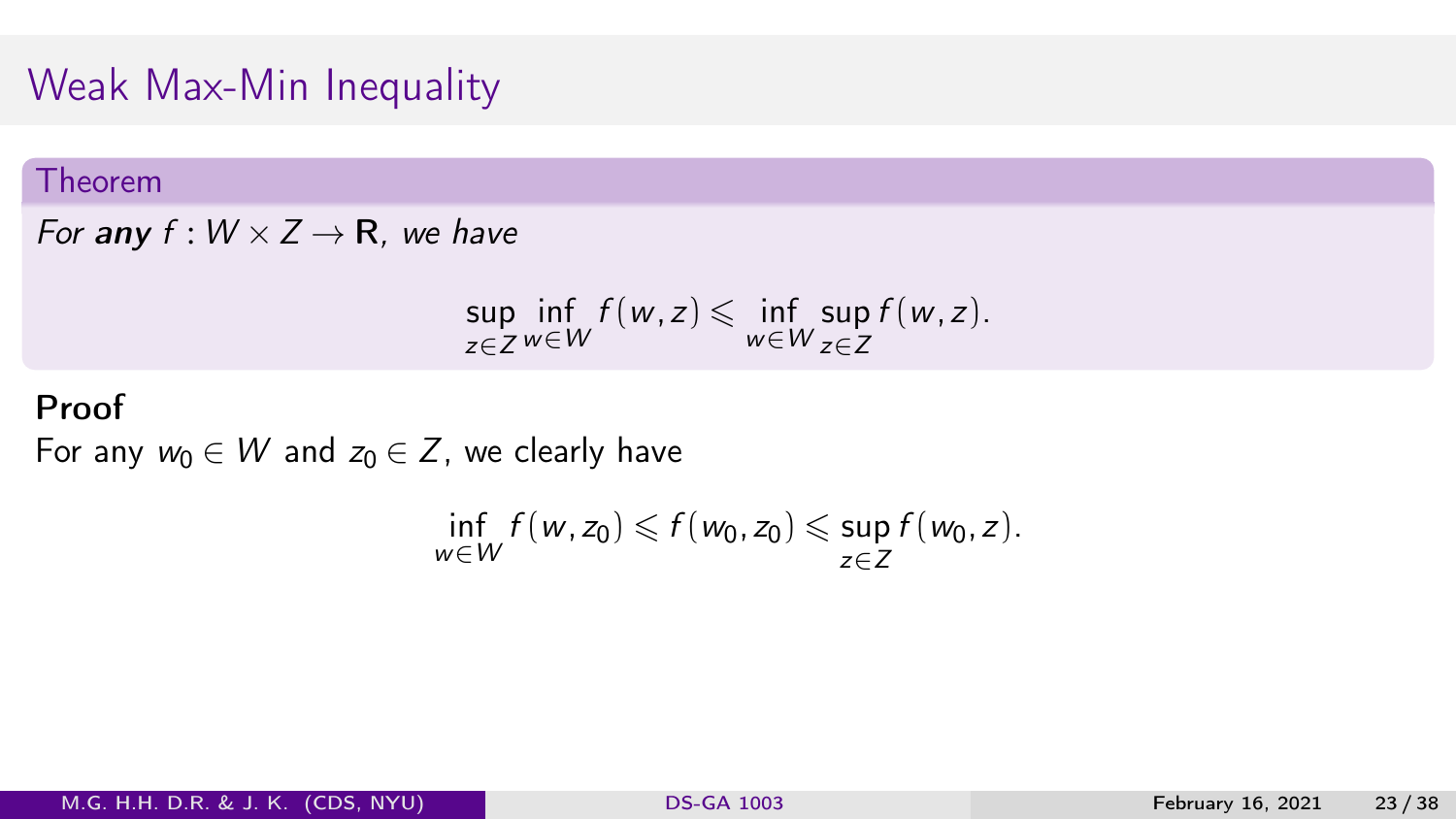# Weak Max-Min Inequality

#### Theorem

For any  $f: W \times Z \rightarrow \mathbb{R}$ , we have

$$
\sup_{z\in Z}\inf_{w\in W}f(w,z)\leqslant \inf_{w\in W}\sup_{z\in Z}f(w,z).
$$

#### Proof

For any  $w_0 \in W$  and  $z_0 \in Z$ , we clearly have

$$
\inf_{w\in W} f(w,z_0)\leqslant f(w_0,z_0)\leqslant \sup_{z\in Z} f(w_0,z).
$$

Since inf<sub>w∈W</sub>  $f(w, z_0) \leqslant \sup_{z \in Z} f(w_0, z)$  for all  $w_0$  and  $z_0$ , we must also have

$$
\sup_{z_0\in Z}\inf_{w\in W}f(w,z_0)\leqslant \inf_{w_0\in W}\sup_{z\in Z}f(w_0,z).
$$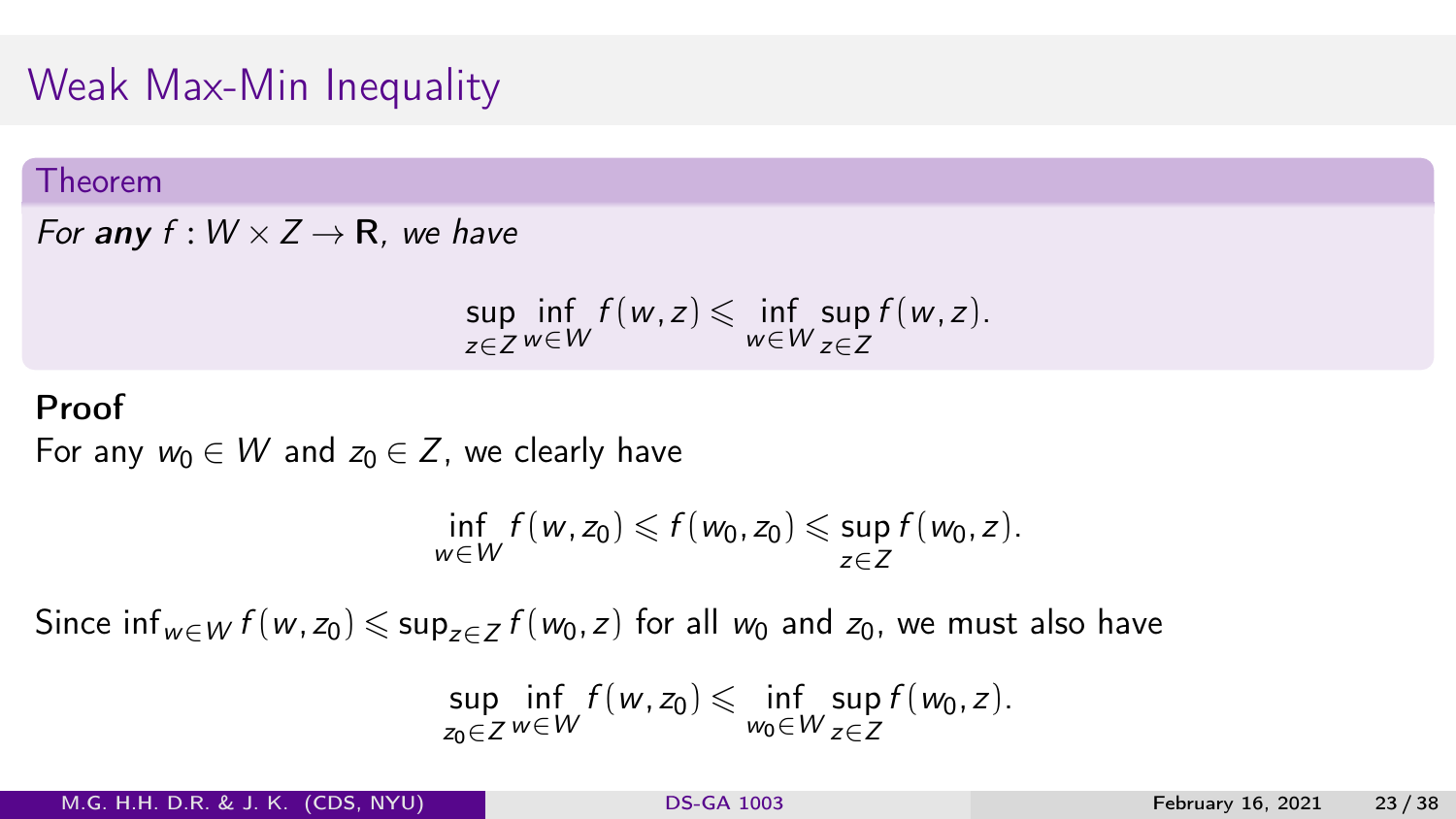# Weak Duality

For any optimization problem (not just convex), weak max-min inequality implies weak duality:

$$
p^* = \inf_{x} \sup_{\lambda \succeq 0} \left[ f_0(x) + \sum_{i=1}^m \lambda_i f_i(x) \right]
$$
  
\n
$$
\geq \sup_{\lambda \succeq 0, v} \inf_{x} \left[ f_0(x) + \sum_{i=1}^m \lambda_i f_i(x) \right] = d^*
$$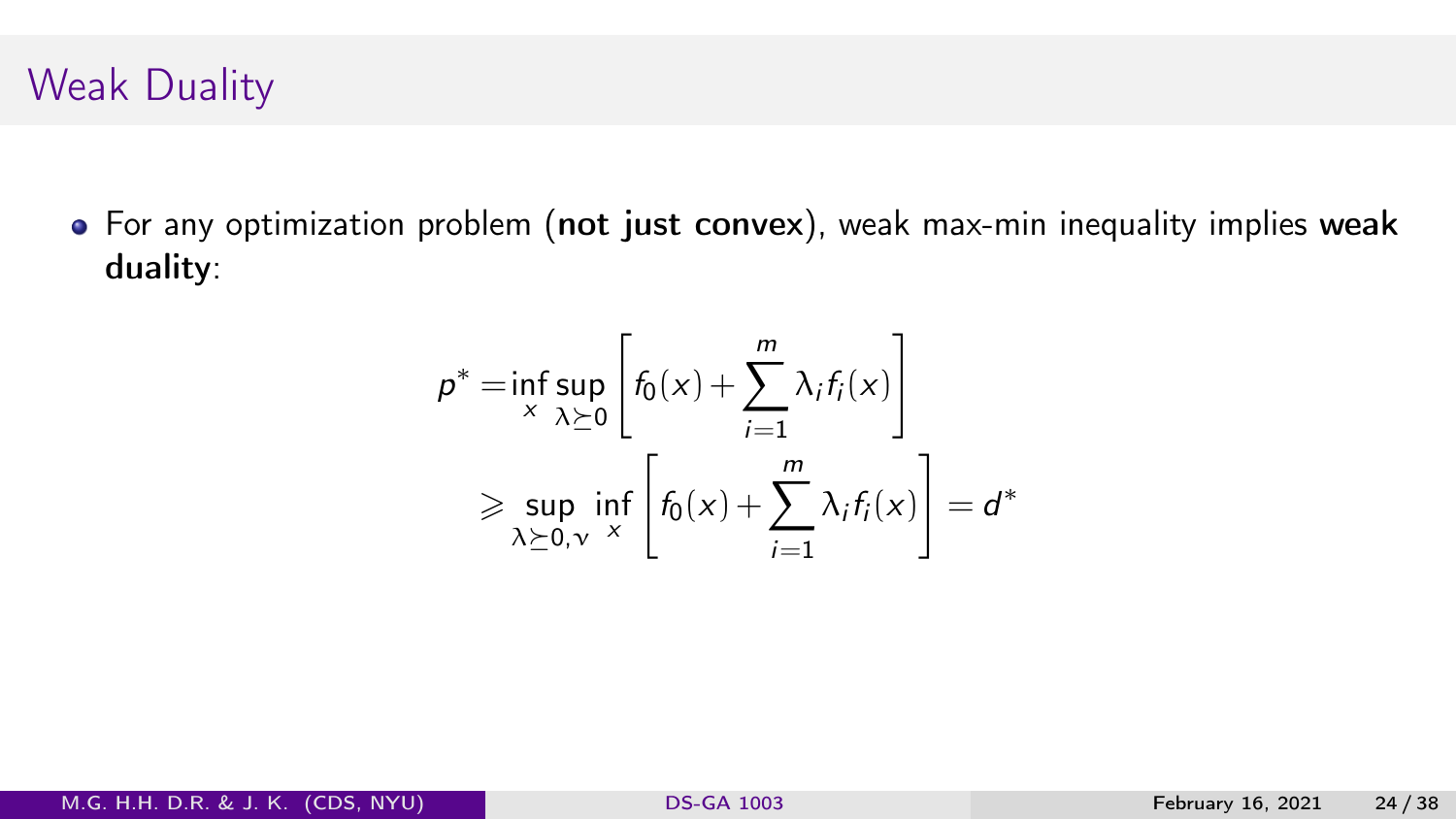# Weak Duality

• For any optimization problem (not just convex), weak max-min inequality implies weak duality:

$$
p^* = \inf_{x} \sup_{\lambda \geq 0} \left[ f_0(x) + \sum_{i=1}^m \lambda_i f_i(x) \right]
$$
  
\n
$$
\geq \sup_{\lambda \geq 0, \nu} \inf_{x} \left[ f_0(x) + \sum_{i=1}^m \lambda_i f_i(x) \right] = d^*
$$

- The difference  $p^* d^*$  is called the duality gap.
- For convex problems, we often have strong duality:  $p^* = d^*$ .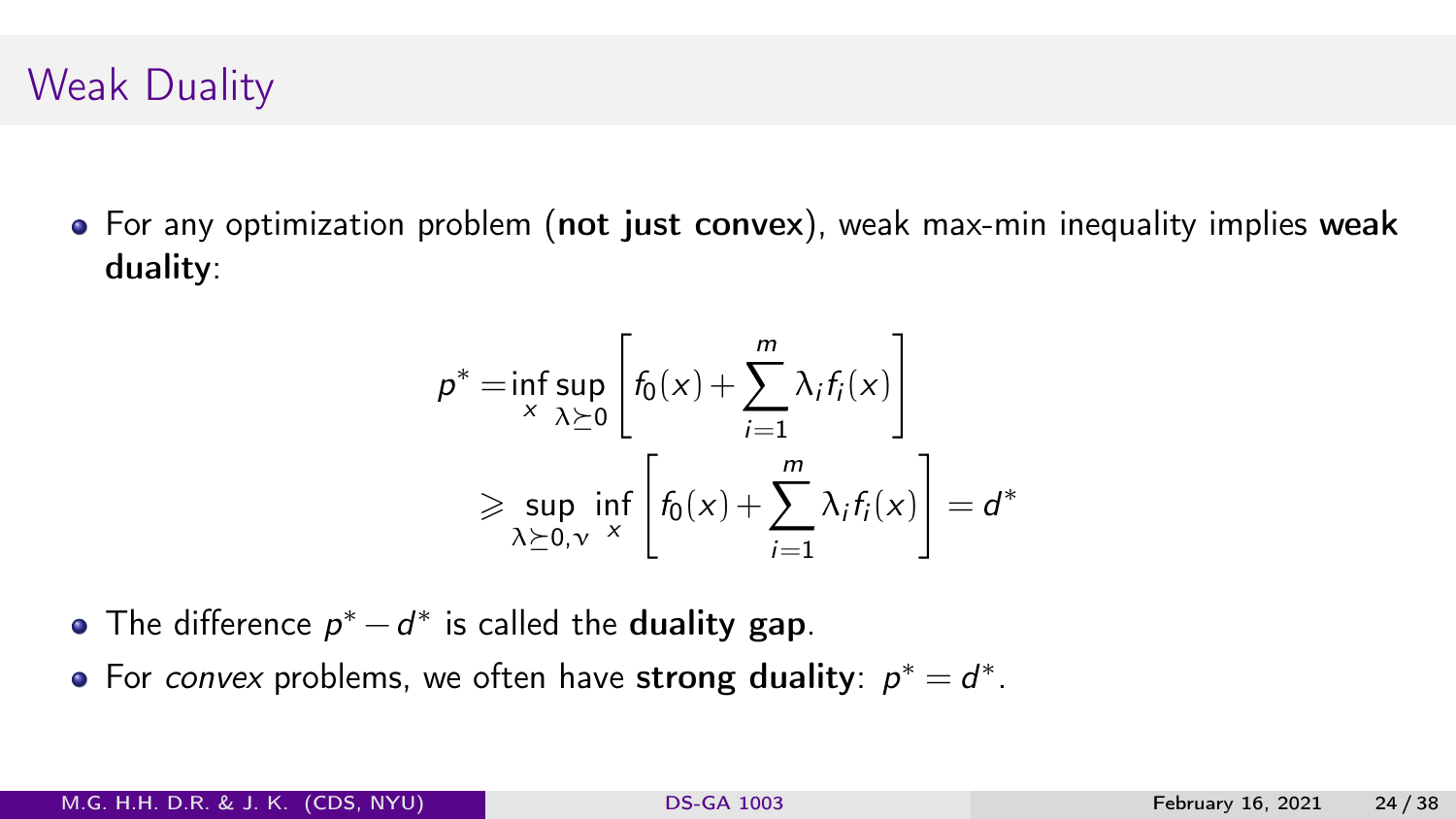The Lagrangian dual problem:

$$
d^* = \sup_{\lambda \succeq 0} \inf_{x} L(x, \lambda)
$$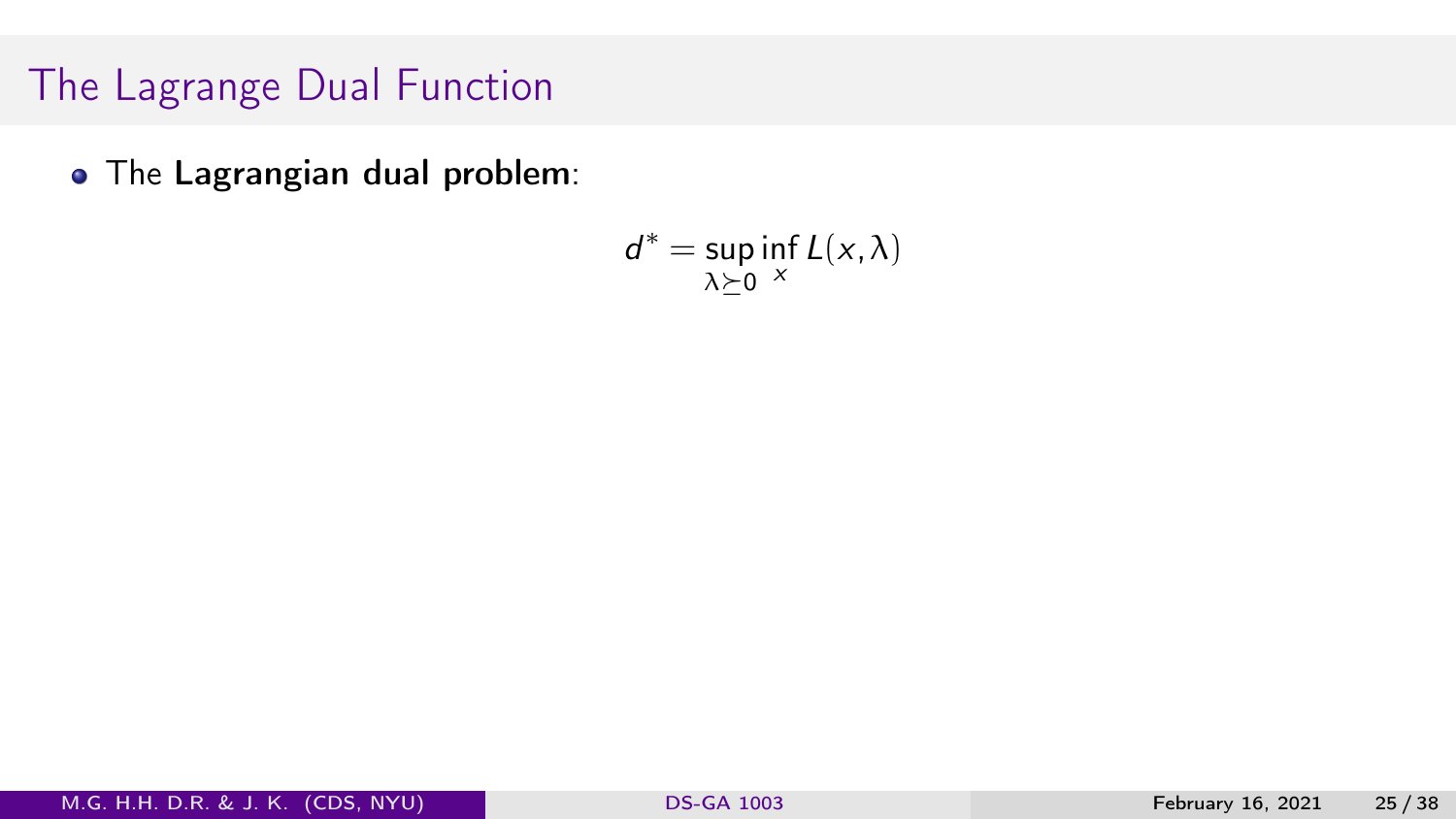• The Lagrangian dual problem:

$$
d^* = \sup_{\lambda \succeq 0} \inf_{x} L(x, \lambda)
$$

#### Definition

The Lagrange dual function (or just dual function) is

$$
g(\lambda) = \inf_{x} L(x, \lambda) = \inf_{x} \left( f_0(x) + \sum_{i=1}^{m} \lambda_i f_i(x) \right).
$$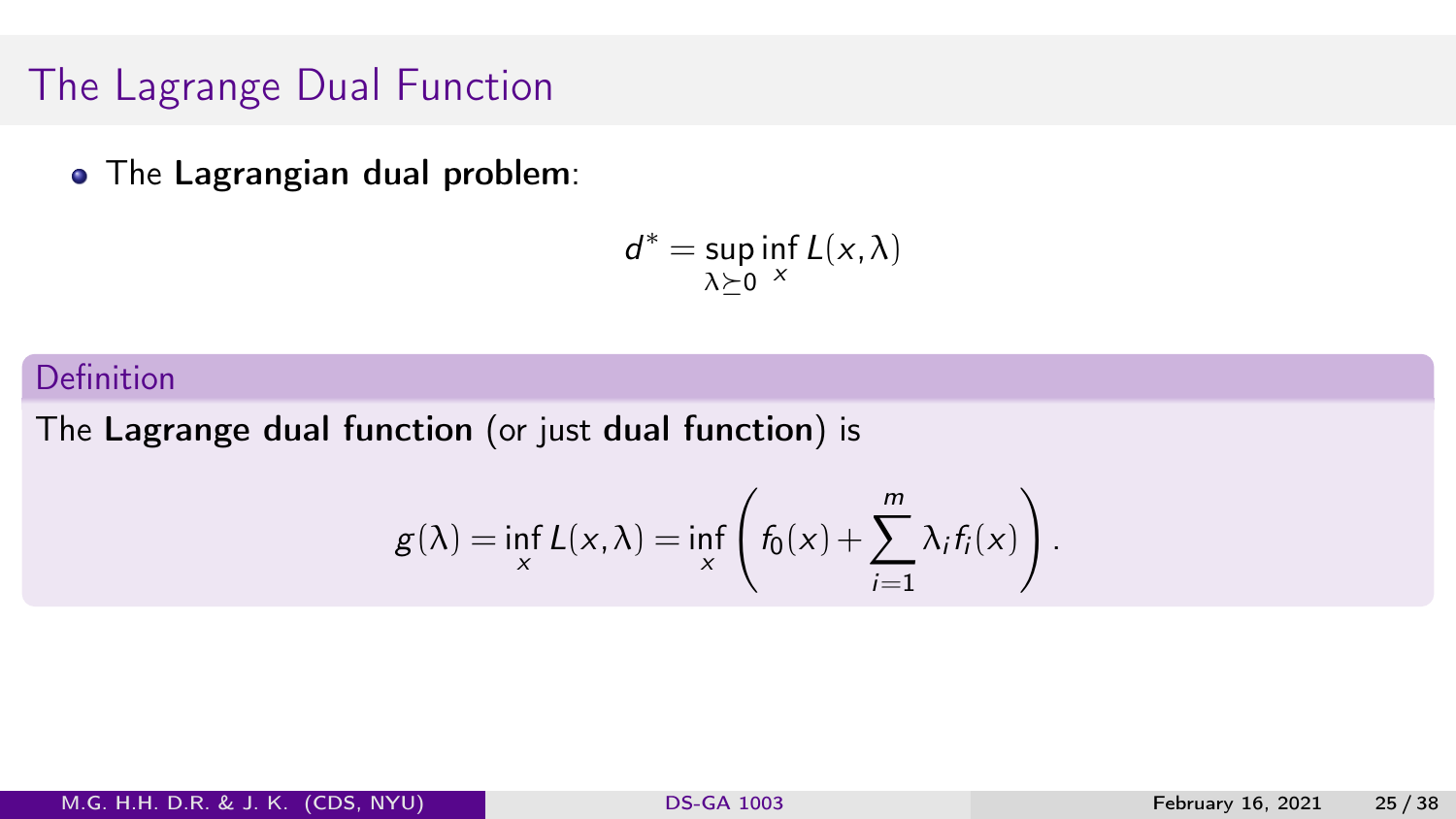• The Lagrangian dual problem:

$$
d^* = \sup_{\lambda \succeq 0} \inf_{x} L(x, \lambda)
$$

#### Definition

The Lagrange dual function (or just dual function) is

$$
g(\lambda) = \inf_{x} L(x, \lambda) = \inf_{x} \left( f_0(x) + \sum_{i=1}^{m} \lambda_i f_i(x) \right).
$$

• The dual function may take on the value  $-\infty$  (e.g.  $f_0(x) = x$ ).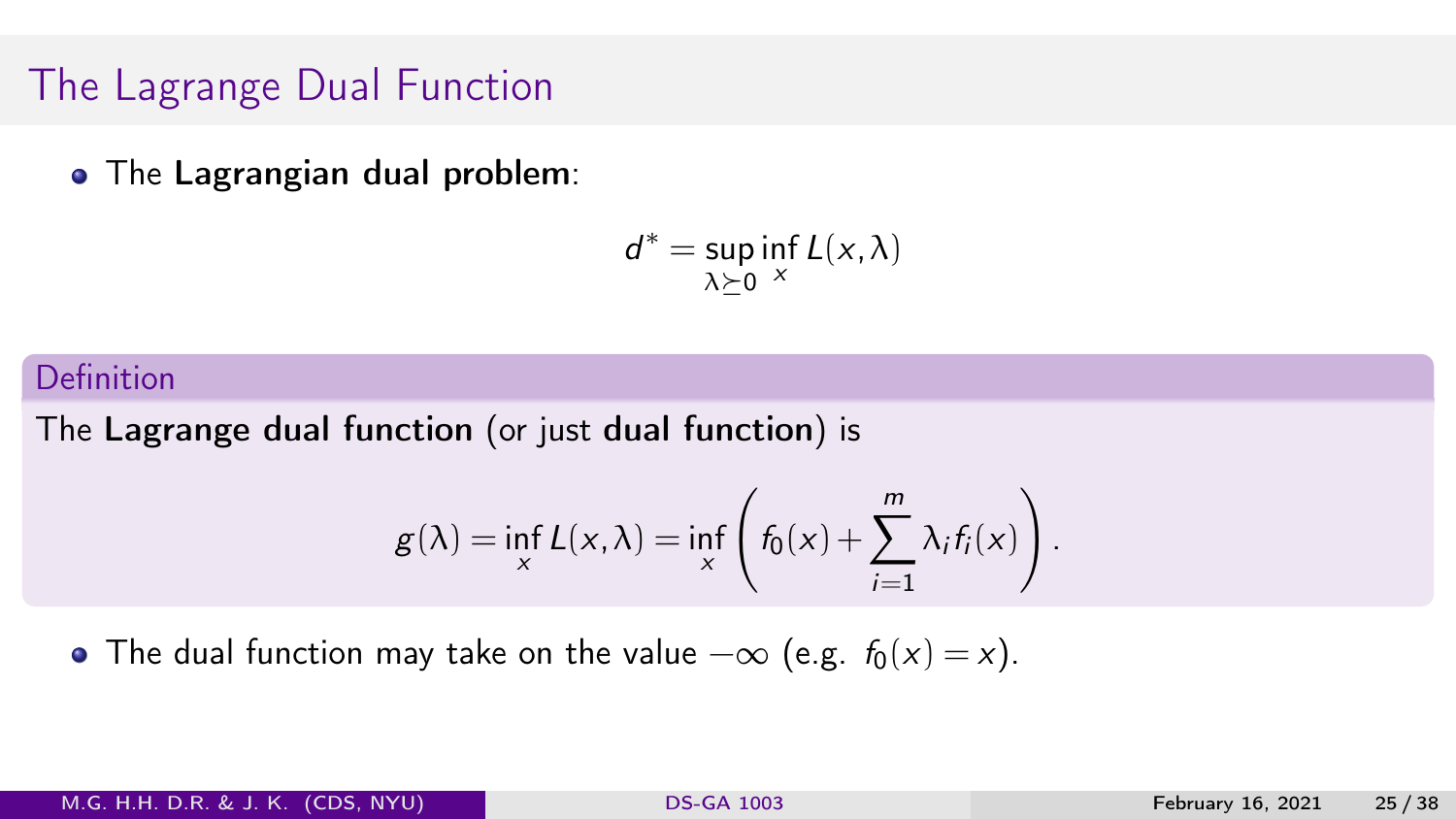• The Lagrangian dual problem:

$$
d^* = \sup_{\lambda \succeq 0} \inf_{x} L(x, \lambda)
$$

#### Definition

The Lagrange dual function (or just dual function) is

$$
g(\lambda) = \inf_{x} L(x, \lambda) = \inf_{x} \left( f_0(x) + \sum_{i=1}^{m} \lambda_i f_i(x) \right).
$$

• The dual function may take on the value  $-\infty$  (e.g.  $f_0(x) = x$ ).

- The dual function is always concave
	- since pointwise min of affine functions

M.G. H.H. D.R. & J. K. (CDS, NYU) [DS-GA 1003](#page-0-0) February 16, 2021 25 / 38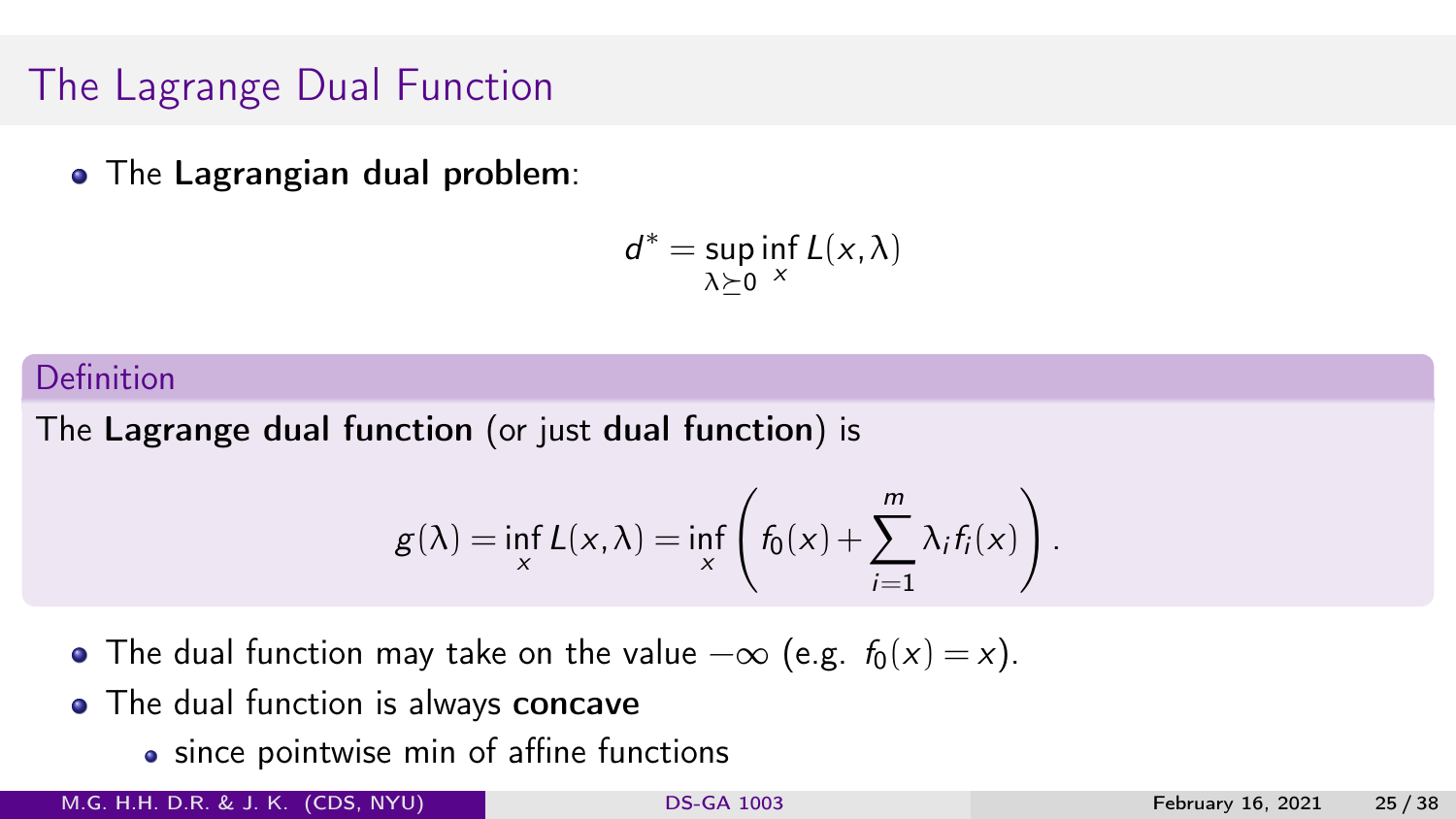• In terms of Lagrange dual function, we can write weak duality as

$$
\rho^* \geqslant \sup_{\lambda \geqslant 0} g(\lambda) = d^*
$$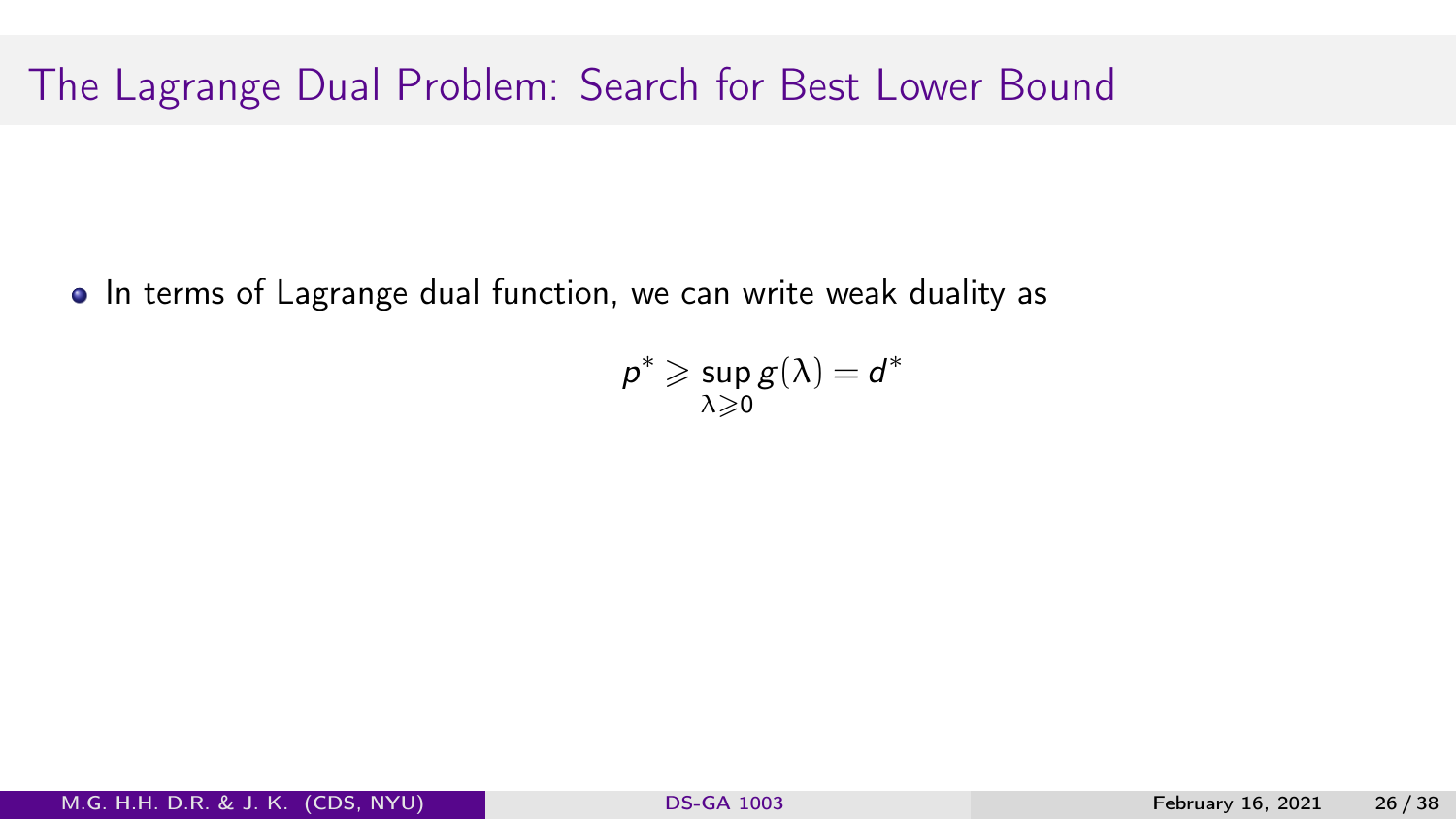• In terms of Lagrange dual function, we can write weak duality as

$$
\rho^* \geqslant \sup_{\lambda \geqslant 0} g(\lambda) = d^*
$$

• So for any  $\lambda$  with  $\lambda \geq 0$ , Lagrange dual function gives a lower bound on optimal solution:

 $p^* \geqslant g(\lambda)$  for all  $\lambda \geqslant 0$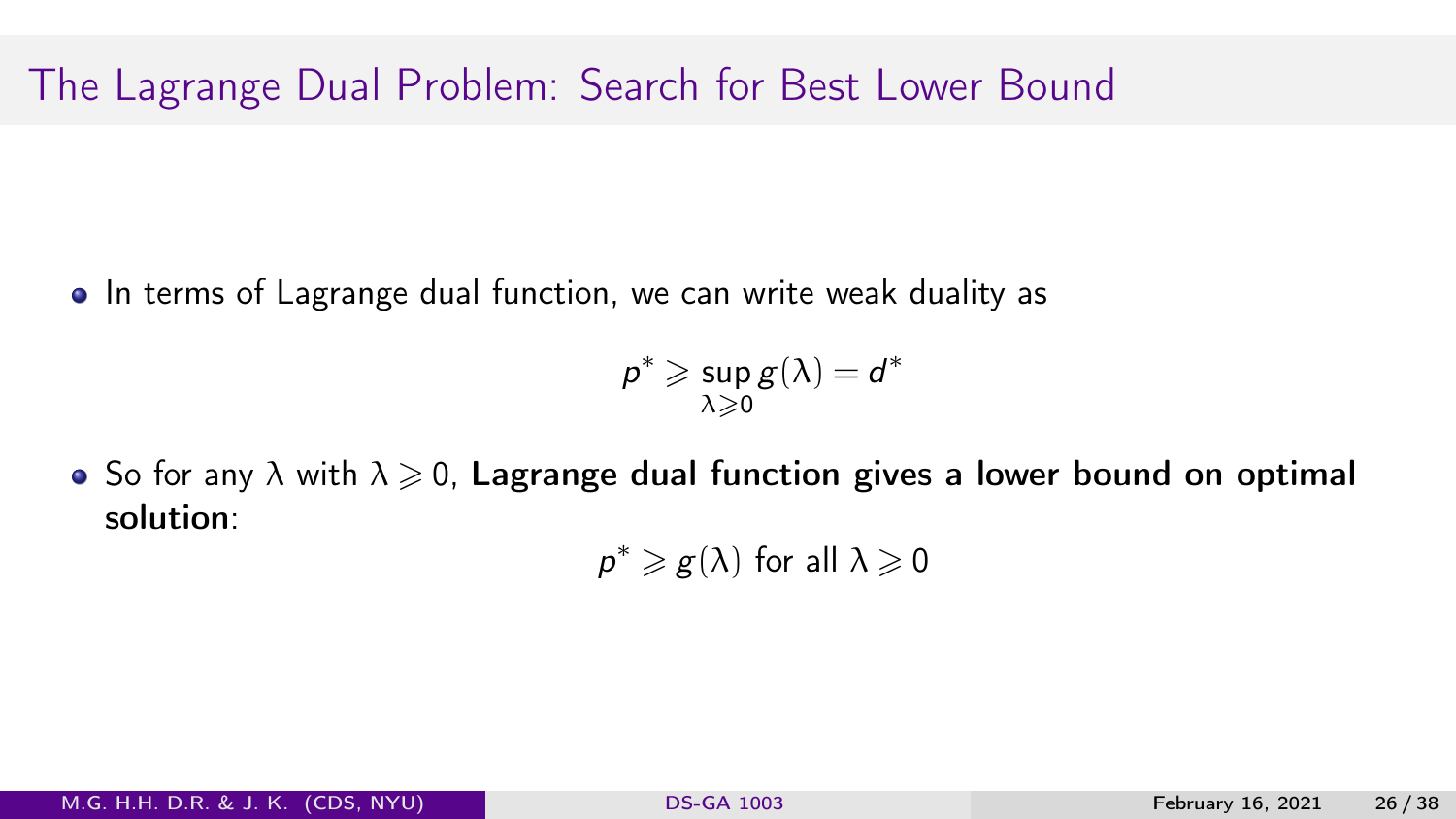The Lagrange dual problem is a search for best lower bound on  $p^*$ :

maximize  $g(\lambda)$ subject to  $\lambda \geq 0$ .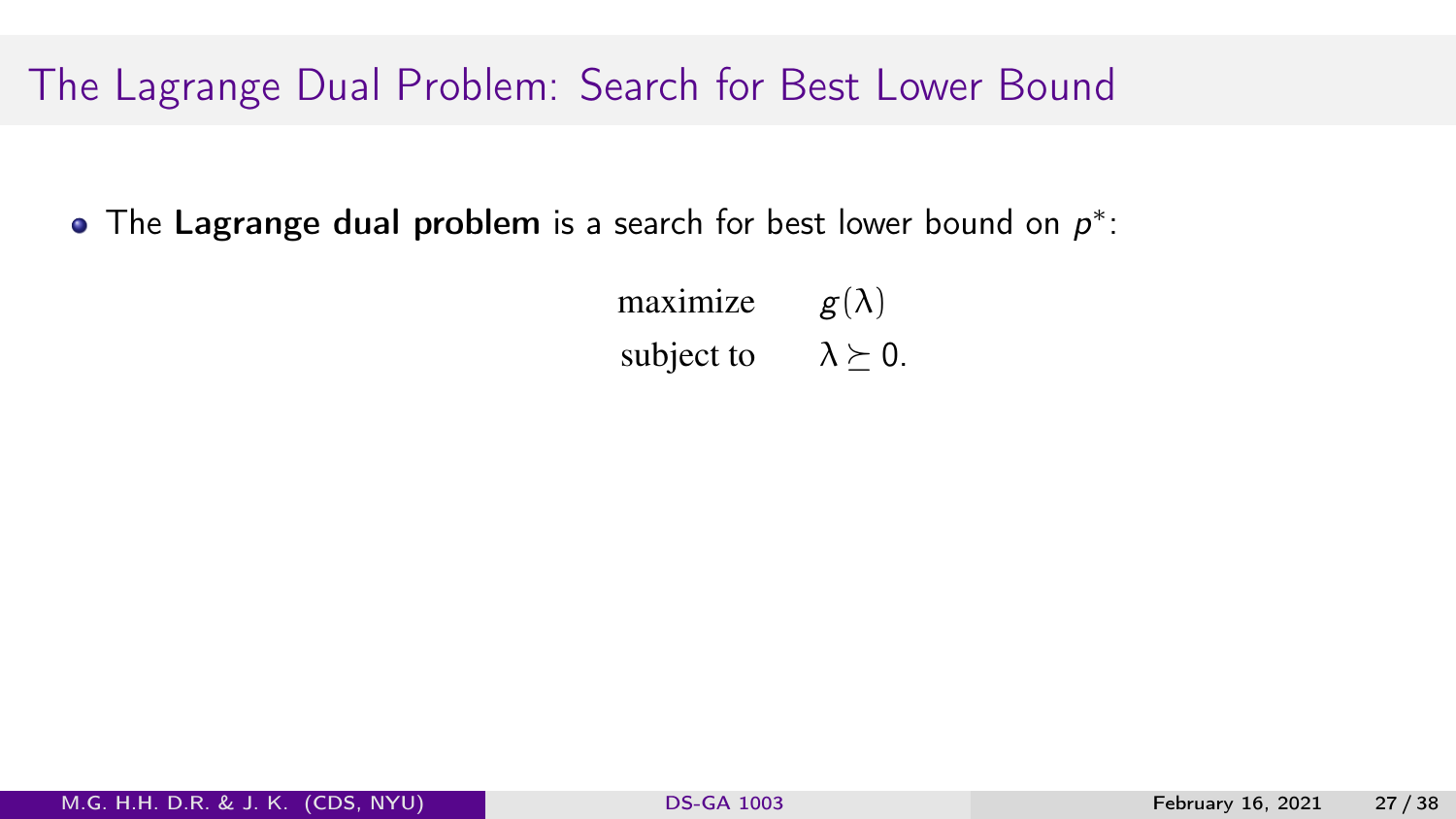The Lagrange dual problem is a search for best lower bound on  $p^*$ :

maximize  $g(\lambda)$ subject to  $\lambda \geq 0$ .

•  $\lambda$  dual feasible if  $\lambda \succeq 0$  and  $g(\lambda) > -\infty$ .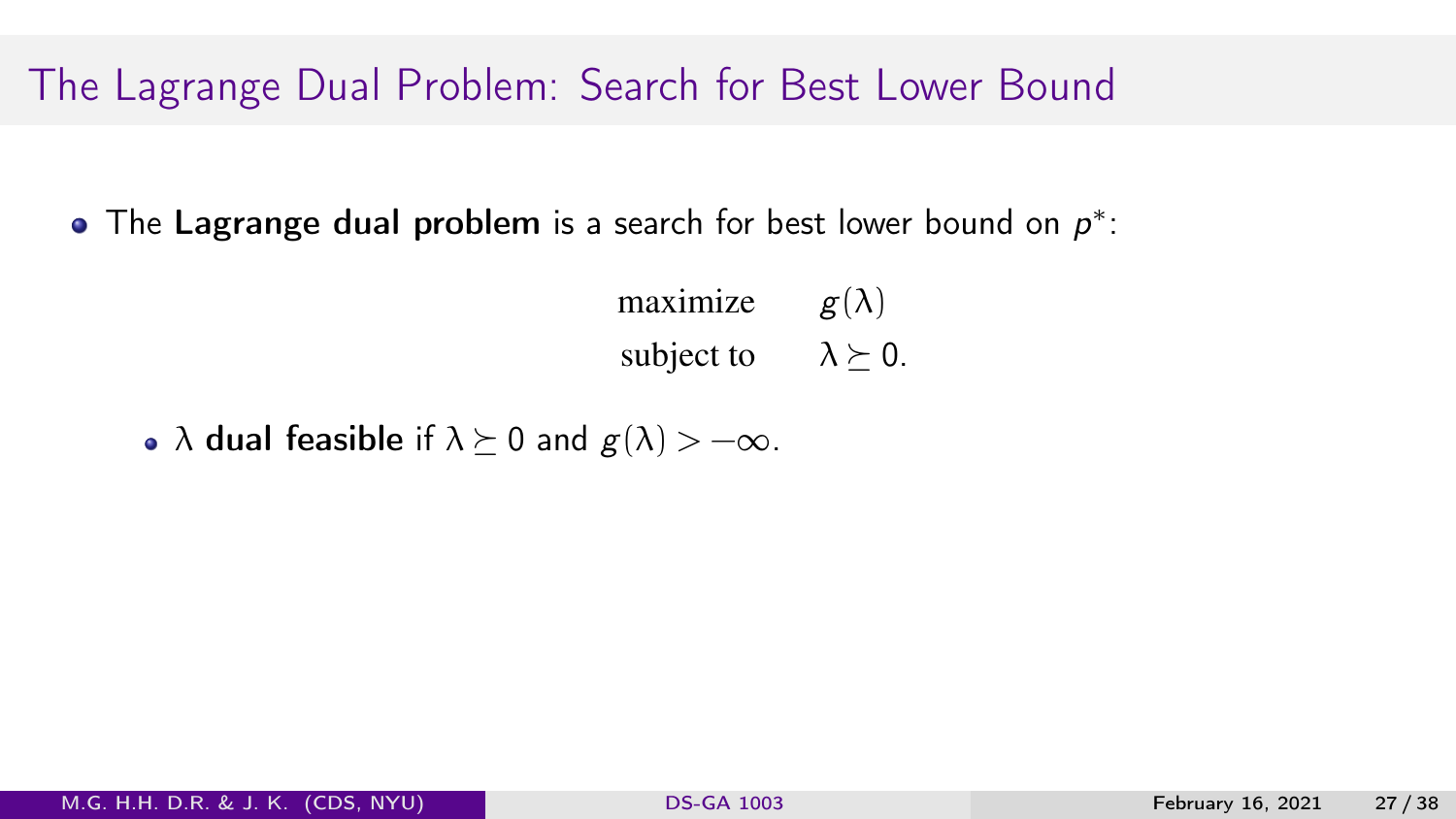The Lagrange dual problem is a search for best lower bound on  $p^*$ :

maximize  $g(\lambda)$ subject to  $\lambda \geq 0$ .

- $\lambda$  dual feasible if  $\lambda \succeq 0$  and  $g(\lambda) > -\infty$ .
- $\lambda^*$  dual optimal or <mark>optimal Lagrange multipliers</mark> if they are optimal for the Lagrange dual problem.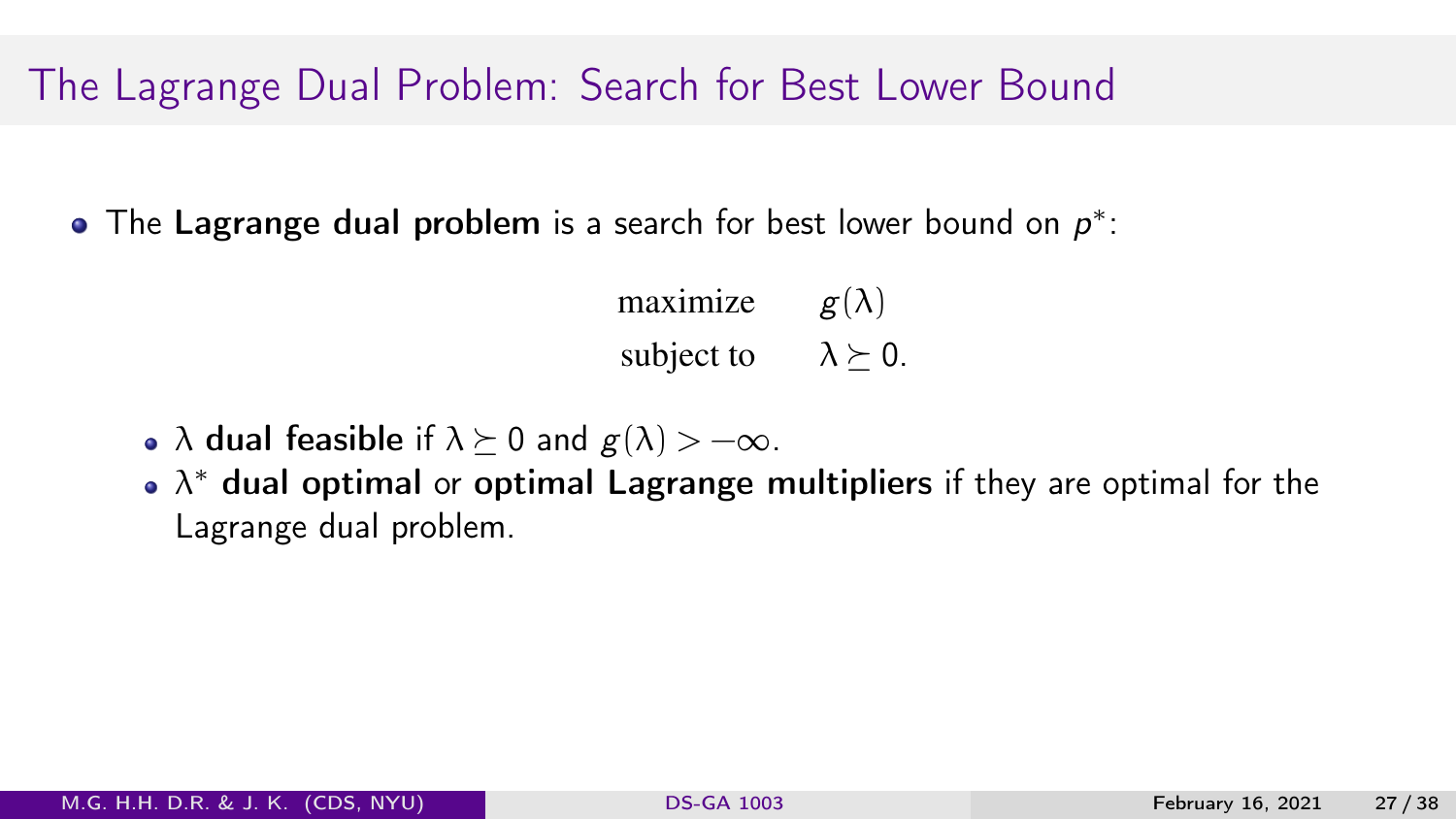The Lagrange dual problem is a search for best lower bound on  $p^*$ :

maximize  $g(\lambda)$ subject to  $\lambda \geq 0$ .

- $\lambda$  dual feasible if  $\lambda \succeq 0$  and  $g(\lambda) > -\infty$ .
- $\lambda^*$  dual optimal or <mark>optimal Lagrange multipliers</mark> if they are optimal for the Lagrange dual problem.
- Lagrange dual problem often easier to solve (simpler constraints).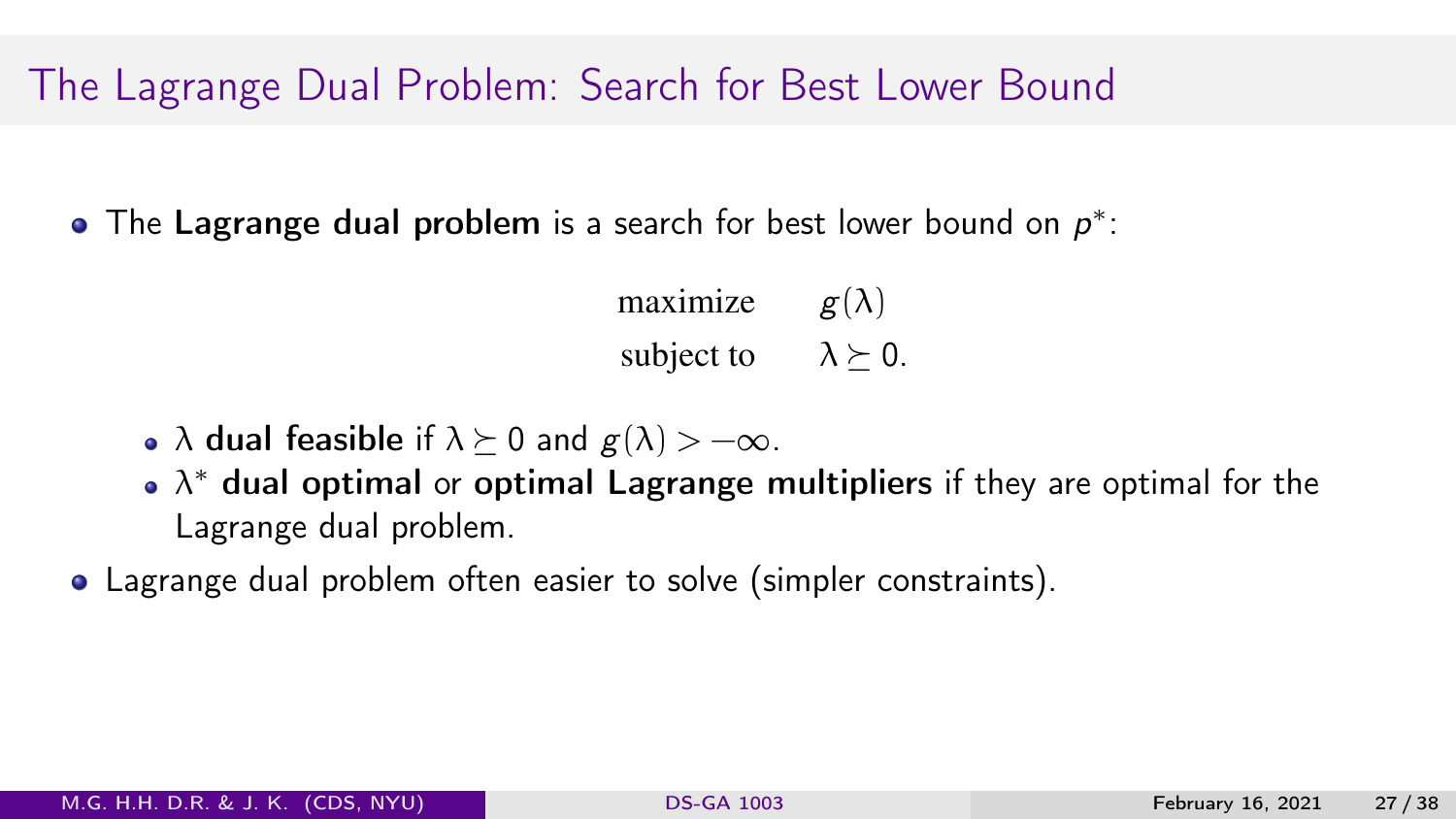The Lagrange dual problem is a search for best lower bound on  $p^*$ :

maximize  $g(\lambda)$ subject to  $\lambda \succeq 0$ .

- $\lambda$  dual feasible if  $\lambda \succeq 0$  and  $g(\lambda) > -\infty$ .
- $\lambda^*$  dual optimal or <mark>optimal Lagrange multipliers</mark> if they are optimal for the Lagrange dual problem.
- Lagrange dual problem often easier to solve (simpler constraints).
- $d^*$  can be used as stopping criterion for primal optimization.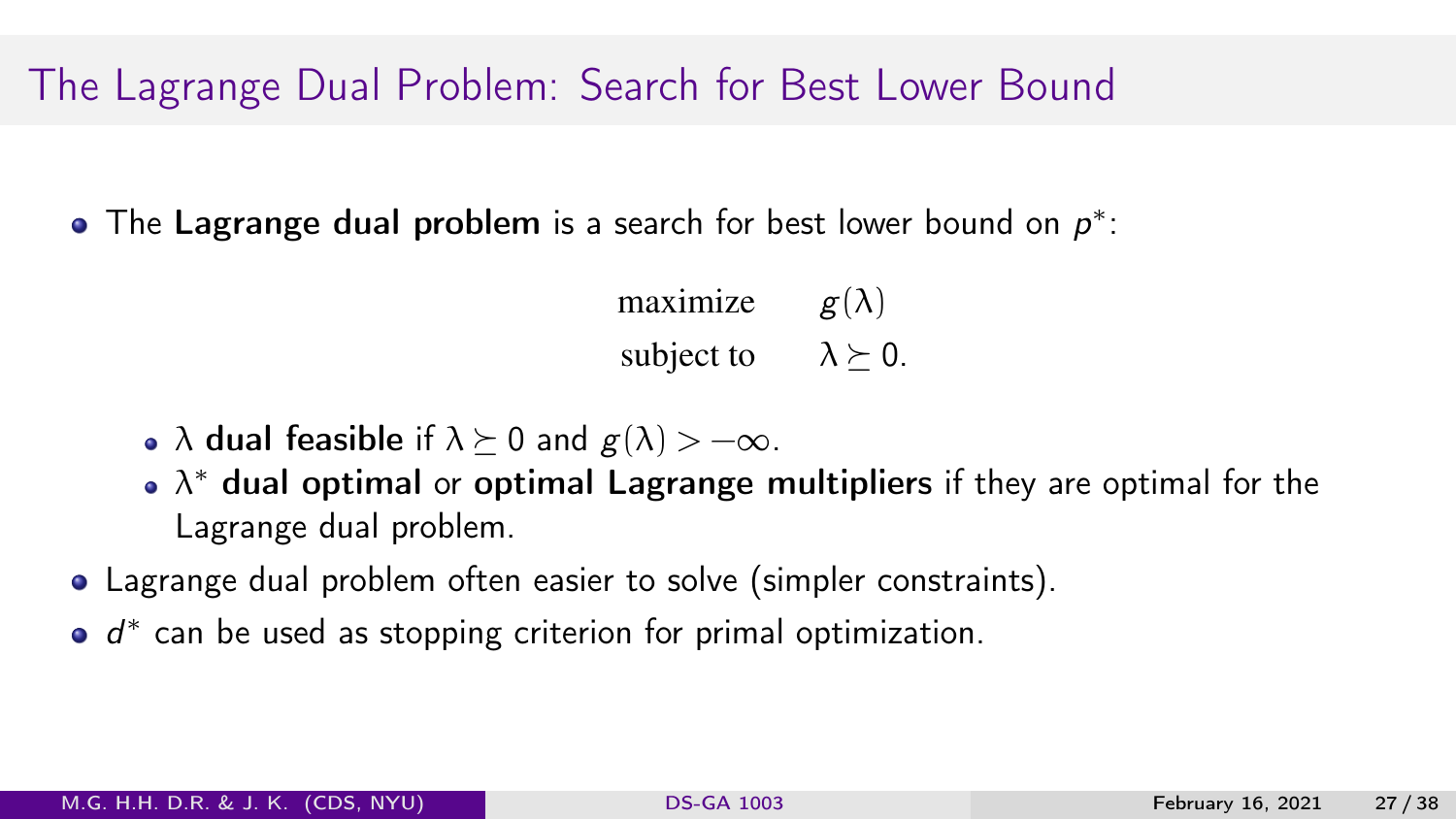The Lagrange dual problem is a search for best lower bound on  $p^*$ :

maximize  $g(\lambda)$ subject to  $\lambda \succeq 0$ .

- $\lambda$  dual feasible if  $\lambda \succeq 0$  and  $g(\lambda) > -\infty$ .
- $\lambda^*$  dual optimal or <mark>optimal Lagrange multipliers</mark> if they are optimal for the Lagrange dual problem.
- Lagrange dual problem often easier to solve (simpler constraints).
- $d^*$  can be used as stopping criterion for primal optimization.
- **•** Dual can reveal hidden structure in the solution.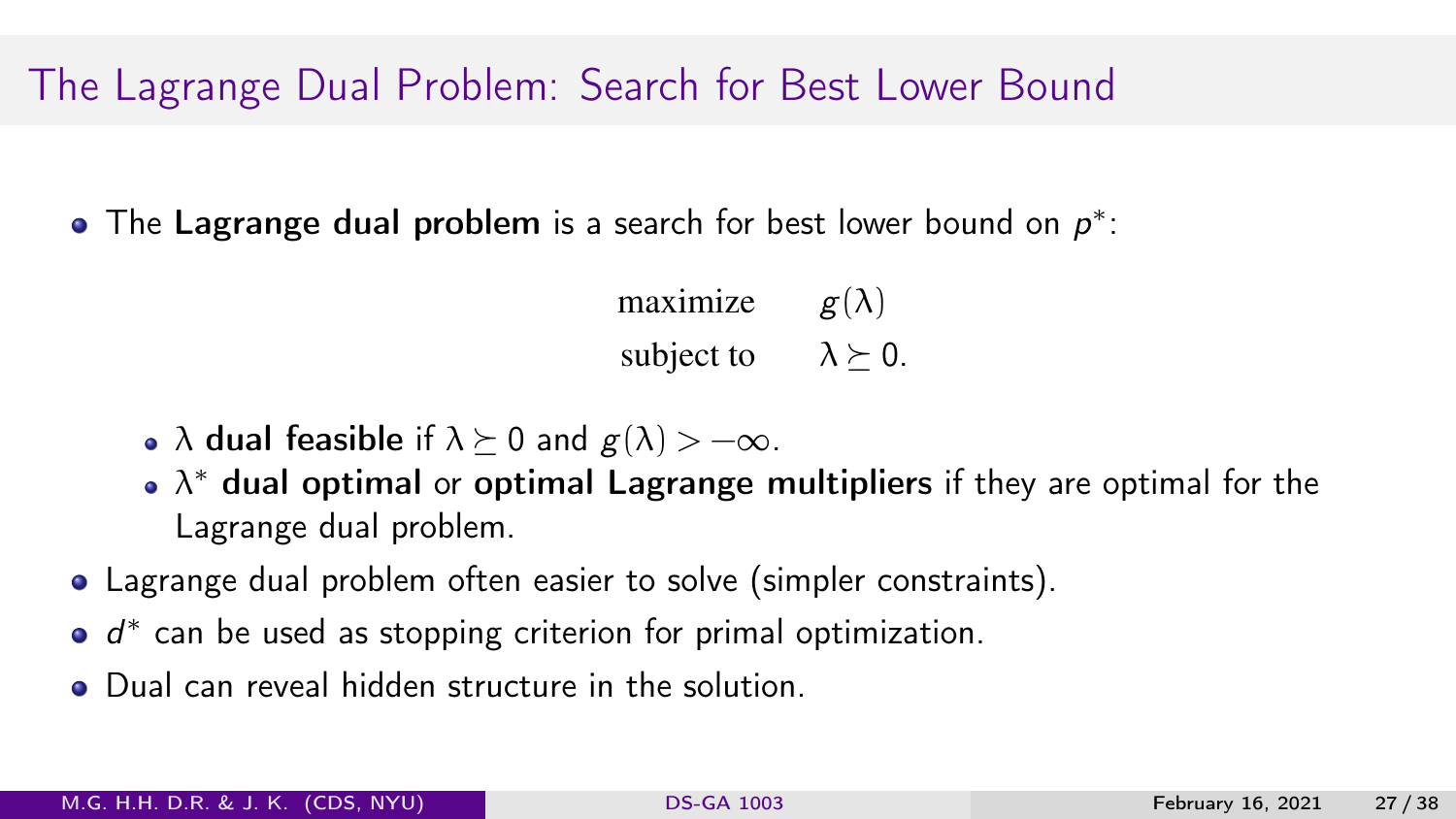**Lagrangian**  $L(x, \lambda) = f_0(x) + \sum_{i=1}^{m} \lambda_i f_i(x)$ , with  $\lambda_i$  multipliers / dual variables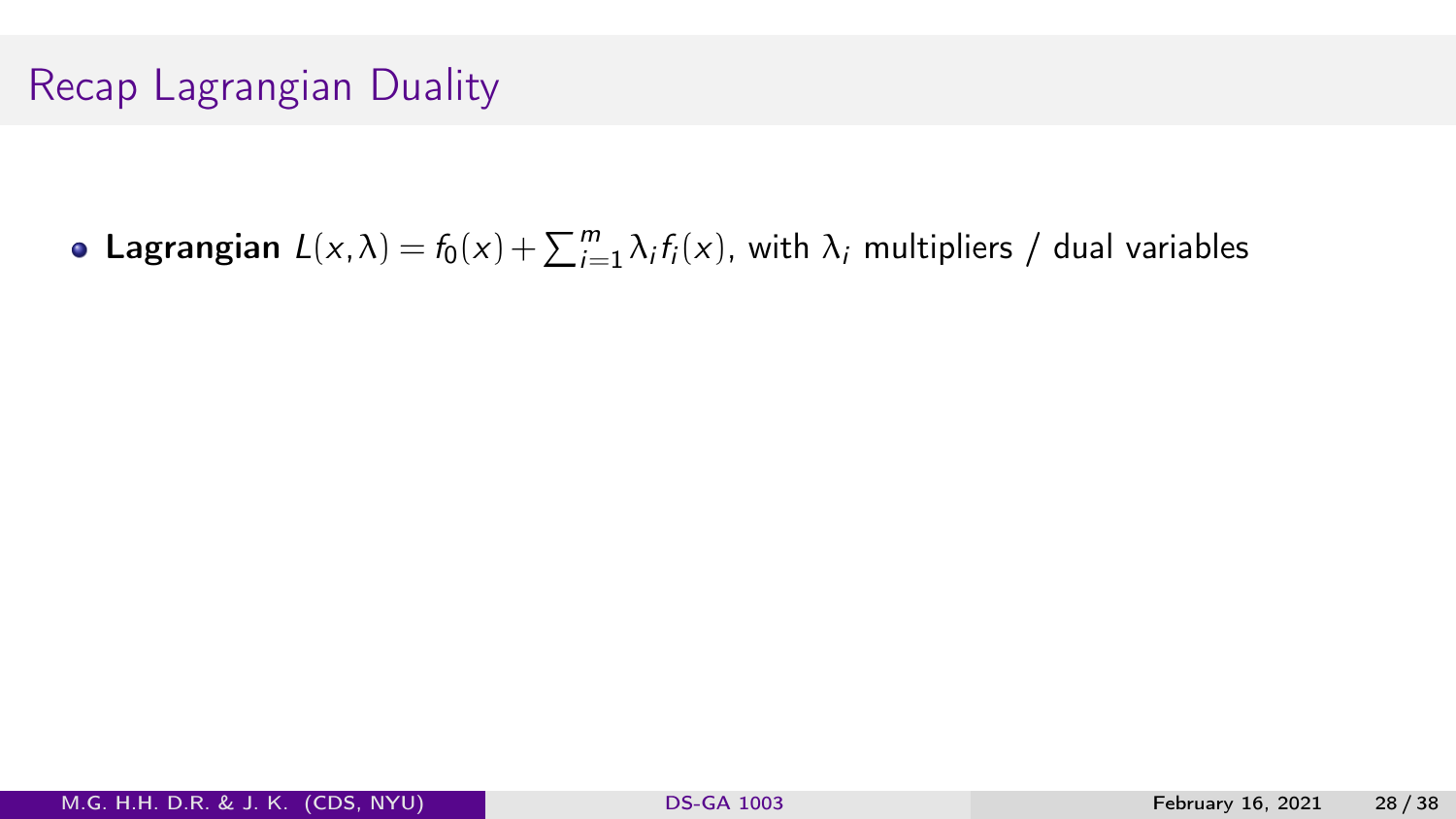- **Lagrangian**  $L(x, \lambda) = f_0(x) + \sum_{i=1}^{m} \lambda_i f_i(x)$ , with  $\lambda_i$  multipliers / dual variables
- Equivalence to original optimization problem:

minimize 
$$
f_0(x)
$$
  
subject to  $f_i(x) \le 0$ ,  $i = 1,...,m$   $\Rightarrow p^* = \inf_{x} \sup_{\lambda \succeq 0} [L(x, \lambda)]$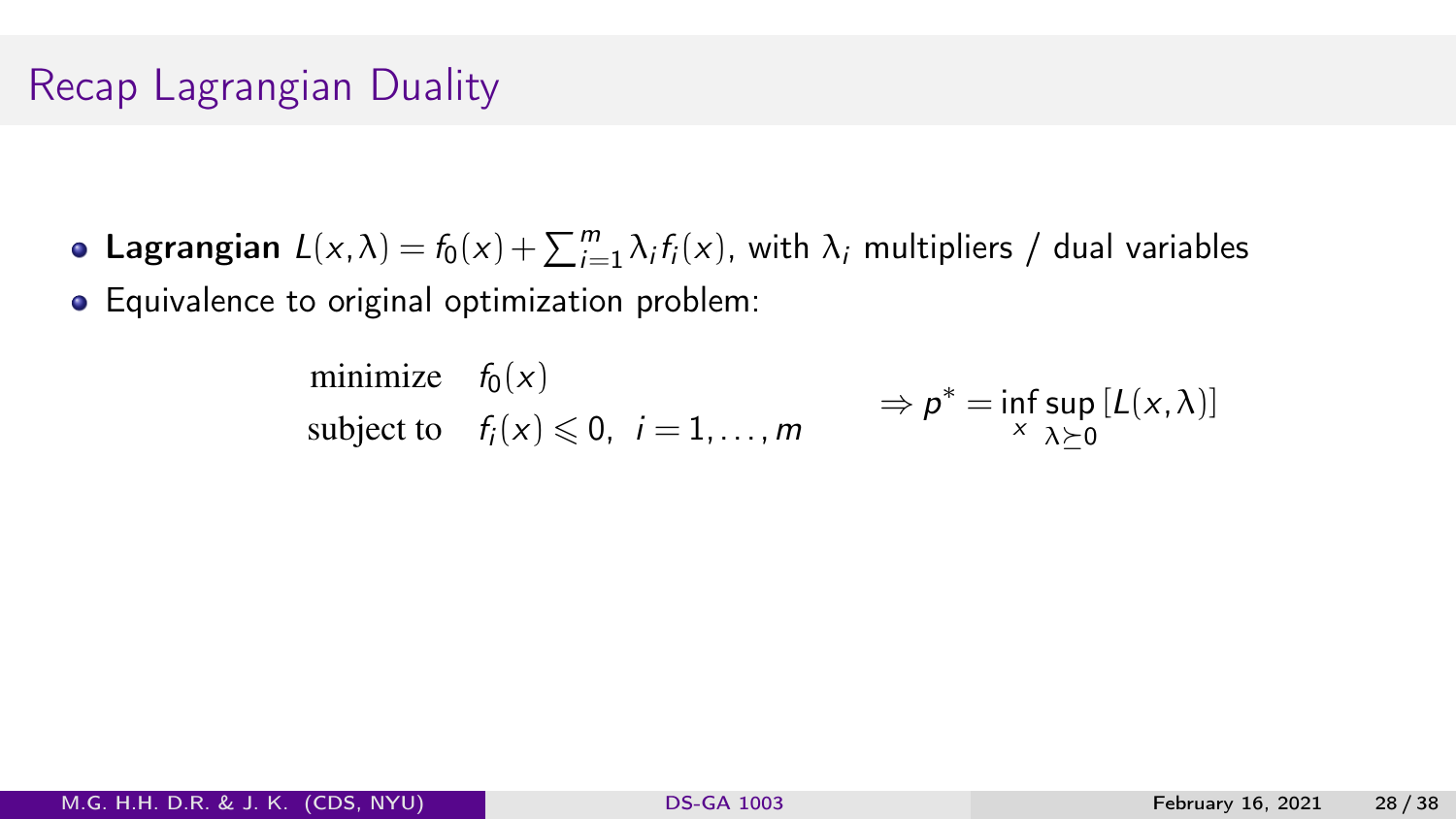- **Lagrangian**  $L(x, \lambda) = f_0(x) + \sum_{i=1}^{m} \lambda_i f_i(x)$ , with  $\lambda_i$  multipliers / dual variables
- Equivalence to original optimization problem:

minimize 
$$
f_0(x)
$$
  
subject to  $f_i(x) \le 0$ ,  $i = 1,...,m$   $\Rightarrow p^* = \inf_{x} \sup_{\lambda \succeq 0} [L(x, \lambda)]$ 

Weak duality  $p^* \geqslant \sup_{\lambda \succeq 0, \nu} \inf_{x} [L(x, \lambda)] = d^*$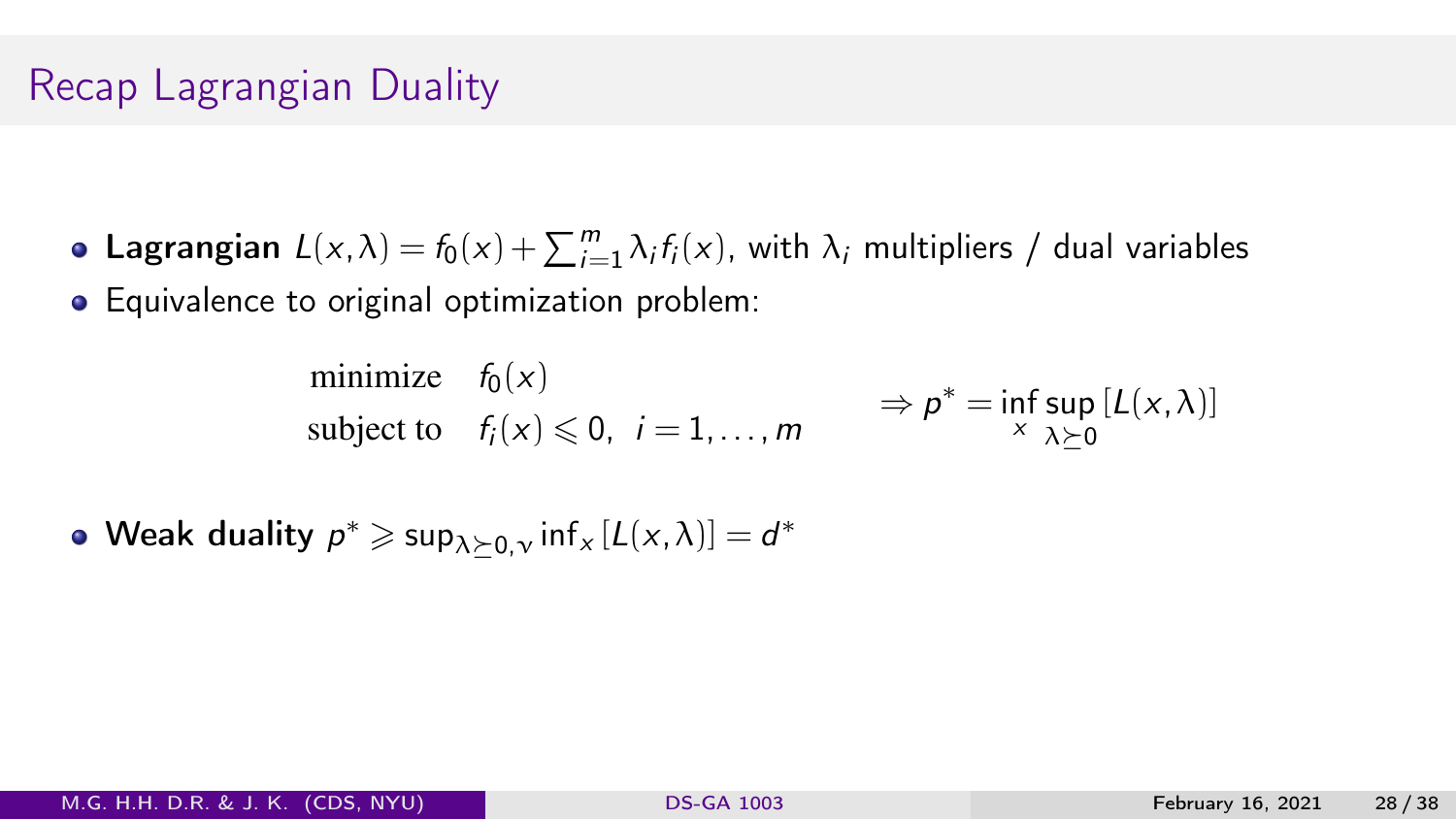- **Lagrangian**  $L(x, \lambda) = f_0(x) + \sum_{i=1}^{m} \lambda_i f_i(x)$ , with  $\lambda_i$  multipliers / dual variables
- Equivalence to original optimization problem:

minimize 
$$
f_0(x)
$$
  
subject to  $f_i(x) \le 0$ ,  $i = 1,...,m$   $\Rightarrow p^* = \inf_{x} \sup_{\lambda \succeq 0} [L(x, \lambda)]$ 

- Weak duality  $p^* \geqslant \sup_{\lambda \succeq 0, \nu} \inf_{x} [L(x, \lambda)] = d^*$
- Dual function  $g(\lambda) = \inf_x L(x, \lambda) = \inf_x (f_0(x) + \sum_{i=1}^m \lambda_i f_i(x))$  is always concave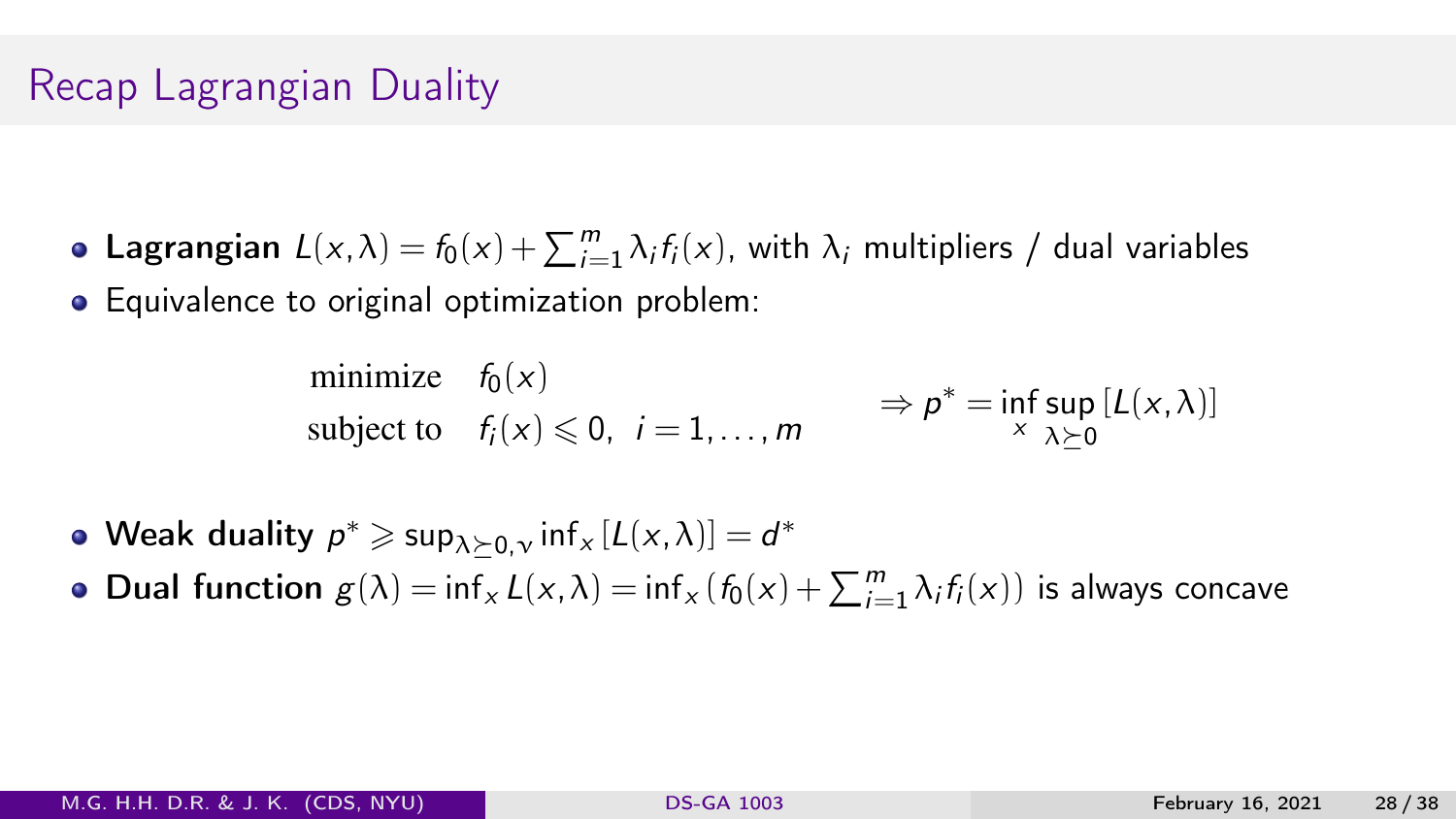- **Lagrangian**  $L(x, \lambda) = f_0(x) + \sum_{i=1}^{m} \lambda_i f_i(x)$ , with  $\lambda_i$  multipliers / dual variables
- Equivalence to original optimization problem:

minimize 
$$
f_0(x)
$$
  
subject to  $f_i(x) \le 0$ ,  $i = 1,...,m$   $\Rightarrow p^* = \inf_{x} \sup_{\lambda \succeq 0} [L(x, \lambda)]$ 

- Weak duality  $p^* \geqslant \sup_{\lambda \succeq 0, \nu} \inf_{x} [L(x, \lambda)] = d^*$
- Dual function  $g(\lambda) = \inf_x L(x, \lambda) = \inf_x (f_0(x) + \sum_{i=1}^m \lambda_i f_i(x))$  is always concave
- Convex problems  $(f_i \text{ convex})$  have strong duality  $p^* = d^*$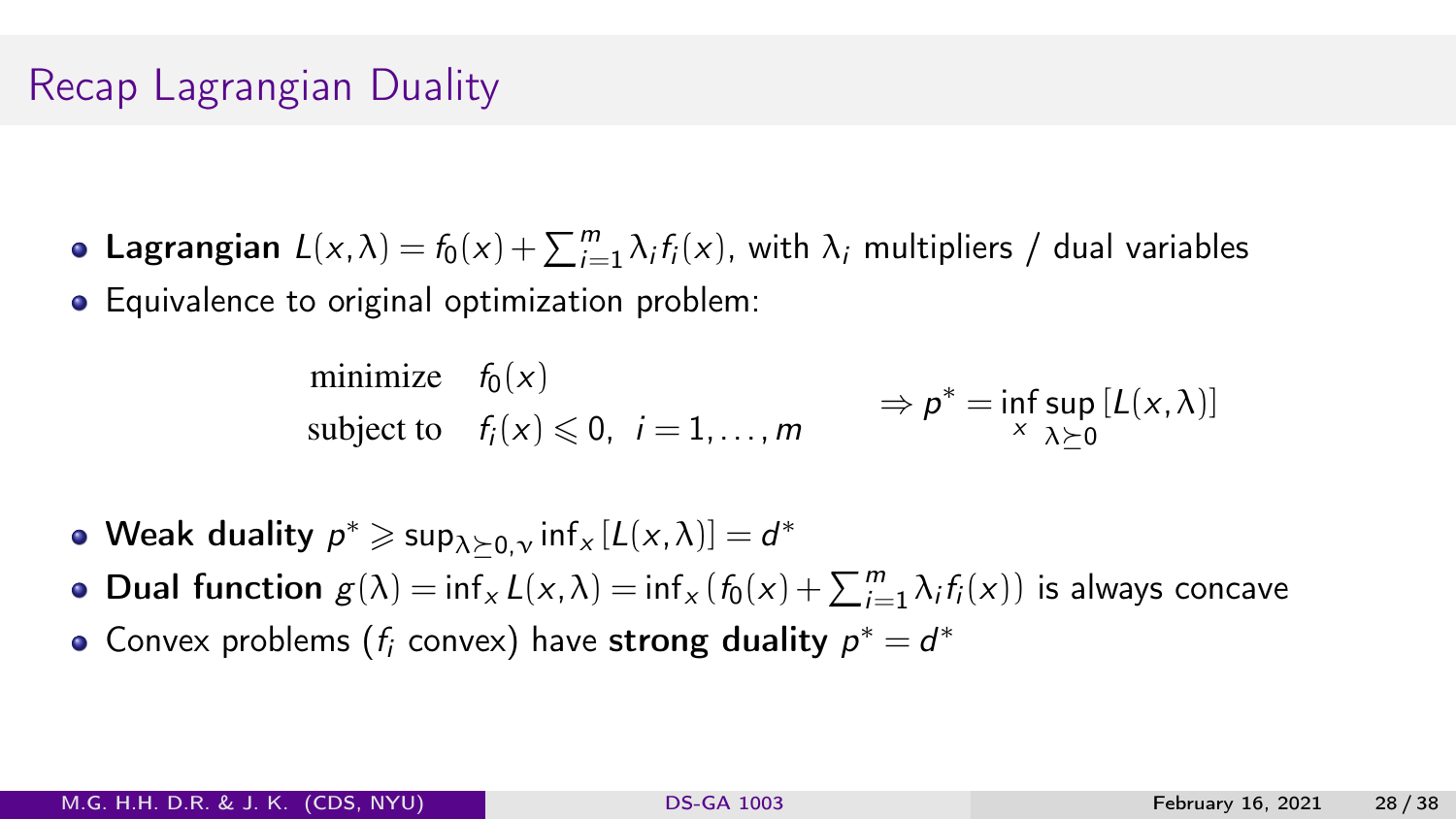# <span id="page-68-0"></span>Table of Contents

- **1 [Convex Sets and Functions](#page-12-0)**
- **[The General Optimization Problem](#page-24-0)**
- 3 [Lagrangian Duality: Convexity not required](#page-37-0)
- 4 [Convex Optimization](#page-68-0)
- **[Complementary Slackness](#page-76-0)**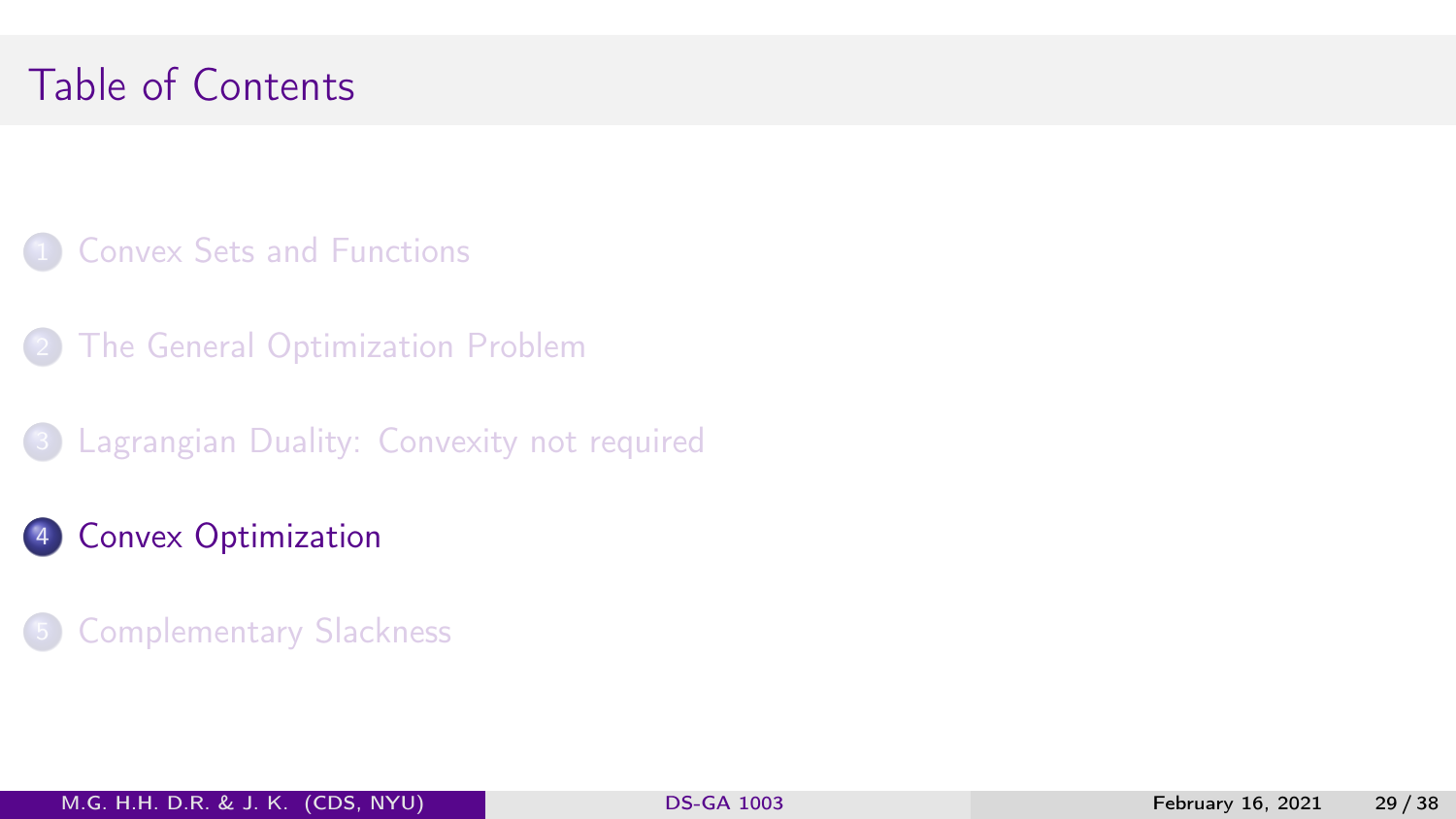### [Convex Optimization](#page-68-0)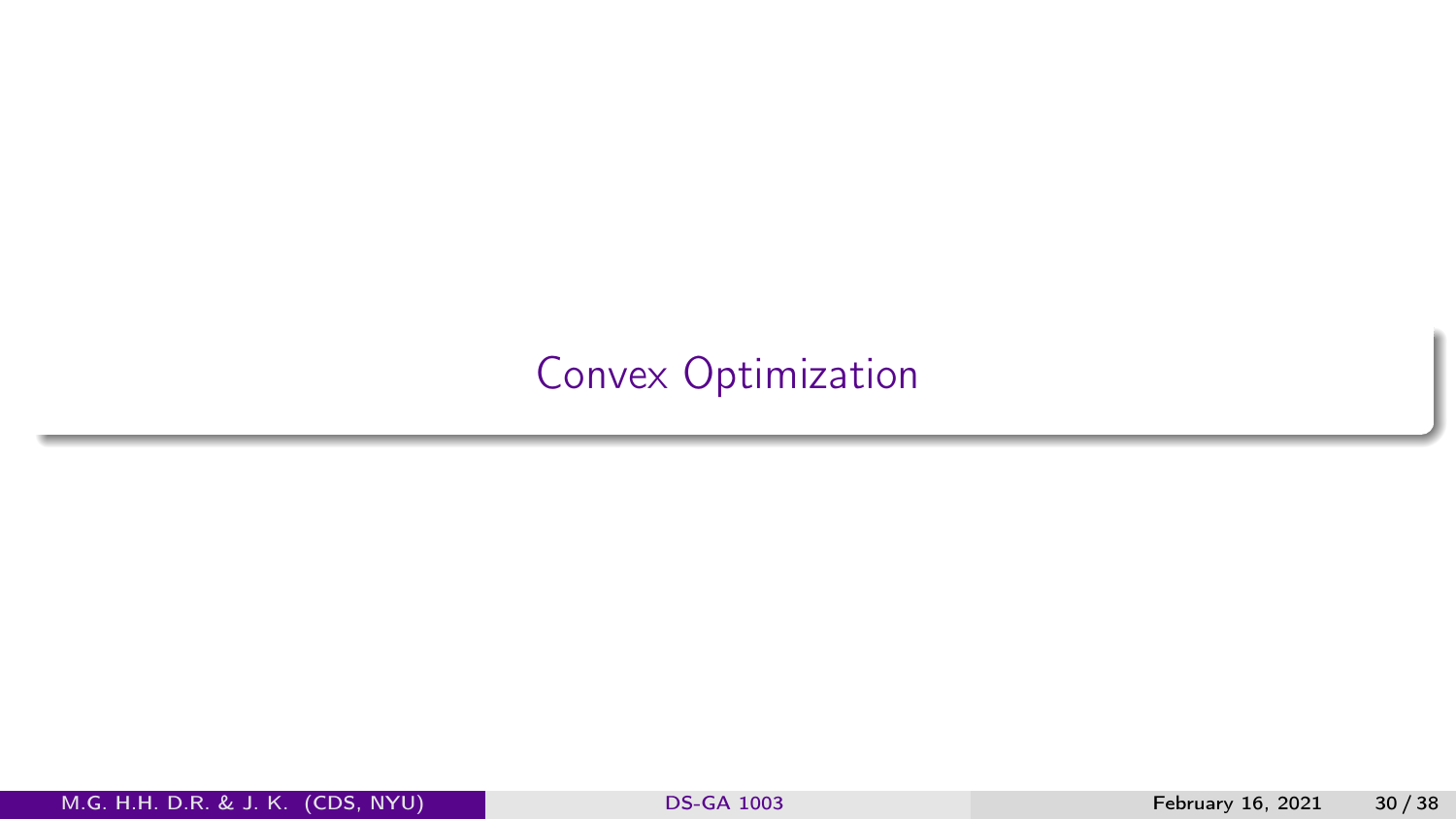# Convex Optimization Problem: Standard Form

#### Convex Optimization Problem: Standard Form

minimize  $f_0(x)$ subject to  $f_i(x) \leq 0$ ,  $i = 1, \ldots, m$ 

where  $f_0, \ldots, f_m$  are convex functions.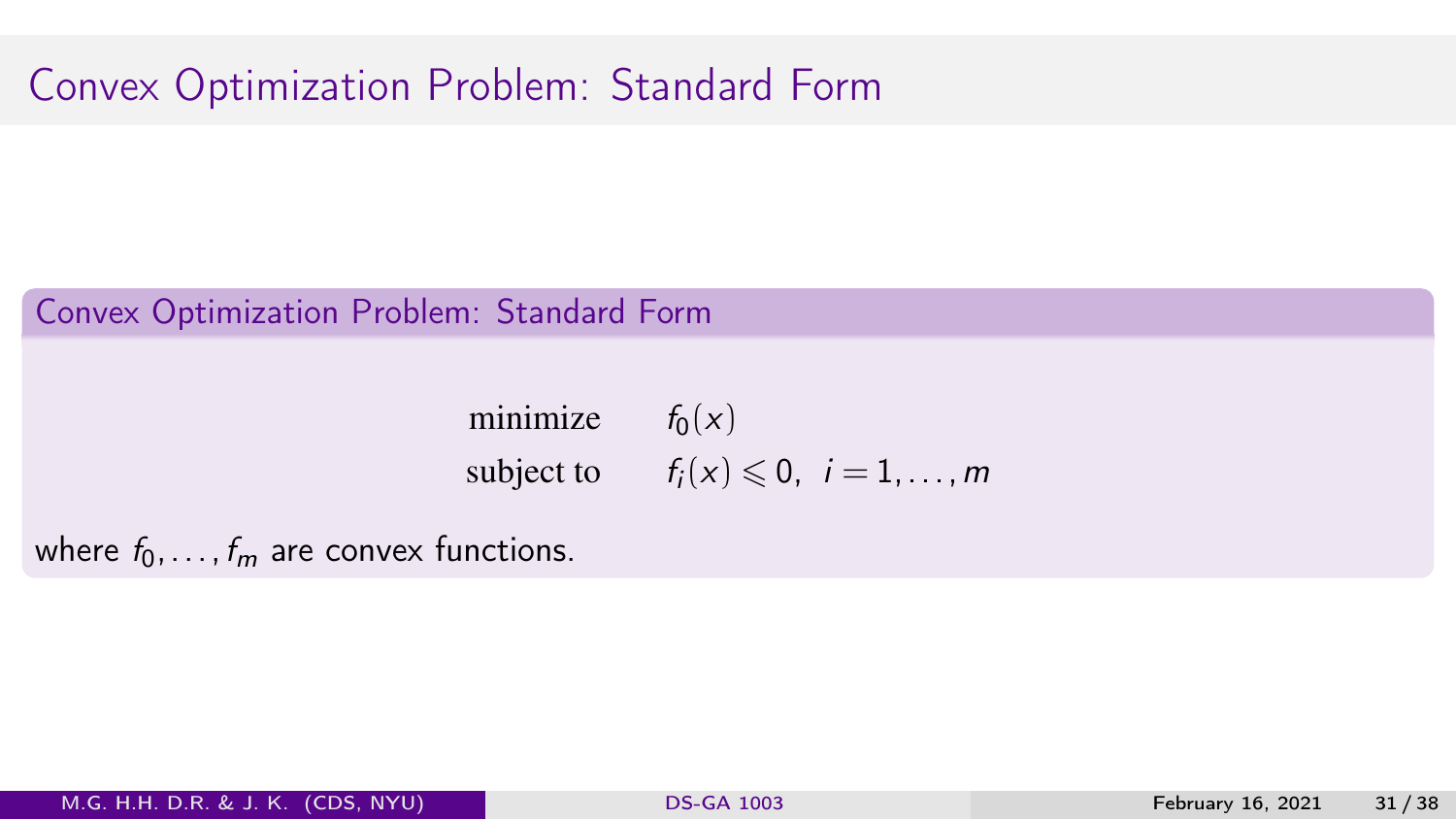# Strong Duality for Convex Problems

• For a convex optimization problems, we usually have strong duality, but not always. • For example:

minimize 
$$
e^{-x}
$$
  
subject to  $x^2/y \le 0$   
 $y > 0$ 

The additional conditions needed are called constraint qualifications.

Example from Laurent El Ghaoui's EE 227A: Lecture 8 Notes, Feb 9, 2012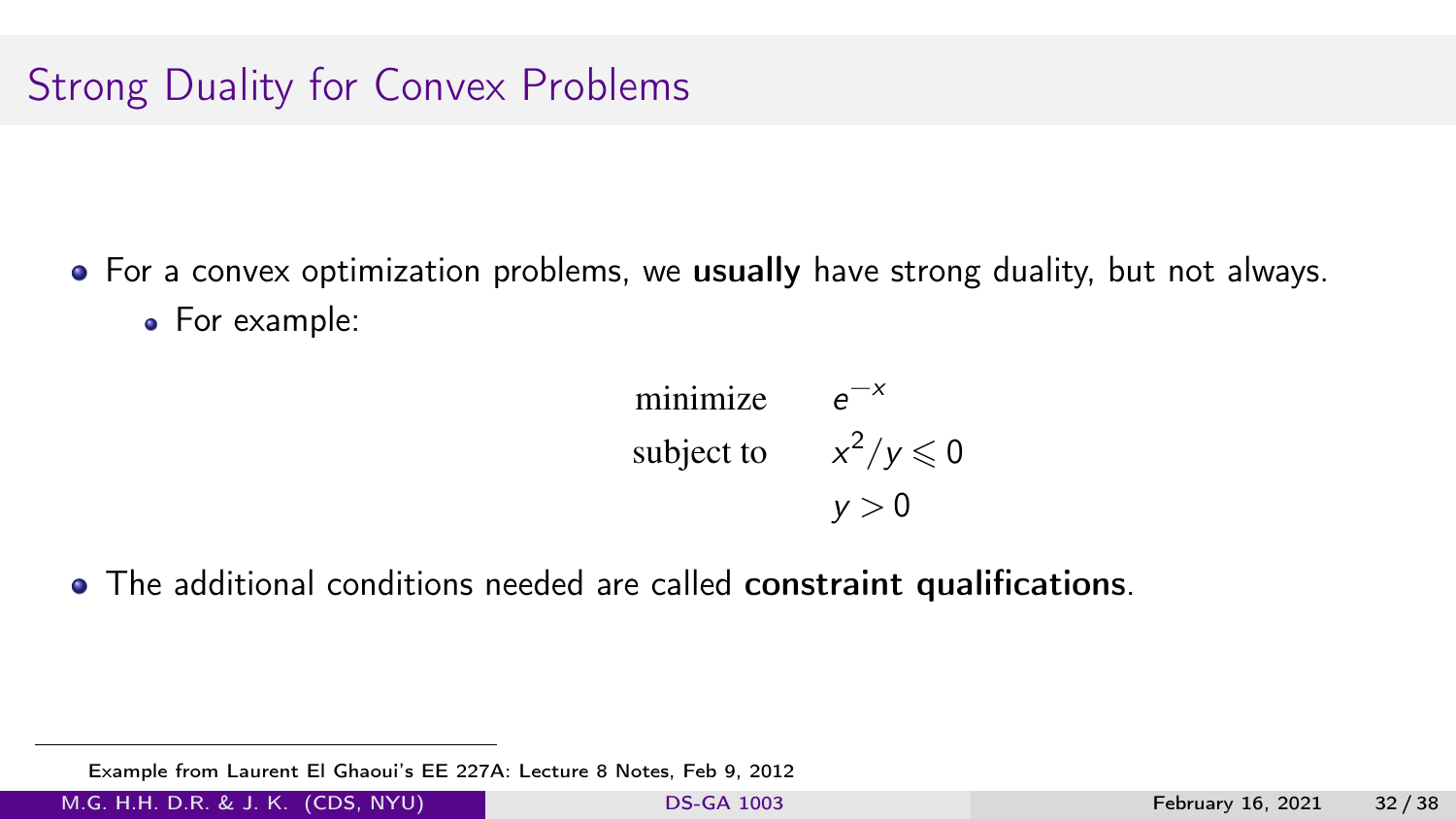• Sufficient conditions for strong duality in a convex problem.

 $1D$  is the set where all functions are defined, NOT the feasible set.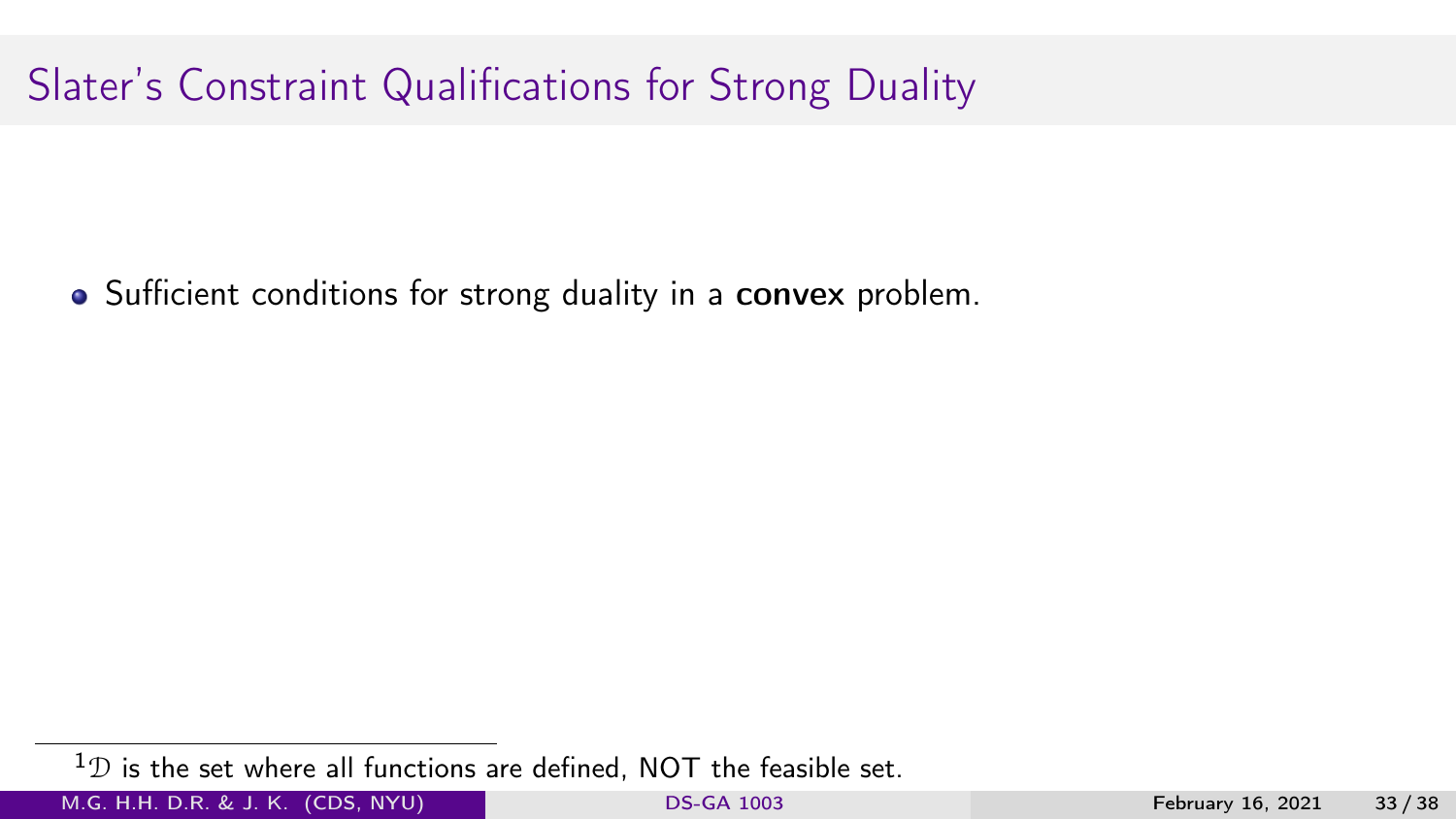- Sufficient conditions for strong duality in a convex problem.
- Roughly: the problem must be strictly feasible.

 $1D$  is the set where all functions are defined, NOT the feasible set.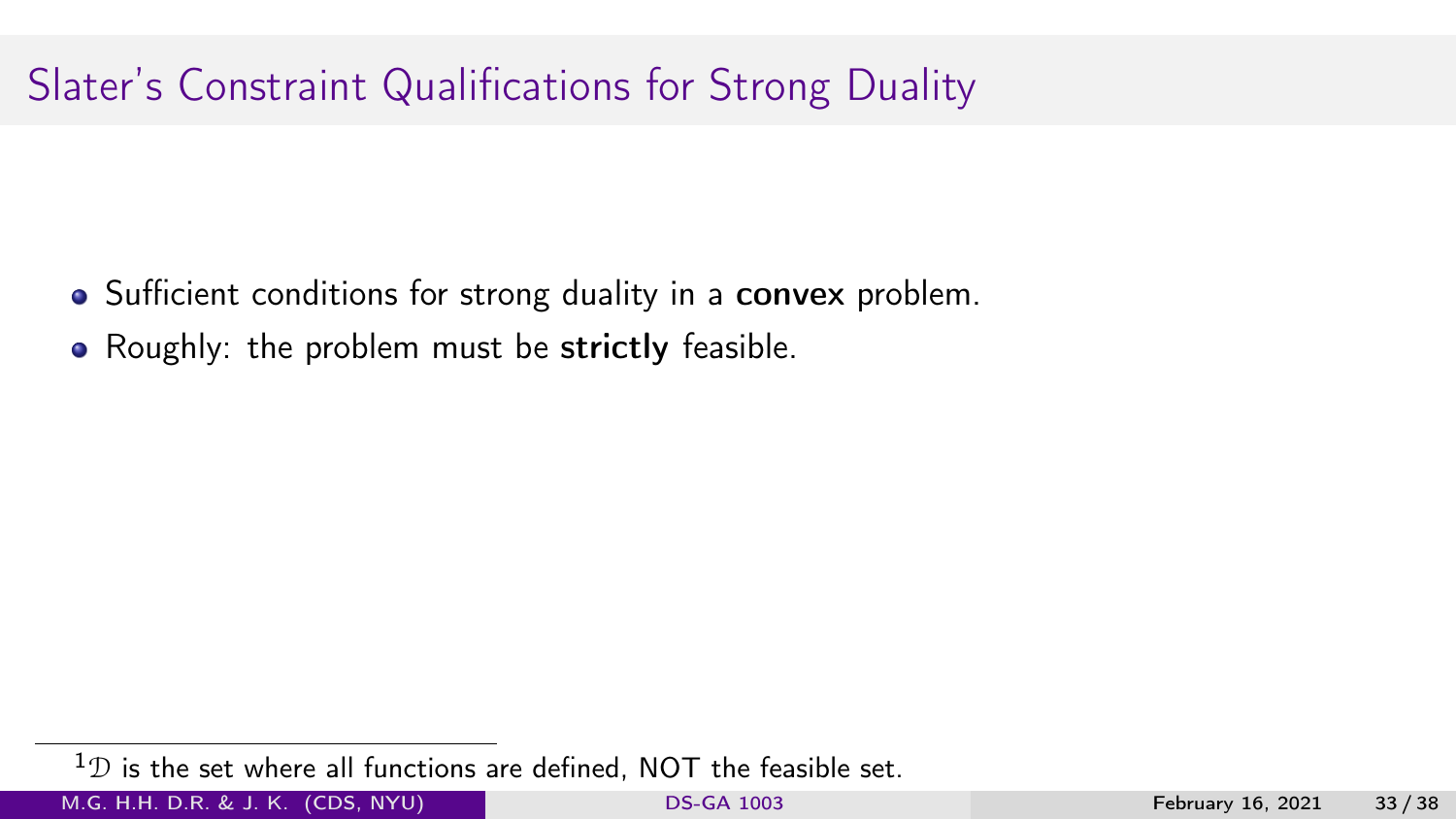- Sufficient conditions for strong duality in a convex problem.
- Roughly: the problem must be strictly feasible.
- Qualifications when problem domain $^1 \mathrel{\mathcal{D}} \subset \mathsf{R}^n$  is an open set:
	- Strict feasibility is sufficient. ( $\exists x \; f_i(x) < 0$  for  $i = 1, \ldots, m$ )
	- For any affine inequality constraints,  $f_i(x) \le 0$  is sufficient.

 $1D$  is the set where all functions are defined. NOT the feasible set.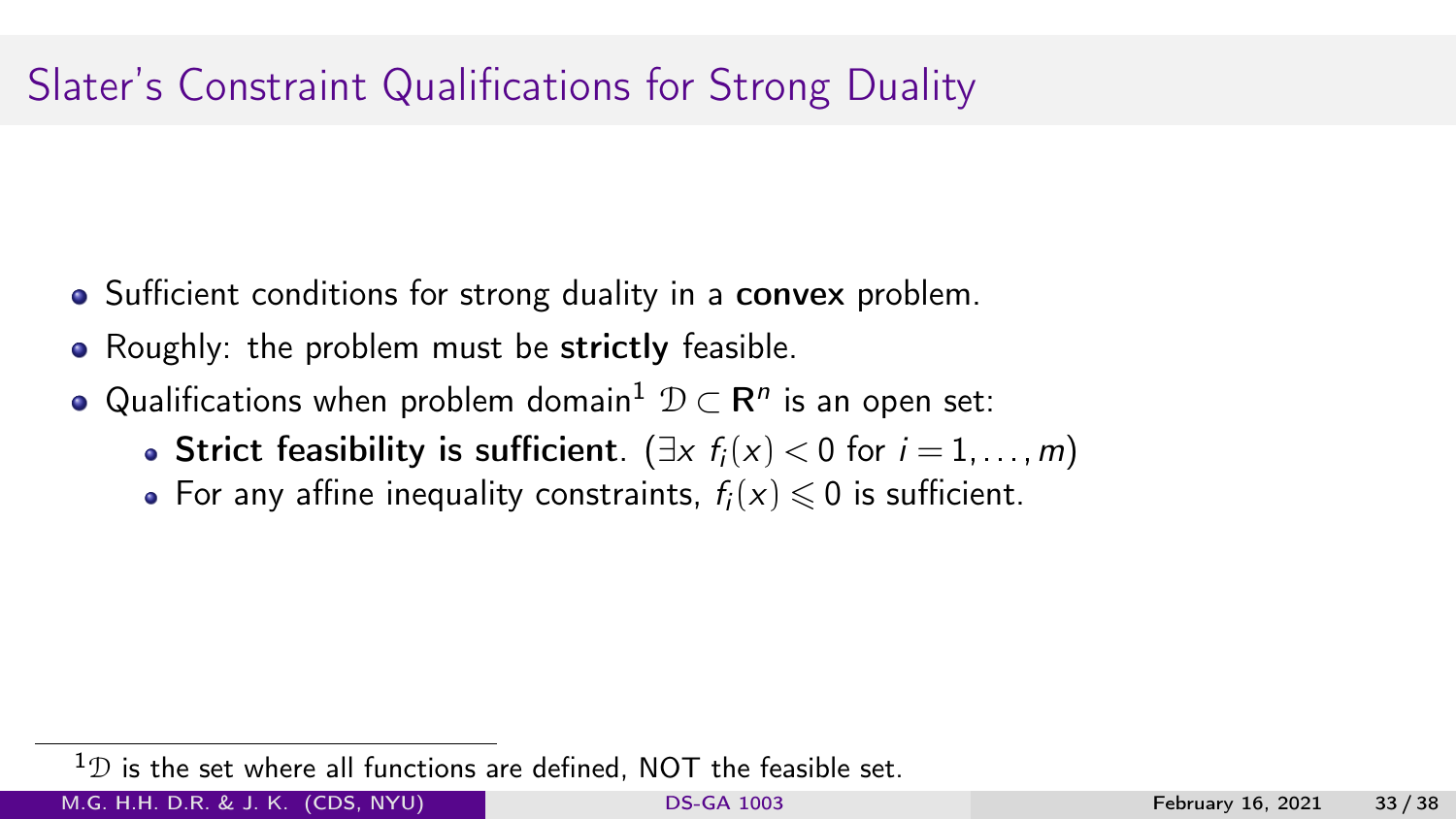- Sufficient conditions for strong duality in a convex problem.
- Roughly: the problem must be strictly feasible.
- Qualifications when problem domain $^1 \mathrel{\mathcal{D}} \subset \mathsf{R}^n$  is an open set:
	- Strict feasibility is sufficient.  $(\exists x \ f_i(x) < 0 \text{ for } i = 1, ..., m)$
	- For any affine inequality constraints,  $f_i(x) \le 0$  is sufficient.
- Otherwise, see notes or BV Section 5.2.3, p. 226.

 $1D$  is the set where all functions are defined. NOT the feasible set.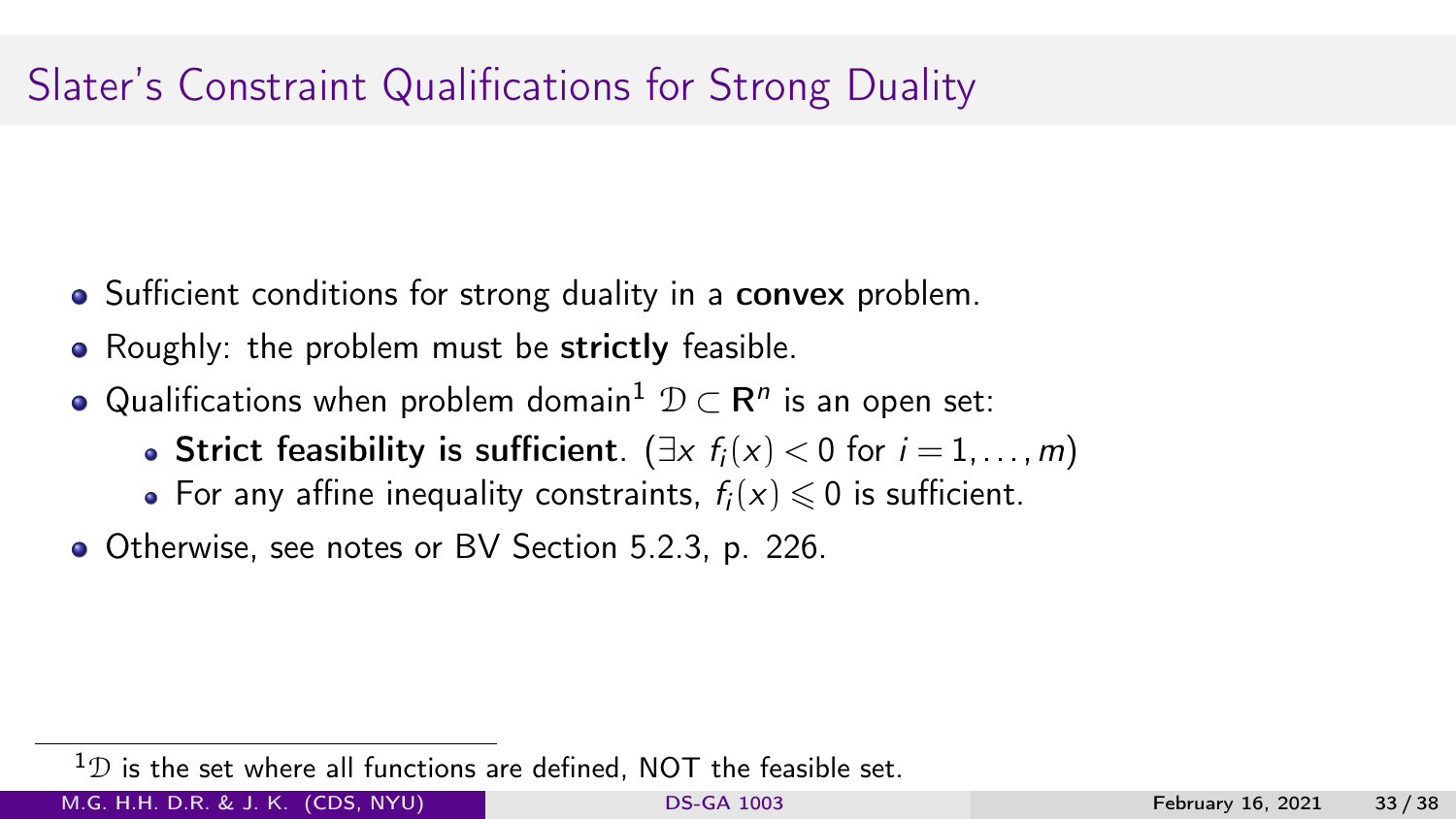# <span id="page-76-0"></span>Table of Contents

- **1 [Convex Sets and Functions](#page-12-0)**
- **[The General Optimization Problem](#page-24-0)**
- **3** [Lagrangian Duality: Convexity not required](#page-37-0)
- **[Convex Optimization](#page-68-0)**
- 5 [Complementary Slackness](#page-76-0)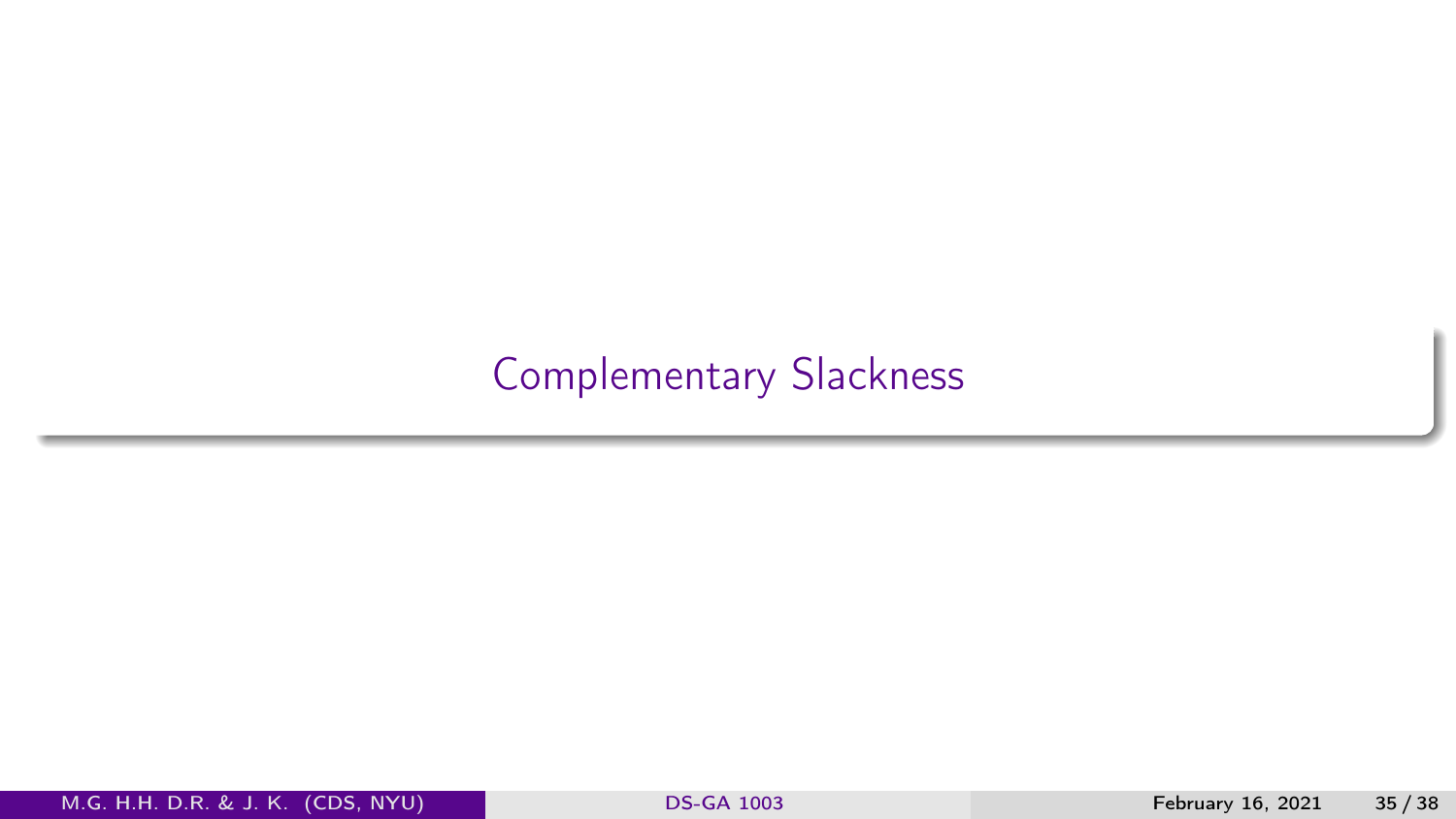Consider a general optimization problem (i.e. not necessarily convex).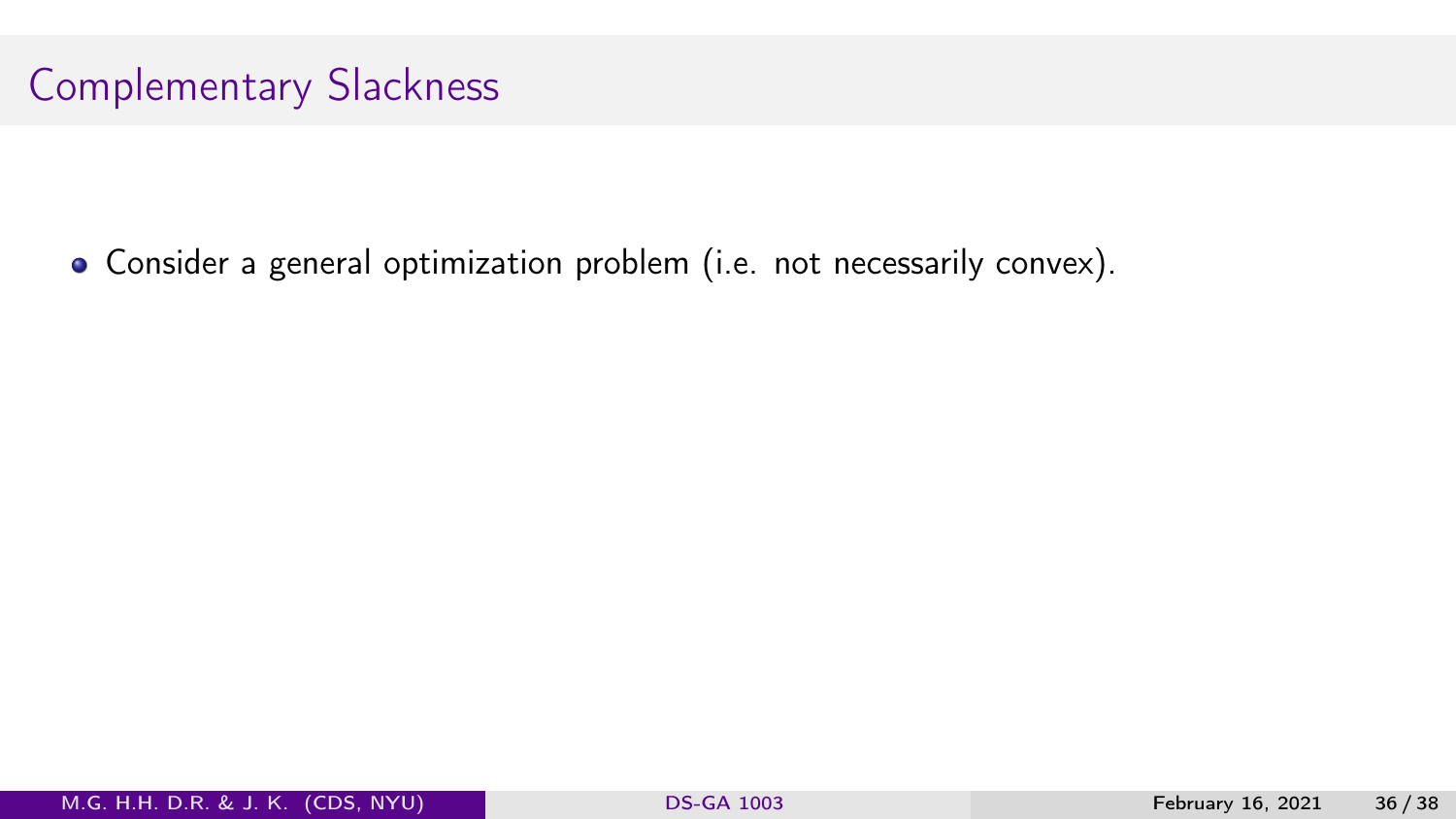- Consider a general optimization problem (i.e. not necessarily convex).
- If we have strong duality, we get an interesting relationship between
	- the optimal Lagrange multiplier  $\lambda_i$  and
	- the *i*th constraint at the optimum:  $f_i(x^*)$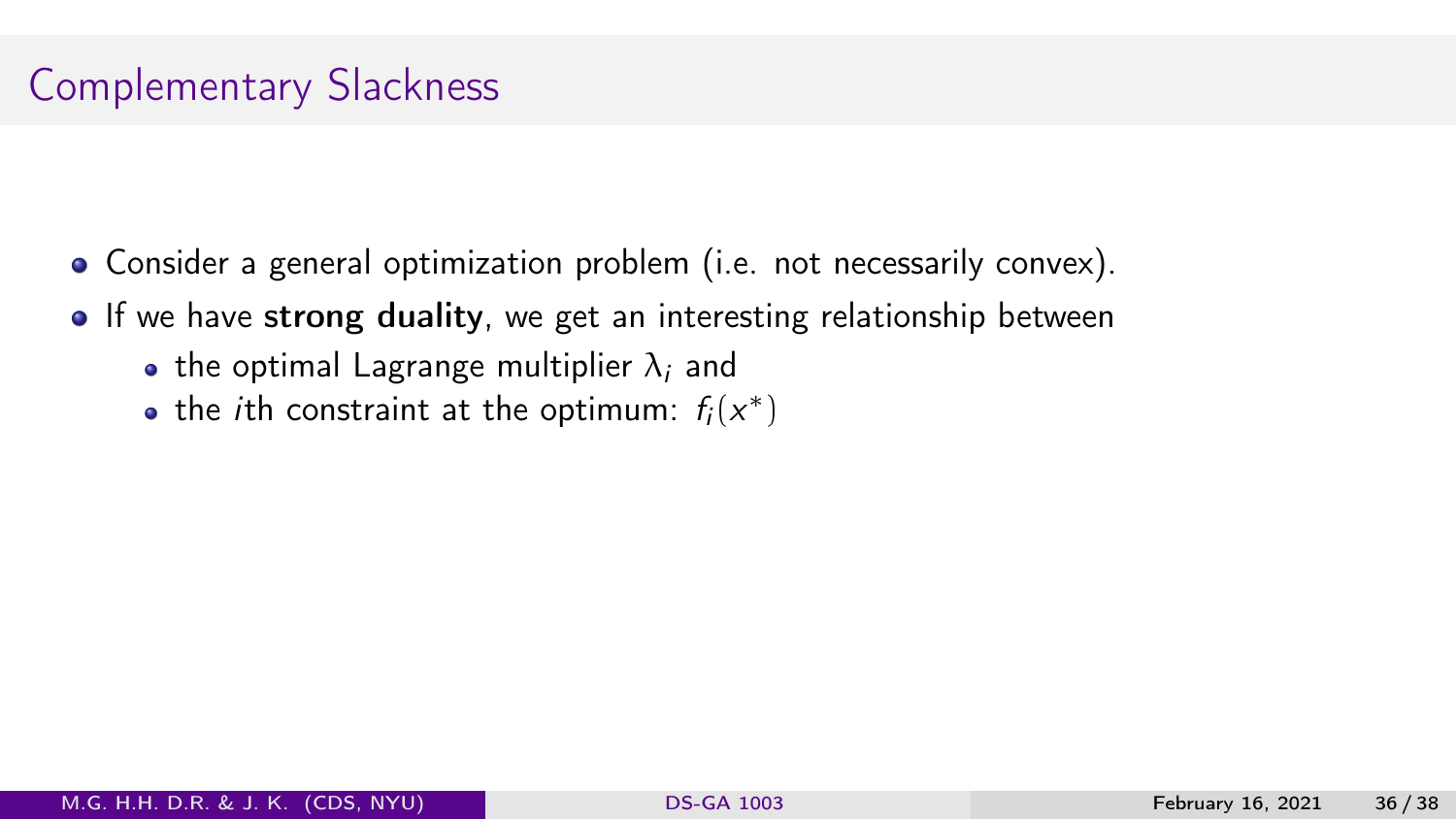- Consider a general optimization problem (i.e. not necessarily convex).
- If we have strong duality, we get an interesting relationship between
	- the optimal Lagrange multiplier  $\lambda_i$  and
	- the *i*th constraint at the optimum:  $f_i(x^*)$
- Relationship is called "complementary slackness":

 $\lambda_i^* f_i(x^*) = 0$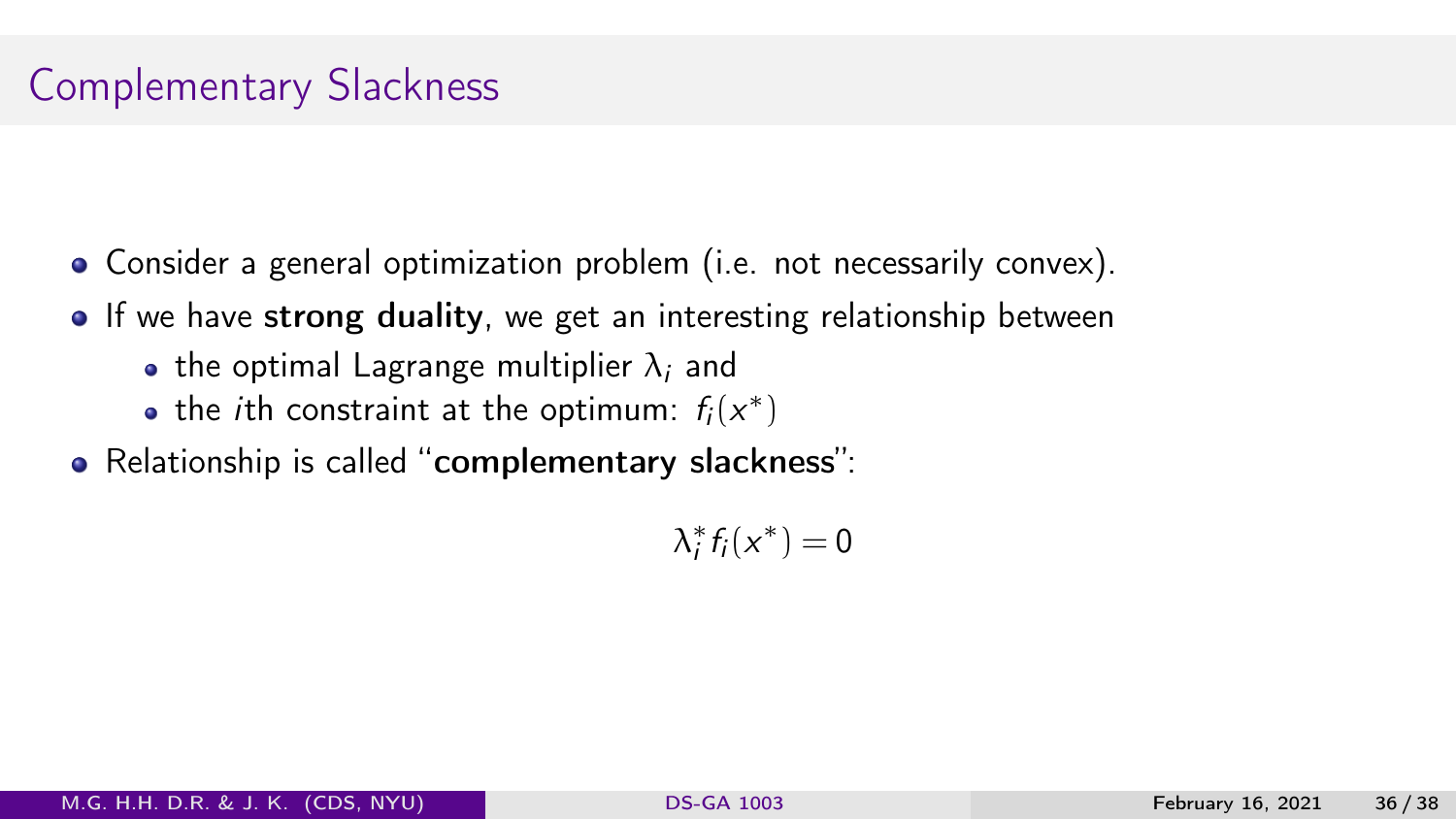- Consider a general optimization problem (i.e. not necessarily convex).
- If we have strong duality, we get an interesting relationship between
	- the optimal Lagrange multiplier  $\lambda_i$  and
	- the *i*th constraint at the optimum:  $f_i(x^*)$
- Relationship is called "complementary slackness":

 $\lambda_i^* f_i(x^*) = 0$ 

• Always have Lagrange multiplier is zero or constraint is active at optimum or both.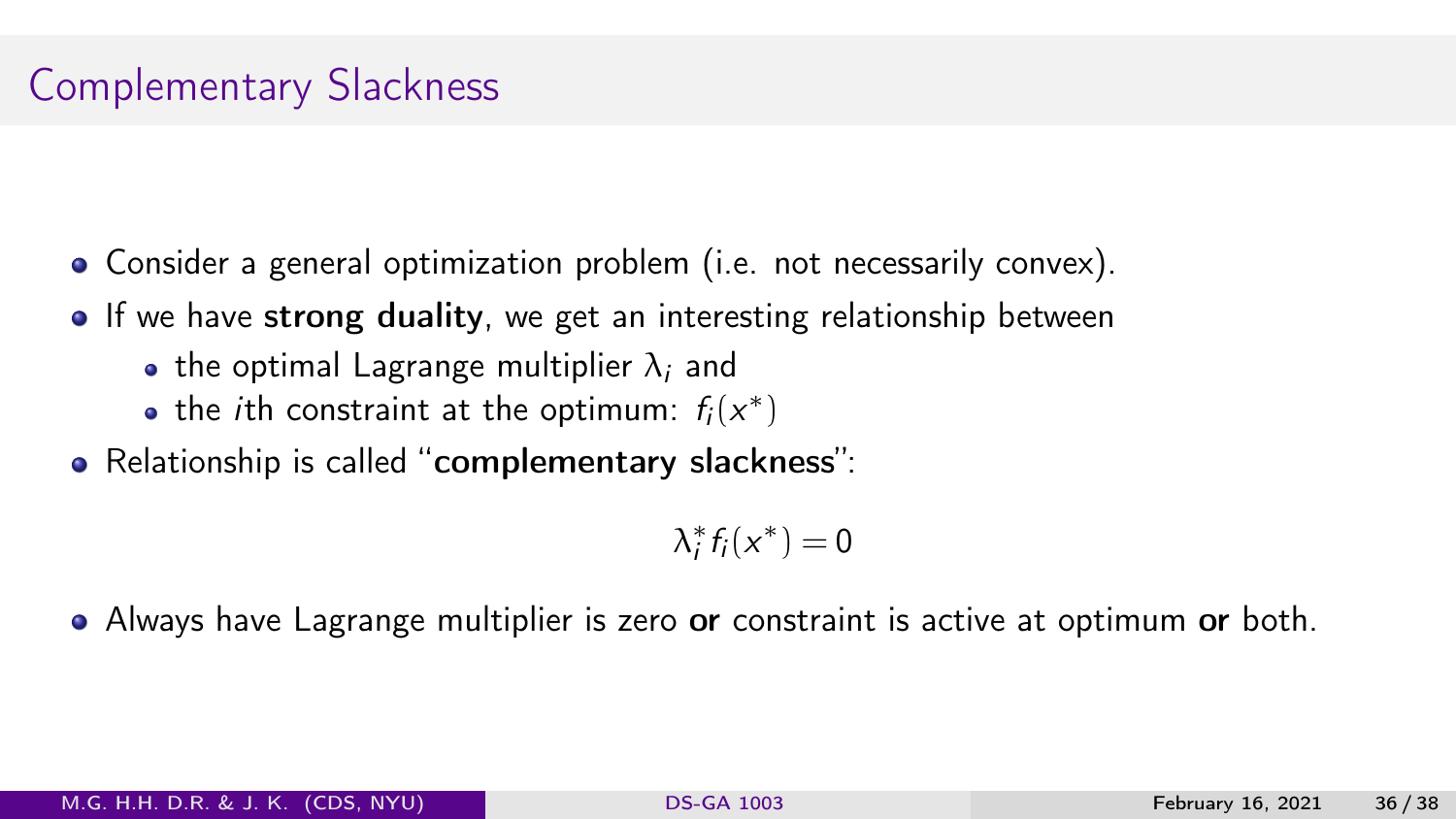- Assume strong duality:  $p^* = d^*$  in a general optimization problem
- Let  $x^*$  be primal optimal and  $\lambda^*$  be dual optimal. Then:

$$
f_0(x^*) = g(\lambda^*) = \inf_{x} L(x, \lambda^*)
$$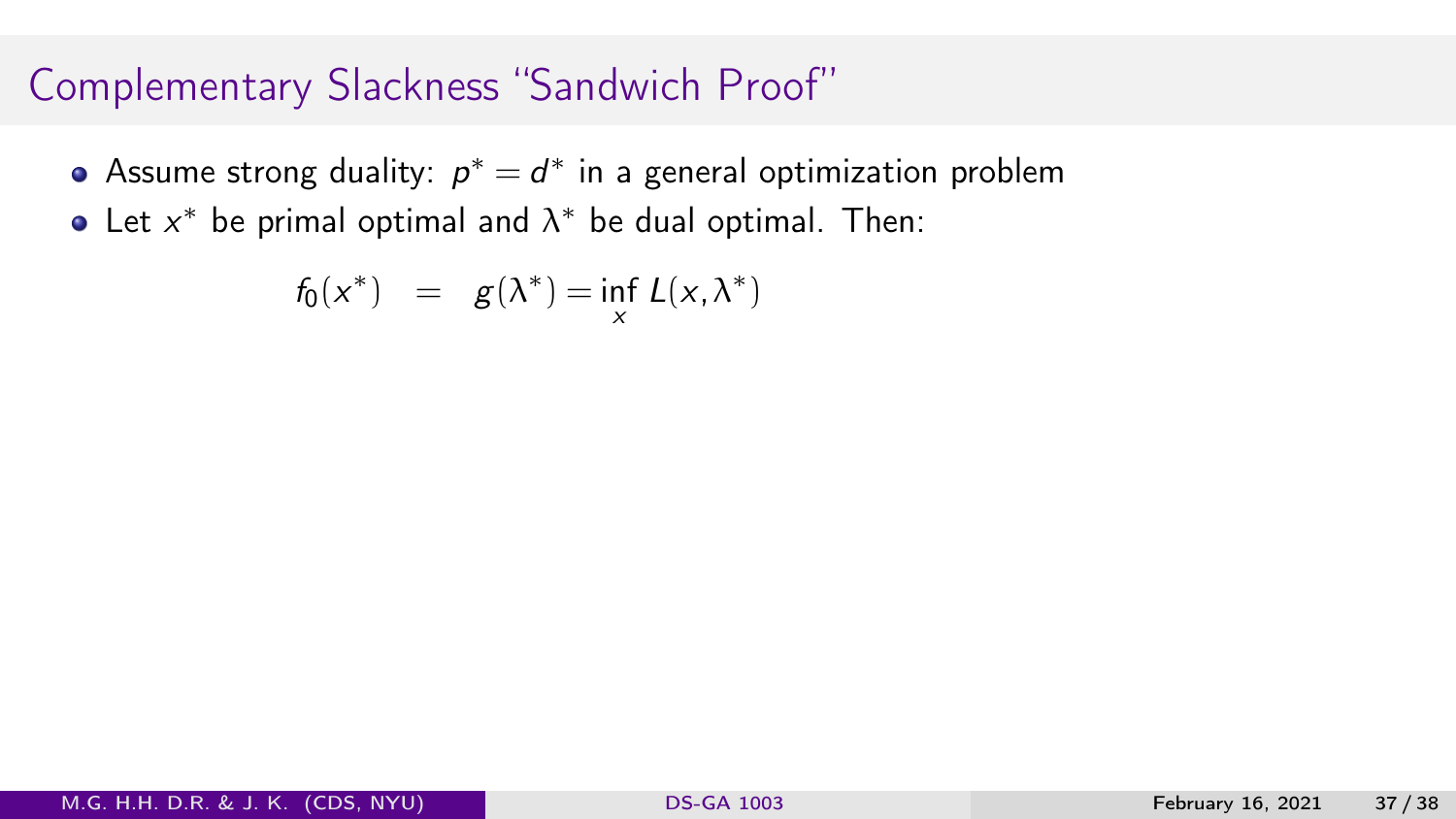- Assume strong duality:  $p^* = d^*$  in a general optimization problem
- Let  $x^*$  be primal optimal and  $\lambda^*$  be dual optimal. Then:

 $f_0(x^*) = g(\lambda^*) = \inf_{x} L(x, \lambda^*)$  (strong duality and definition)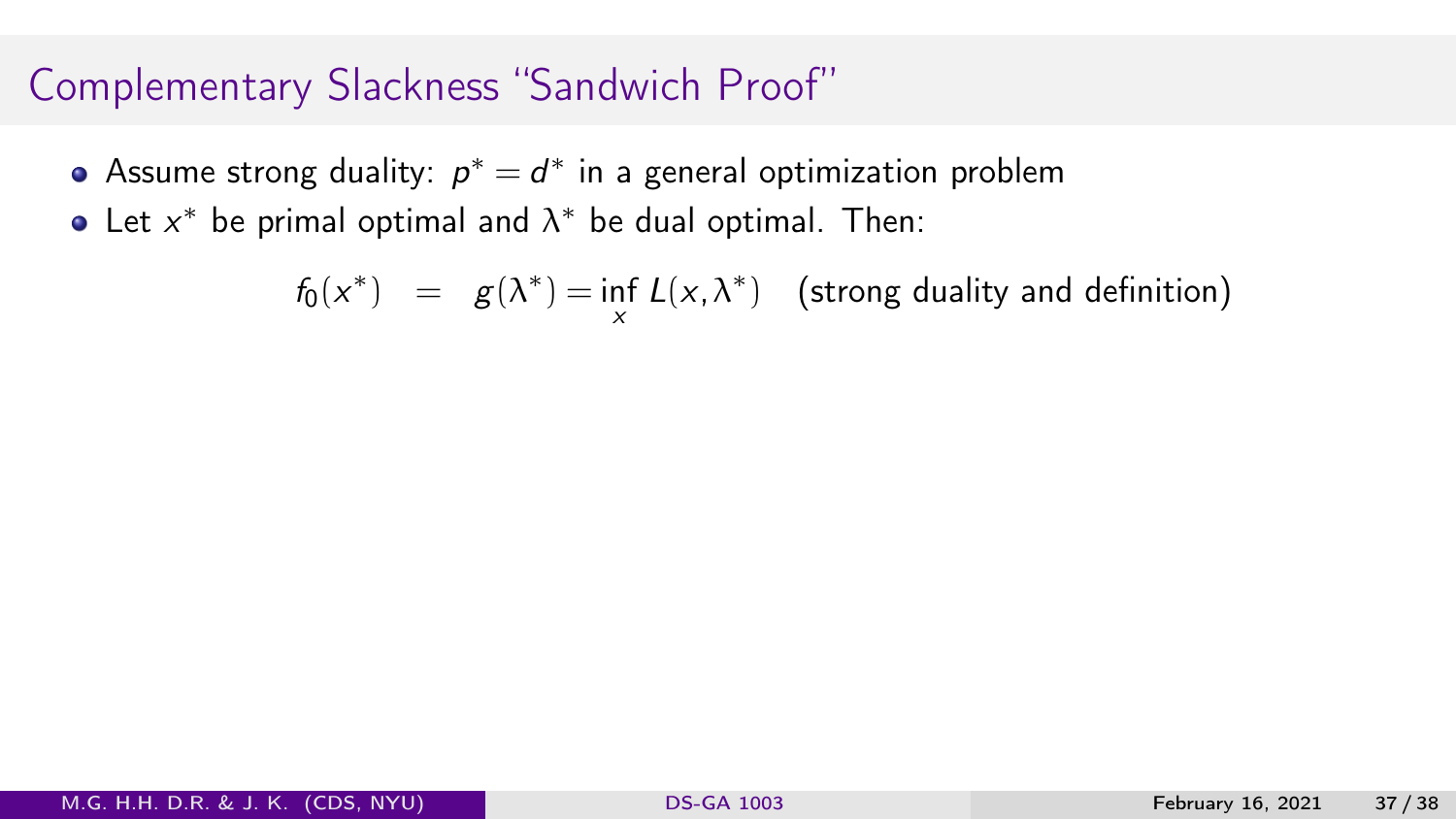- Assume strong duality:  $p^* = d^*$  in a general optimization problem
- Let  $x^*$  be primal optimal and  $\lambda^*$  be dual optimal. Then:

$$
f_0(x^*) = g(\lambda^*) = \inf_{x} L(x, \lambda^*)
$$
 (strong duality and definition)  

$$
\leq L(x^*, \lambda^*)
$$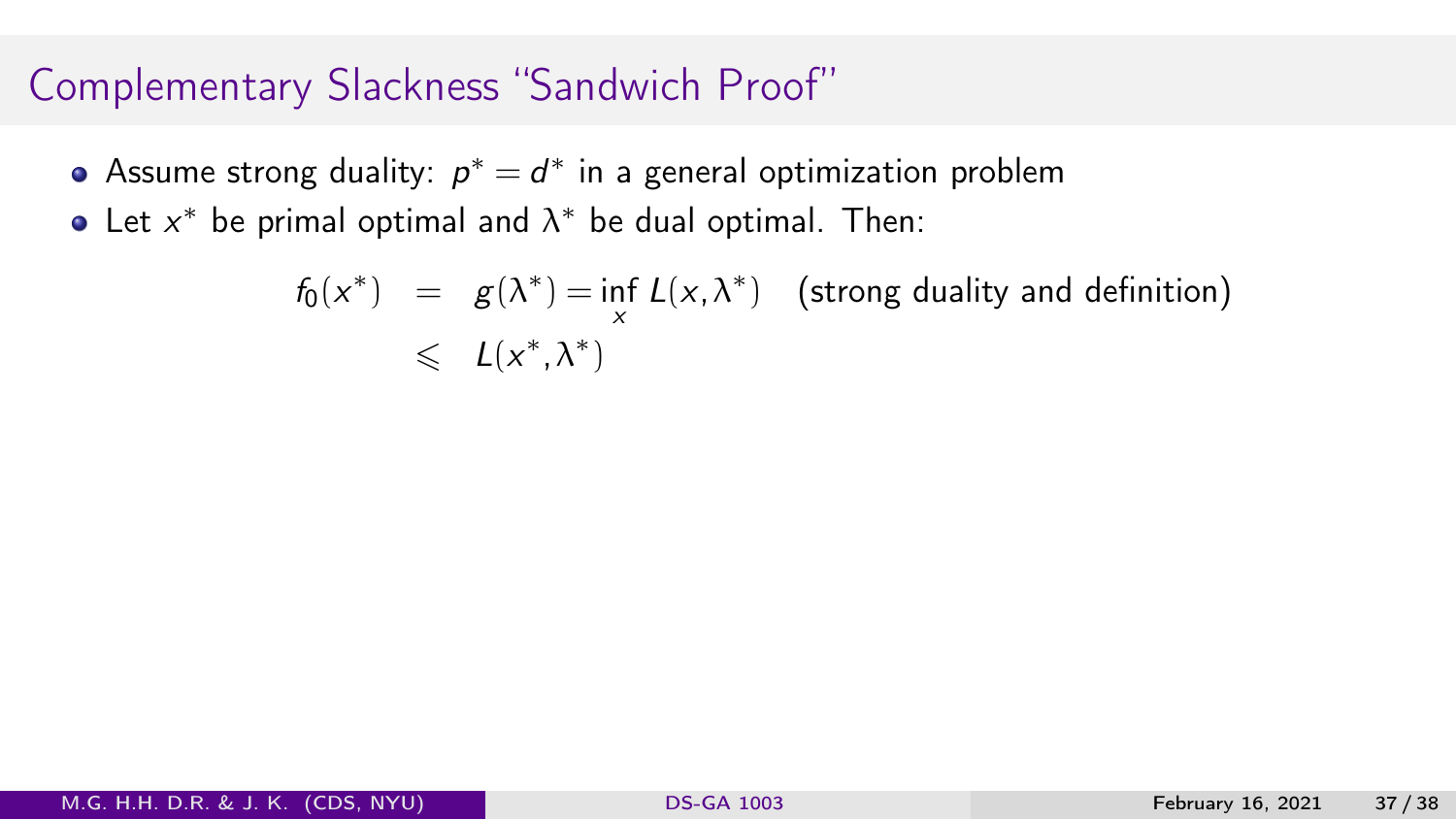- Assume strong duality:  $p^* = d^*$  in a general optimization problem
- Let  $x^*$  be primal optimal and  $\lambda^*$  be dual optimal. Then:

$$
f_0(x^*) = g(\lambda^*) = \inf_{x} L(x, \lambda^*) \quad \text{(strong duality and definition)}
$$
  
\$\leqslant L(x^\*, \lambda^\*)\$  

$$
= f_0(x^*) + \sum_{i=1}^m \underbrace{\lambda_i^* f_i(x^*)}_{\leqslant 0}
$$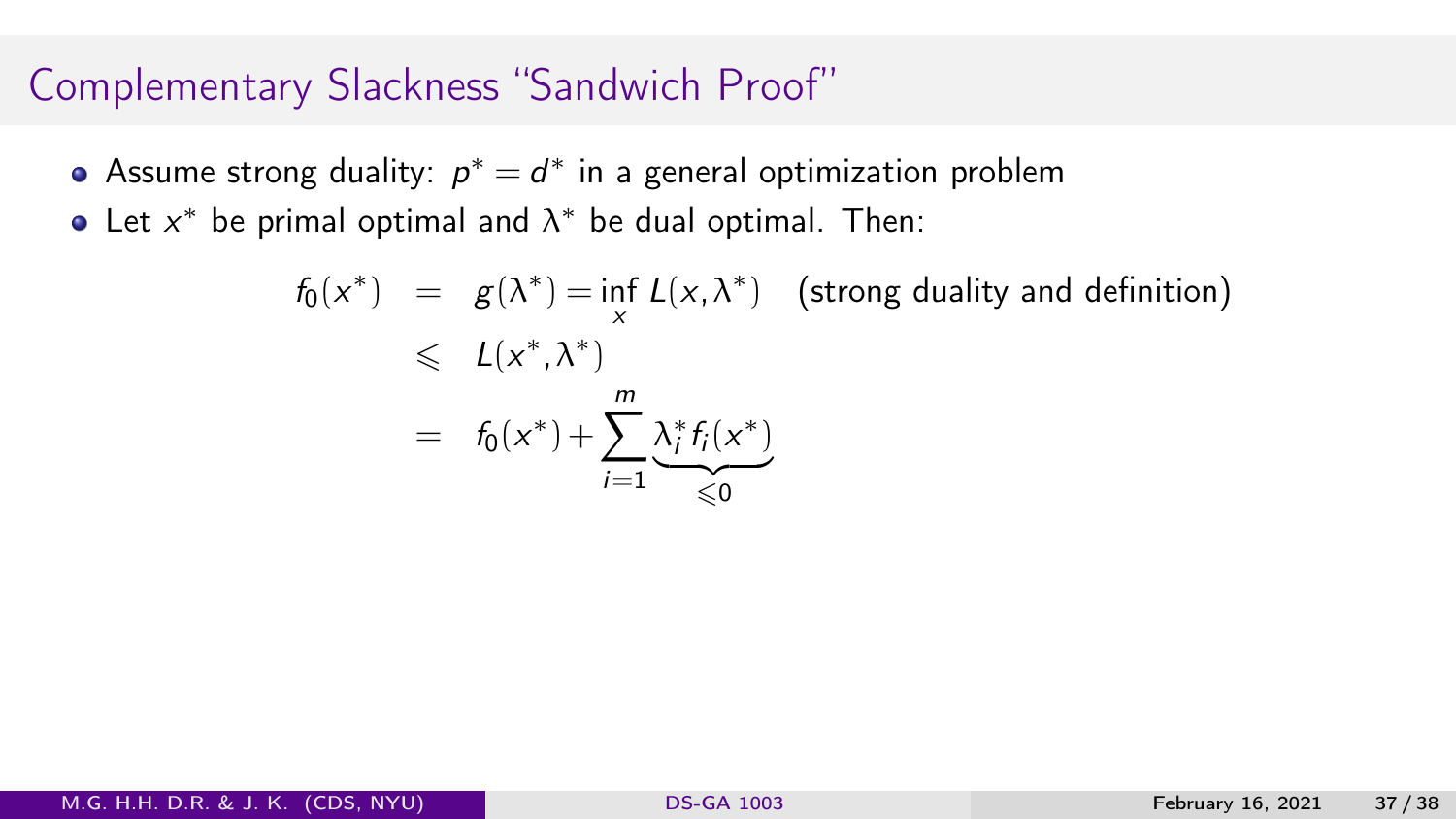- Assume strong duality:  $p^* = d^*$  in a general optimization problem
- Let  $x^*$  be primal optimal and  $\lambda^*$  be dual optimal. Then:

$$
f_0(x^*) = g(\lambda^*) = \inf_{x} L(x, \lambda^*) \quad \text{(strong duality and definition)}
$$
  
\n
$$
\leq L(x^*, \lambda^*)
$$
  
\n
$$
= f_0(x^*) + \sum_{i=1}^m \underbrace{\lambda_i^* f_i(x^*)}_{\leq 0}
$$
  
\n
$$
\leq f_0(x^*).
$$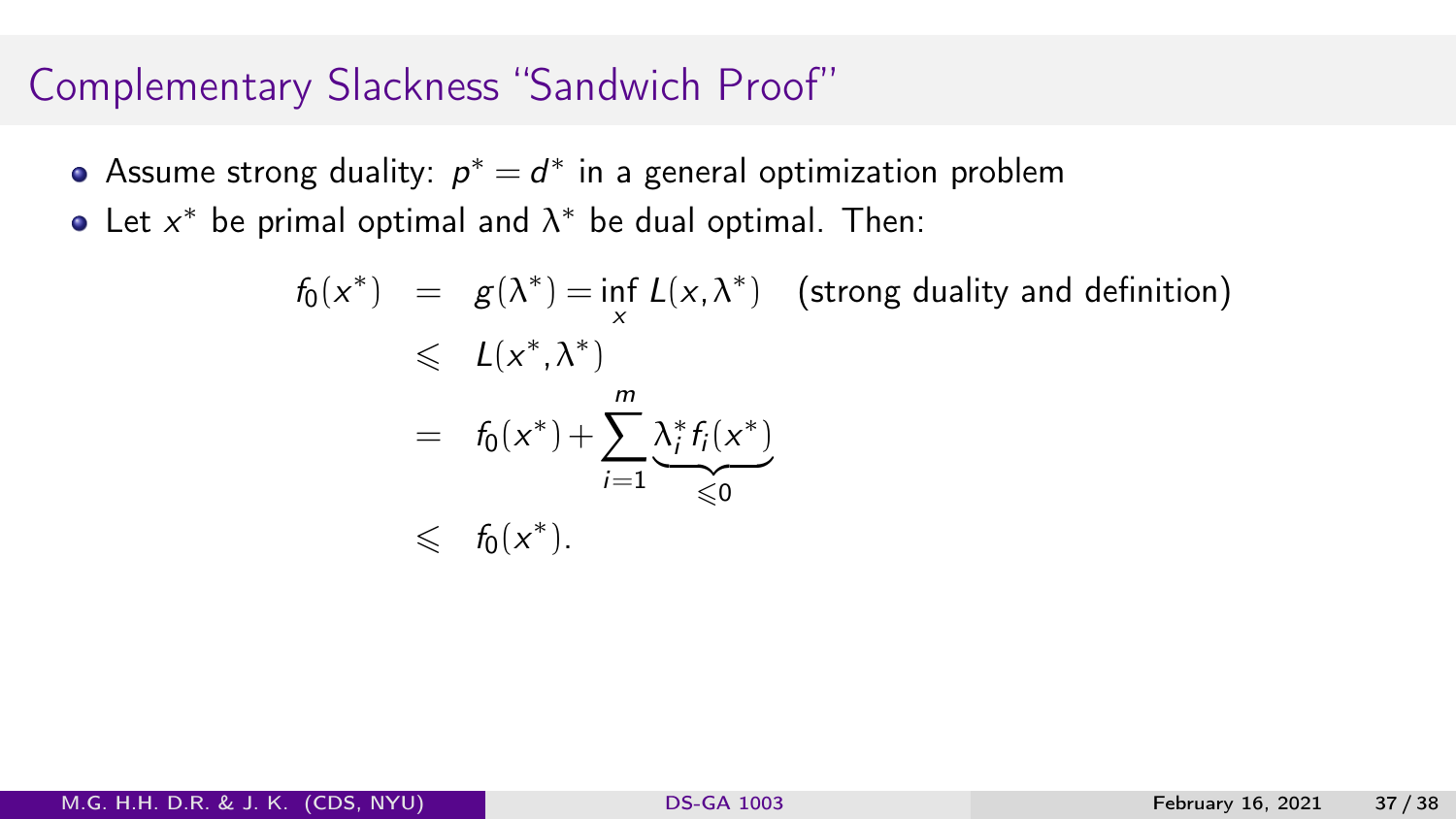- Assume strong duality:  $p^* = d^*$  in a general optimization problem
- Let  $x^*$  be primal optimal and  $\lambda^*$  be dual optimal. Then:

$$
f_0(x^*) = g(\lambda^*) = \inf_{x} L(x, \lambda^*) \quad \text{(strong duality and definition)}
$$
  
\$\leqslant L(x^\*, \lambda^\*)\$  

$$
= f_0(x^*) + \sum_{i=1}^m \underbrace{\lambda_i^* f_i(x^*)}_{\leqslant 0}
$$
  
\$\leqslant f\_0(x^\*)\$.

Each term in sum  $\sum_{i=1} \lambda_i^* f_i(x^*)$  must actually be 0. That is

$$
\left|\lambda_i^*f_i(x^*)=0,\quad i=1,\ldots,m\right|.
$$

This condition is known as complementary slackness.

M.G. H.H. D.R. & J. K. (CDS, NYU) [DS-GA 1003](#page-0-0) February 16, 2021 37 / 38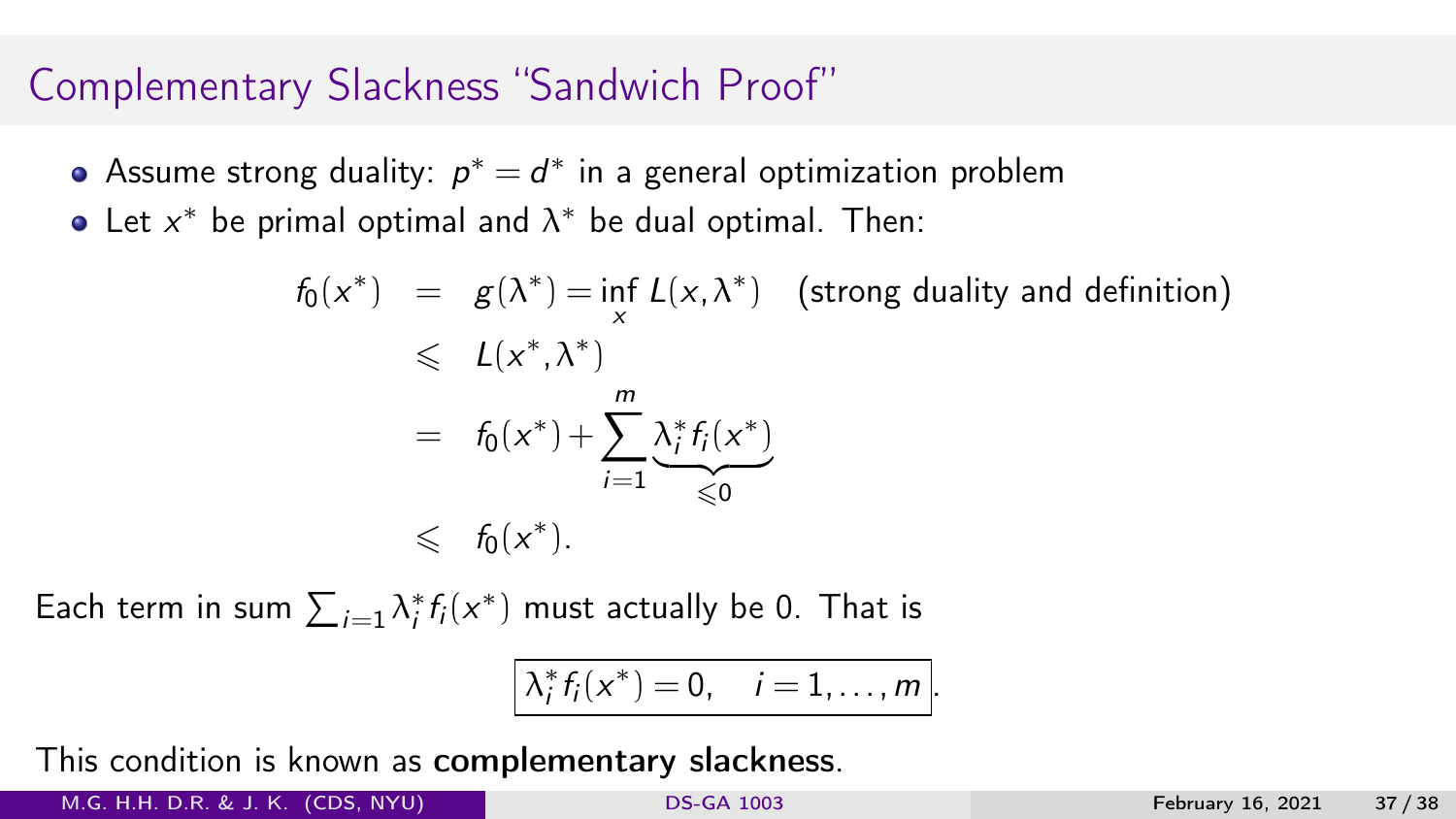# Result of "Sandwich Proof" and Consequences

- Let  $x^*$  be primal optimal and  $\lambda^*$  be dual optimal.
- If we have strong duality, then

$$
p^* = d^* = f_0(x^*) = g(\lambda^*) = L(x^*, \lambda^*)
$$

and we have complementary slackness

$$
\lambda_i^* f_i(x^*) = 0, \quad i = 1, \ldots, m.
$$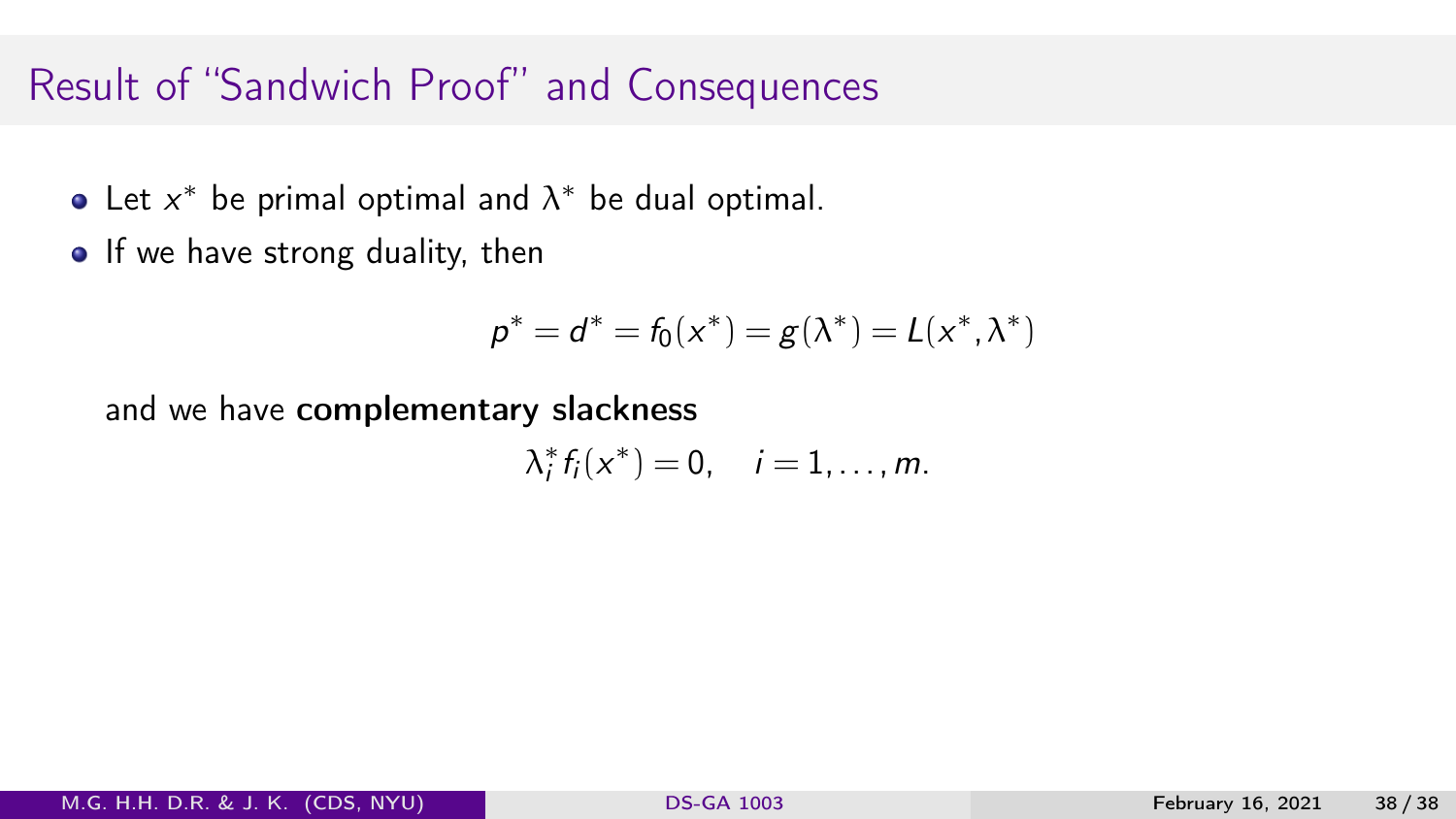## Result of "Sandwich Proof" and Consequences

- Let  $x^*$  be primal optimal and  $\lambda^*$  be dual optimal.
- If we have strong duality, then

$$
p^* = d^* = f_0(x^*) = g(\lambda^*) = L(x^*, \lambda^*)
$$

and we have complementary slackness

$$
\lambda_i^* f_i(x^*) = 0, \quad i = 1, \ldots, m.
$$

• From the proof, we can also conclude that

$$
L(x^*, \lambda^*) = \inf_x L(x, \lambda^*).
$$